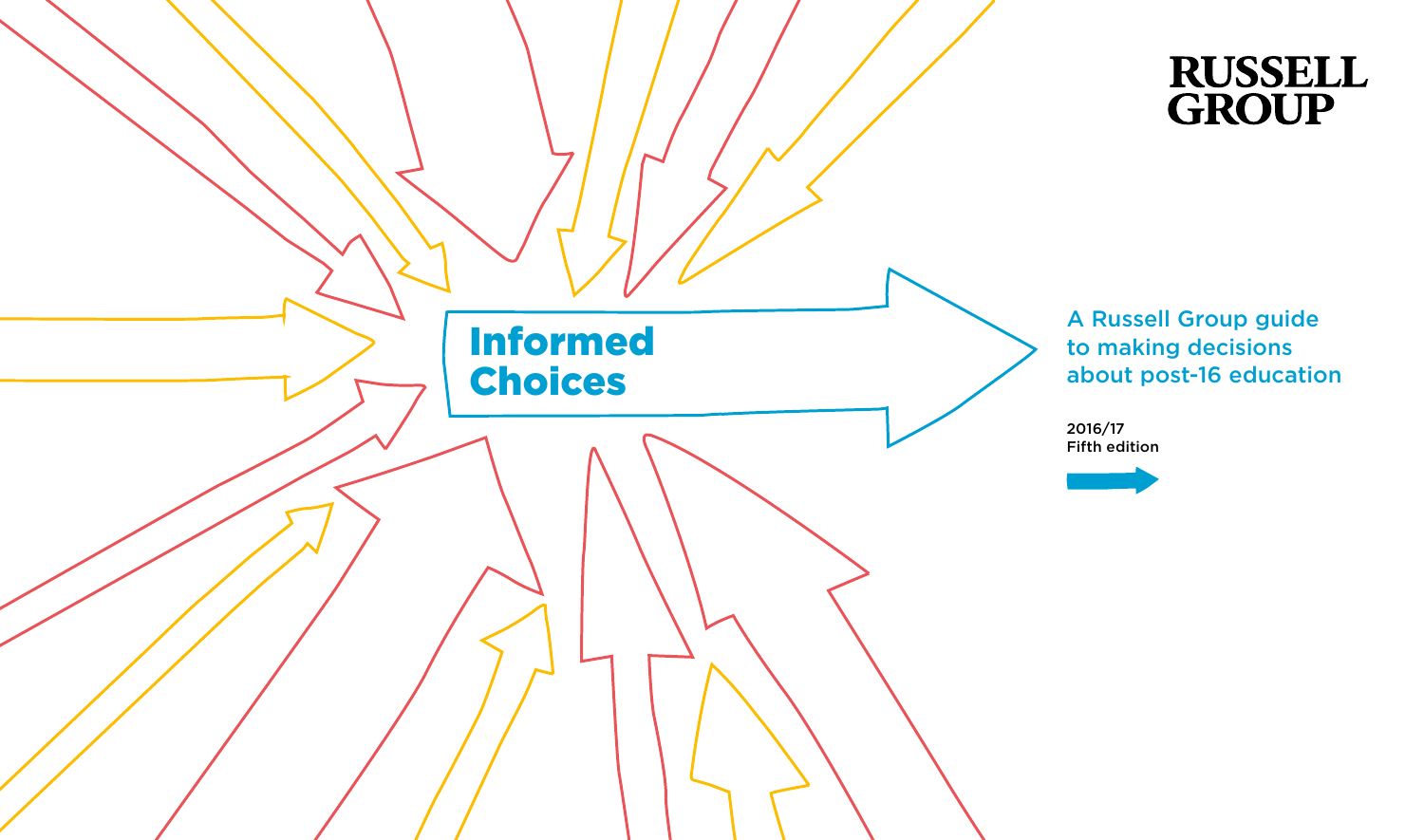<span id="page-1-2"></span>[How to use this guide](#page-1-0)

[Foreword](#page-1-1)

[The Russell Group](#page-2-0)

[Acknowledgements](#page-3-0)

[Index](#page-4-0)

[Post-16 qualifications](#page-5-0) [and how they are organised](#page-5-0)

[Pre-16 qualifications](#page-12-0)  [and university entry](#page-12-0)

[Making your post-16](#page-14-0)  [subject choices](#page-14-0)

[Subjects required for](#page-20-0)  [different degree courses](#page-20-0)

[How subject choices can affect](#page-27-0)  [your future career options](#page-27-0)

[The five-point plan for making](#page-29-0)  [your post-16 choices](#page-29-0)

[Abbreviations](#page-30-0)

**RUSSELL** 

[Links](#page-31-0)

## <span id="page-1-0"></span>How to use this guide

 $\mathcal{C}^{\mathcal{A}}$ 

To make this document easier to use, the following design elements have been adopted:

**ATTENTION! Text inside this large arrow is of particular importance**

- **• URL links which direct you to websites appear in a different text style, as in domain.ac.uk. These are clickable.**
- **• Links which navigate to other sections of the document appear in a different text style, as in chapter name.**
- **• You can move forwards and backwards between pages by: using the left and right arrow keys on your keyboard using the left and right buttons on your mouse using the wheel on your mouse using the red and yellow arrows in the top-left corner of the page**
- **• You can go to specific sections by clicking on a link in the list of content in the left-hand sidebar.**
- **• To access a printer-friendly version of this guide, click the printer icon on the navigation bar on the left.**

## <span id="page-1-1"></span>Foreword

Welcome to the fifth edition of *Informed Choices*. We hope that you will find this a helpful guide as you consider the best courses and subjects for you to study in the sixth form or at college. We also hope that your parents or carers, teachers and advisers who are helping you make these important decisions will find it useful too.

The Russell Group of Universities has produced this guide because we think that it is really important for all young people — especially those whose parents didn't go to university — to have clear information about how the subjects that they choose to study in the sixth form or at college can affect their options at university and their chances in life. That way, they can make well-informed decisions.

As a group of 24 leading universities in the UK, we want to help ensure that young people are well-informed. We have developed this guidance in close consultation with admissions staff and managers in all Russell Group universities and with very helpful advice from the Institute of Career Guidance.

When it comes to choosing your A-levels or other advanced level qualifications, it can be tempting simply to choose subjects that you enjoy and which interest you. But it's also important to think a bit further ahead and to consider what you might want to do in the future.

If the idea of going to university appeals — whether or not you know which subject you want to study — having the right information now will give you more options when the time comes to make up your mind. There's no getting away from the fact that the subjects you study in the sixth form or at college will determine which degree courses will be open to you in future.

For some degrees you will be required to have studied a particular subject or subjects beforehand. It is really important that you do not make things harder for yourself by choosing subjects which won't equip you for your chosen university course or show your talent for a particular subject.

If you don't yet know what you'll want to study at university, there are some subjects which will keep your degree options open until you decide which course to take. This guide will help you to see which advanced level subjects — which we call 'facilitating subjects' — open doors to more degrees and more professions than others. It's not about 'hard' or 'soft' subjects, but those which keep your options open.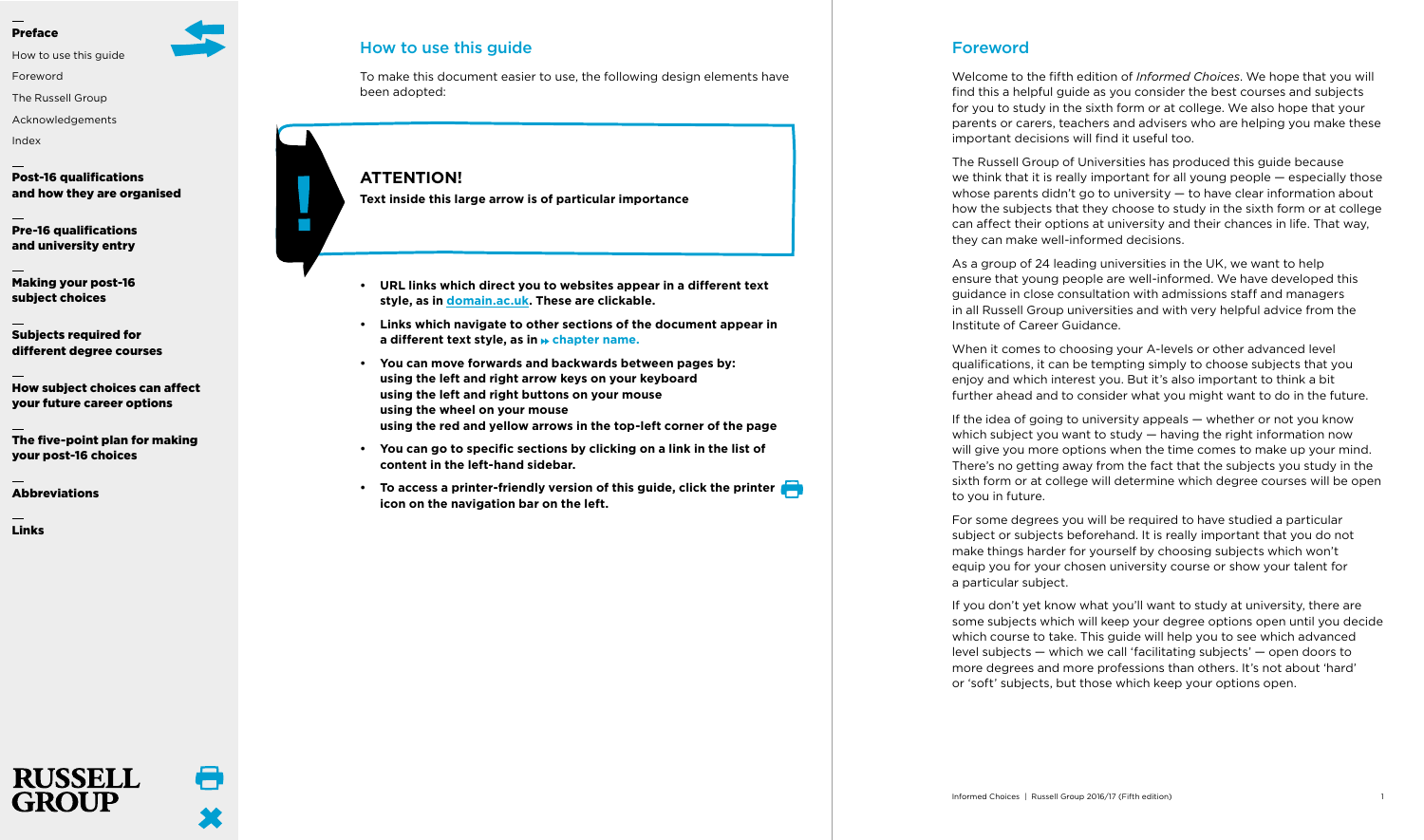[How to use this guide](#page-1-0)

[Foreword](#page-1-1)

[The Russell Group](#page-2-0)

[Acknowledgements](#page-3-0)

[Index](#page-4-0)

[Post-16 qualifications](#page-5-0) [and how they are organised](#page-5-0)

[Pre-16 qualifications](#page-12-0)  [and university entry](#page-12-0)

[Making your post-16](#page-14-0)  [subject choices](#page-14-0)

[Subjects required for](#page-20-0)  [different degree courses](#page-20-0)

[How subject choices can affect](#page-27-0)  [your future career options](#page-27-0)

[The five-point plan for making](#page-29-0)  [your post-16 choices](#page-29-0)

[Abbreviations](#page-30-0)

**RUSSELL** 

[Links](#page-31-0)

## Foreword (continued)

Although choosing the right subjects to study in the sixth form or at college is an important first step towards university, it doesn't guarantee you a place on your chosen course. Entry to Russell Group universities, in particular, can be highly competitive. Your exam results are vitally important, but they are only one of several things universities will take into account when they consider your application.

Russell Group universities take a range of factors and information into account to ensure that we can identify the candidates with the most ability and potential to excel on our courses — whatever their social or educational background.

Russell Group universities are absolutely committed to doing everything possible to ensure students have clear information on typical university entrance requirements. We hope that you find this guide useful, and wish you every success in your studies.

## <span id="page-2-0"></span>The Russell Group

The Russell Group represents **24 leading UK universities** which are committed to maintaining the very best research, an outstanding teaching and learning experience for students of all backgrounds and unrivalled links with business and the public sector.

Visit **http://www.russellgroup.ac.uk** to find out more.

## **ATTENTION!**

 $\mathcal{L}^{\text{max}}$ 

**All Russell Group universities provide detailed information about entry requirements on their websites or in their prospectuses. Although there are common themes, entry requirements (even for very similar courses) can vary from one university to another so you should only use the information provided in** *Informed Choices* **as a general guide. As your plans become firmer, it's essential that you check with the university to be sure that you are aware of the most up-to-date entry requirements for your chosen course.**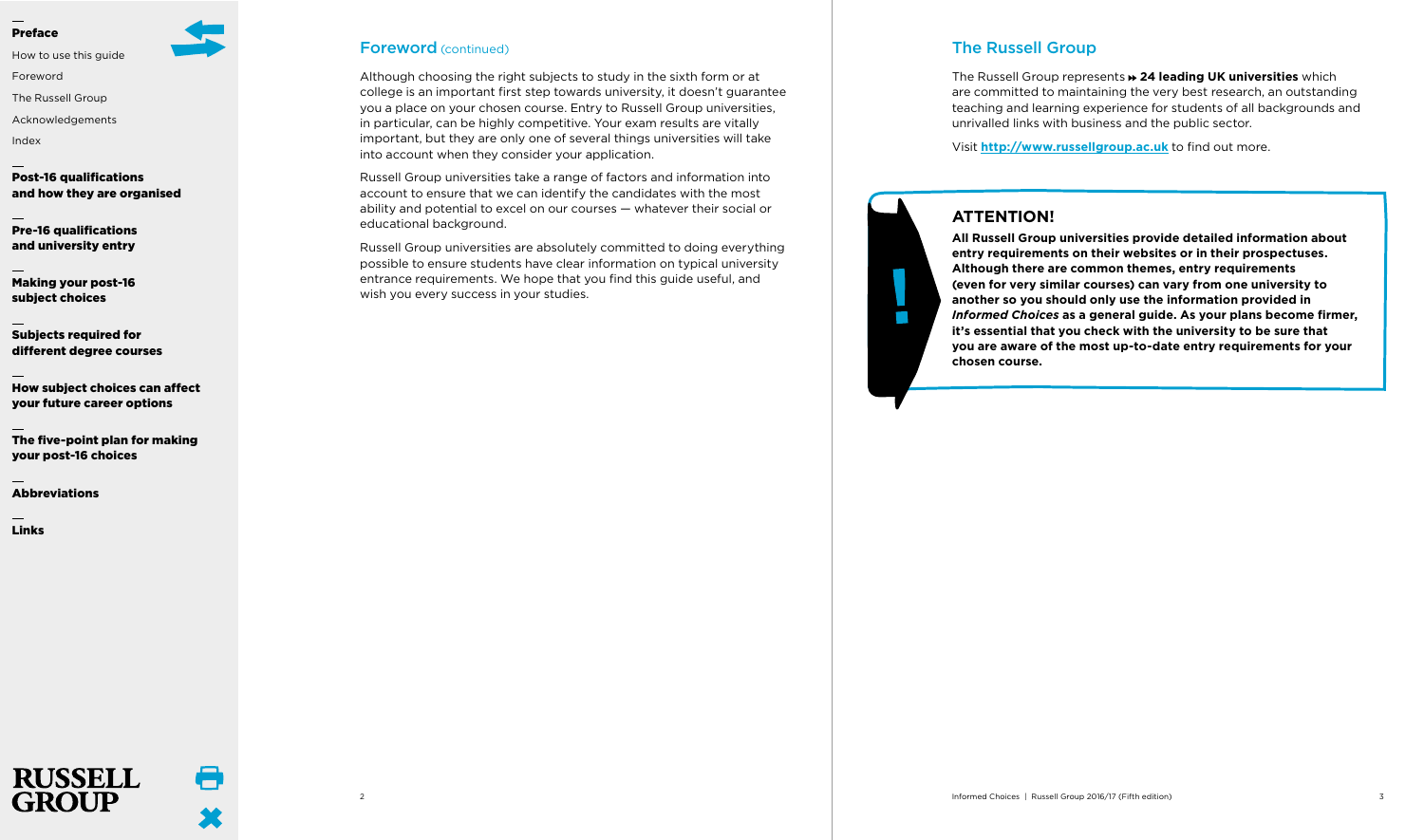[How to use this guide](#page-1-0)

[Foreword](#page-1-1)

[The Russell Group](#page-2-0)

[Acknowledgements](#page-3-0)

[Index](#page-4-0)

[Post-16 qualifications](#page-5-0) [and how they are organised](#page-5-0)

[Pre-16 qualifications](#page-12-0)  [and university entry](#page-12-0)

[Making your post-16](#page-14-0)  [subject choices](#page-14-0)

[Subjects required for](#page-20-0)  [different degree courses](#page-20-0)

[How subject choices can affect](#page-27-0)  [your future career options](#page-27-0)

[The five-point plan for making](#page-29-0)  [your post-16 choices](#page-29-0)

[Abbreviations](#page-30-0)

RUSSELL

 $\blacksquare$ 

[Links](#page-31-0)

## <span id="page-3-0"></span>Acknowledgements

The Director General of the Russell Group, Dr Wendy Piatt, would like to thank the following Russell Group staff members for their work on this guide:

Sarah Stevens (Head of Policy), Nick Ratcliffe (Head of Policy), Eliza Selley (Policy Analyst)

In preparing this guidance, we are very grateful to **Andy Gardner and colleagues at the Institute of Career Guidance** (now the Career Development Institute) for their advice and support.

We are also very grateful to **Angela Milln of the University of Bristol, Lynsey Hopkins of the University of Sheffield and Bella Malins of University College London** for their considerable work in compiling the expert advice from the Russell Group universities.

Special thanks also go to Amy Smith (University of Sheffield), Nick Hull (University of Southampton), Debbie Nicholls (London School of Economics and Political Science), Maxine Charlton (University of York), Morna Firth (King's College London) and Andrew Avery (University of Cambridge).

We would also like to thank the following admissions managers at Russell Group institutions:

*Roderick Smith* University of Birmingham

*Roseanna Cross* University of Bristol

*Geoff Parks* Formerly University of Cambridge

*Sarah Hannaford* Formerly University of Cambridge

*Helen Reed* University of Cambridge

*Lizanne Duckworth* Cardiff University

*Liz Dodds* Durham University

*Richard Emborg* Durham University

*Ian Sutherland* University of Edinburgh *Ian Blenkharn* University of Exeter

*Fiona Black* University of Glasgow

*James Brown* University of Glasgow

*Melanie Peters* Imperial College London

*Paul Teulon* King's College London

*Graham Rees* University of Leeds

*Lisa Summers* University of Leeds

*Gaynor Glover* University of Liverpool

*Claire Brown* University of Liverpool

*Alex Ingold* London School of Economics and Political Science

*Catherine Schofield* University of Manchester

*Lucy Backhurst* Newcastle University

*Katherine Hind* Newcastle University

*Caryl Thompson* University of Nottingham *Rachel Atkin* University of Nottingham

*Nicola Rossall* University of Nottingham

*Alison Matthews*  University of Oxford

*Samina Khan* University of Oxford

*Peter Franklin* University of Oxford

*Joanne Tallentire* Queen Mary University of London

*Jennifer Dwyer* Queen's University Belfast

*Peter Derrick* Formely University of Southampton

*Helen Jones* University of Warwick

*Elizabeth Hough* University of Warwick

*Kim Eccleston* University of Warwick

*Simon Willis* University of York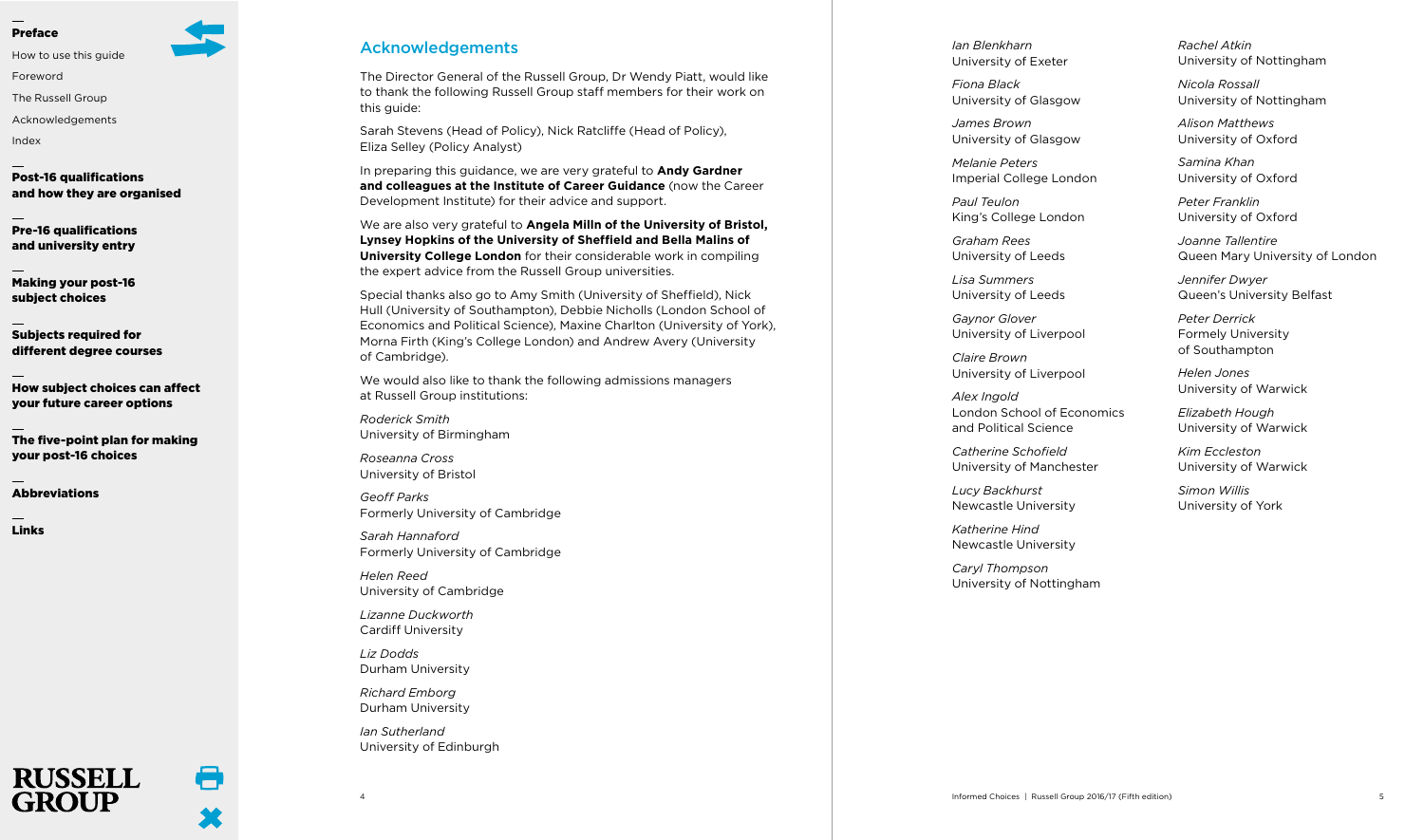[How to use this guide](#page-1-0)

[Foreword](#page-1-1)

[The Russell Group](#page-2-0)

[Acknowledgements](#page-3-0)

[Index](#page-4-0)

[Post-16 qualifications](#page-5-0) [and how they are organised](#page-5-0)

[Pre-16 qualifications](#page-12-0)  [and university entry](#page-12-0)

[Making your post-16](#page-14-0)  [subject choices](#page-14-0)

[Subjects required for](#page-20-0)  [different degree courses](#page-20-0)

[How subject choices can affect](#page-27-0)  [your future career options](#page-27-0)

[The five-point plan for making](#page-29-0)  [your post-16 choices](#page-29-0)

[Abbreviations](#page-30-0)

**RUSSELL** 

**GROUP** 

œ

[Links](#page-31-0)

## 8 [Post-16 qualifications and](#page-5-0) [how they are organised](#page-5-0)

- 9 [Standard and advanced level qualifications](#page-5-1)
- 10 [A-levels](#page-6-0)
- [12 Scottish Highers, Advanced Highers](#page-7-0) [and Baccalaureates](#page-7-0)
- 13 [Advanced Welsh Baccalaureate](#page-7-1)
- 14 [International Baccalaureate Diploma](#page-8-0)
- 15 [Cambridge Pre-U](#page-8-1)
- 16 [Extended Project Qualification](#page-9-0)
- 17 [Core Maths qualifications](#page-9-1)
- 18 [Vocational options](#page-10-0)

[38 Subjects required](#page-20-0) [for different](#page-20-0)  [degree courses](#page-20-0)

<span id="page-4-0"></span>Index

[Preface](#page-1-2)

[How to use](#page-1-0)  this quide 1 [Foreword](#page-1-1)

 [3 The Russell Group](#page-2-0)  [4 Acknowledgements](#page-3-0)

[6 Index](#page-4-0)

## [52 How subject](#page-27-0) [choices can](#page-27-0) [affect your](#page-27-0) [future career](#page-27-0) [options](#page-27-0) 53 [Graduate occupations](#page-27-1)

54 [Professional careers](#page-28-0)

## [22 Pre-16](#page-12-0) [qualifications](#page-12-0) [and university](#page-12-0) [entry](#page-12-0)

- 23 [General entrance](#page-12-1) [requirements](#page-12-1)
- 24 [Changes to GCSEs](#page-13-0)
- 24 [The English Baccalaureate](#page-13-1)
- 25 [Curriculum for excellence](#page-13-2)
- 25 [Requirements for](#page-13-3)  [specific subjects](#page-13-3)

## [26 Making your post-16](#page-14-0) [subject choices](#page-14-0)

- [28 If I know what I would like to study](#page-15-0) [at university, what subjects do I need](#page-15-0) [to take at advanced level?](#page-15-0)
- [29 What subjects can give me the most](#page-15-1) [options?](#page-15-1)
- [31 Do I need to study three facilitating](#page-16-0) [subjects at A-level to go to a Russell](#page-16-0) [Group university?](#page-16-0)
- 32 What if the facilitating subjects don't appeal to me?
- 32 Are there subjects that universities don't accept?
- [33 How do certain subject combinations](#page-17-0) [relate to university courses?](#page-17-0)
- [36 Choices for entry to universities](#page-19-0) [in Scotland](#page-19-0)

## [56 The five-point plan](#page-29-0) | [58 Abbreviations](#page-30-0) [for making your](#page-29-0) [post-16 choices](#page-29-0)

## [60 Links](#page-31-0)

 [63 Useful](#page-32-0) [contact details](#page-32-0)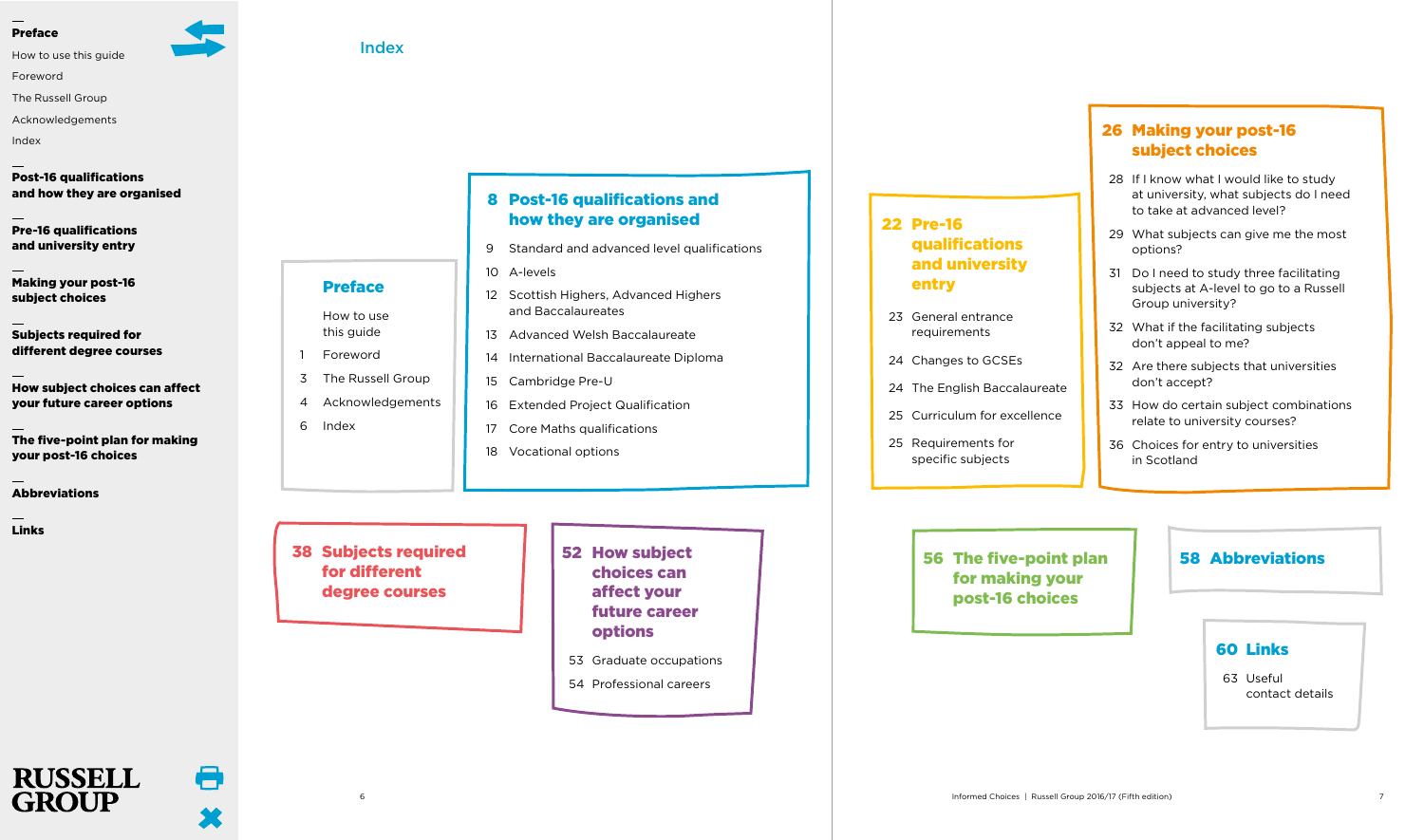## [Post-16 qualifications](#page-5-0) [and how they are organised](#page-5-0)

[Standard and advanced](#page-5-1)  [level qualifications](#page-5-1)

[A-levels](#page-6-0)

[Scottish Highers, Advanced](#page-7-0)  [Highers and Baccalaureates](#page-7-0)

[Advanced Welsh Baccalaureate](#page-7-1)

[International Baccalaureate Diploma](#page-8-0)

[Cambridge Pre-U](#page-8-1)

[Extended Project Qualification](#page-9-0)

[Core Maths qualifications](#page-9-1)

[Vocational options](#page-10-0)

[Pre-16 qualifications](#page-12-0)  [and university entry](#page-12-0)

[Making your post-16](#page-14-0)  [subject choices](#page-14-0)

[Subjects required for](#page-20-0)  [different degree courses](#page-20-0)

[How subject choices can affect](#page-27-0)  [your future career options](#page-27-0)

[The five-point plan for making](#page-29-0)  [your post-16 choices](#page-29-0)

[Abbreviations](#page-30-0)

[Links](#page-31-0)



# <span id="page-5-0"></span>Post-16 qualifications and how they are organised

## <span id="page-5-1"></span>Standard and advanced level qualifications

There are different qualification systems in place in different parts of the UK but there are a lot of similarities in the way they are organised.

You will generally study for your first qualification at around age 14–16. In this guide we refer to these qualifications as **standard level qualifications.**

These standard level qualifications include:

- **• GCSEs and IGCSEs**
- **• National 5 in Scotland**
- **• Welsh Baccalaureate National**
- **• The International Baccalaureate Middle Years Programme**

As you progress through your studies, you are likely to focus on a narrower range of subjects for advanced level qualifications. These **advanced level qualifications** include:

- **• AS- and A-levels**
- **• Highers, Advanced Highers and Scottish Baccalaureate in Scotland**
- **• Welsh Baccalaureate Advanced**
- **• International Baccalaureate Diploma Programme**

In terms of qualifications, entry to university is determined mainly on the basis of performance in advanced level qualifications but grades achieved in standard level qualifications may be taken into account and there are sometimes specific subject or grade requirements at this level.

Some schools enter pupils early for GCSE, AS-level and A-level. You should be aware that some universities or their individual subject departments (for example Medicine) may want to see that you have taken a number of advanced level qualifications all at the same time; for example, they may want to see three A-levels taken in Year 13. This can be because they want to know that you can comfortably manage a workload of this size in your advanced level studies. Admissions policies may therefore differ in relation to A-levels taken early, and whether these are included in offers made or not.

For example, some courses which typically make a conditional offer of AAB may take account of an A-level A grade achieved at the end of Year 12 and, as a result, make a conditional offer of AB for A-levels taken in year 13. Other courses may still make a conditional offer of AAB on subjects taken at the end of Year 13 and will not include the A-level already taken in their conditional offer. If you think that this may affect you, it is important to check the admissions policy for the courses and universities that you are interested in applying to.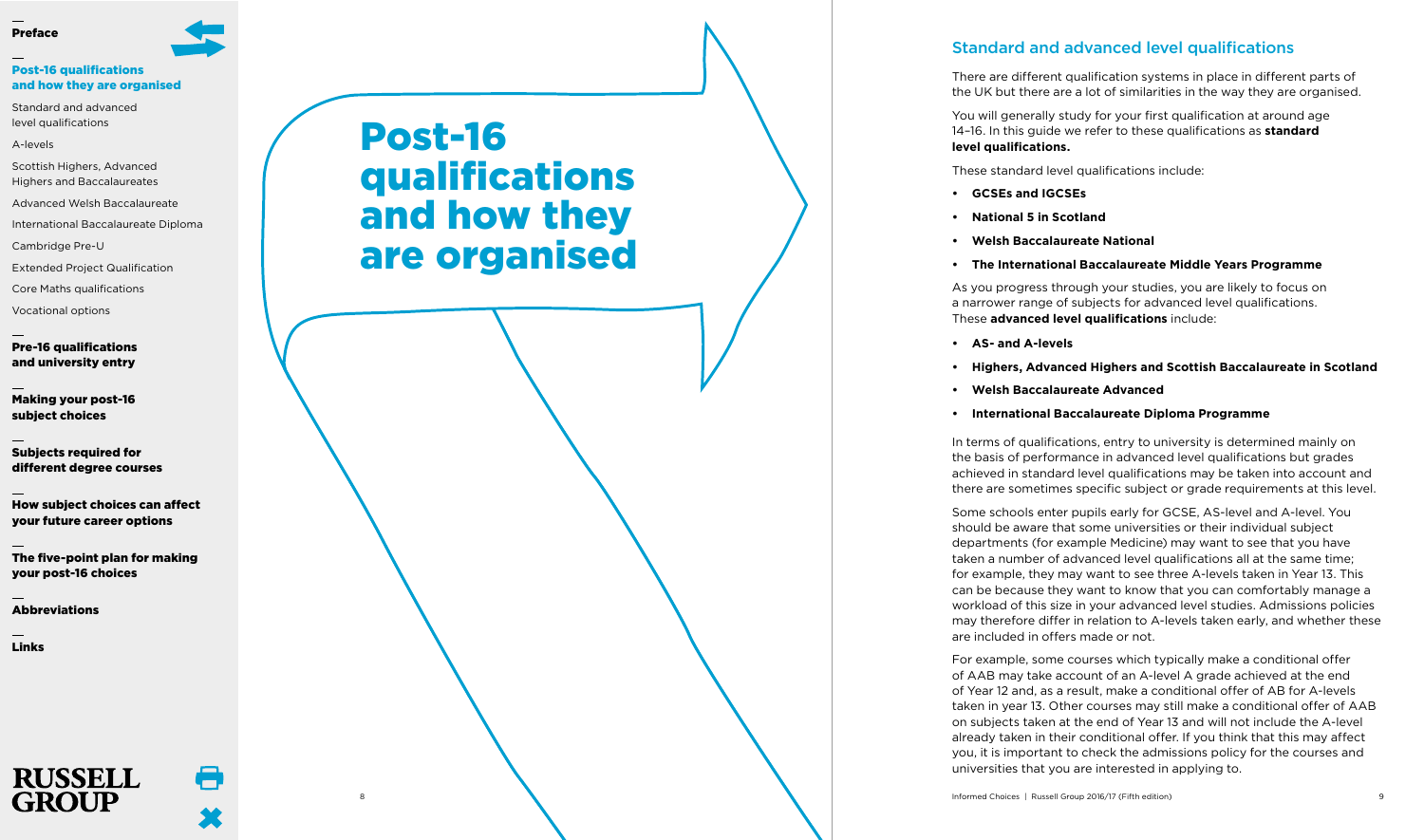## [Post-16 qualifications](#page-5-0) [and how they are organised](#page-5-0)

- [Standard and advanced](#page-5-1)  [level qualifications](#page-5-1)
- [A-levels](#page-6-0)
- [Scottish Highers, Advanced](#page-7-0)  [Highers and Baccalaureates](#page-7-0)
- [Advanced Welsh Baccalaureate](#page-7-1)
- [International Baccalaureate Diploma](#page-8-0)
- [Cambridge Pre-U](#page-8-1)
- [Extended Project Qualification](#page-9-0)
- [Core Maths qualifications](#page-9-1)
- [Vocational options](#page-10-0)
- [Pre-16 qualifications](#page-12-0)  [and university entry](#page-12-0)
- [Making your post-16](#page-14-0)  [subject choices](#page-14-0)
- [Subjects required for](#page-20-0)  [different degree courses](#page-20-0)
- [How subject choices can affect](#page-27-0)  [your future career options](#page-27-0)
- [The five-point plan for making](#page-29-0)  [your post-16 choices](#page-29-0)
- [Abbreviations](#page-30-0)
- [Links](#page-31-0)



As well as your advanced level qualifications you might also consider the Extended Project Qualification (EPQ) which provides the opportunity to develop valuable independent study and research skills. Russell Group universities value the EPQ which can be drawn upon in your personal statement and at interview to provide evidence of enthusiasm for your chosen subject. Some Russell Group universities may also include the EPQ in their offers – check individual university guidance for more information.

You should be aware that, on top of academic requirements, some universities require applicants to sit admission tests for certain courses Be sure to check entry requirements and guidance on university websites.

## <span id="page-6-0"></span>A-levels

The structure of A-levels in England is changing between September 2015 and September 2017. Newly structured A-levels are being introduced in three phases as shown in the table below:

## **Newly structured A-levels to be taught from…**

| September<br>2015 | Art and Design, Biology, Business, Chemistry,<br>Computer Science, Economics, English Language,<br>English Language and Literature, English Literature,<br>History, Physics, Psychology, Sociology                                                                                                         |
|-------------------|------------------------------------------------------------------------------------------------------------------------------------------------------------------------------------------------------------------------------------------------------------------------------------------------------------|
| September<br>2016 | Ancient Languages (Classical Greek, Latin), Dance,<br>Drama and Theatre, Geography, Modern Foreign<br>Languages (French, German, Spanish), Music, Physical<br><b>Education, Religious Studies</b>                                                                                                          |
| September<br>2017 | Accounting, Ancient History, Archaeology, Classical<br>Civilisation, Design and Technology, Electronics,<br>Environmental Science, Film Studies, Further<br>Mathematics, Geology, Government and Politics,<br>History of Art, Law, Mathematics, Media Studies,<br>Music Technology, Philosophy, Statistics |

A full timeline of qualification reform is available on the UCAS website: **https://www.ucas.com/advisers/guides-and-resources/qualificationreform/qualification-reform-timeline**

Under the old structure A-levels were made up of the AS-level and A2, with each part contributing 50% to the overall A-level grade. In newly structured A-levels students will be examined at the end of a (typically) two-year course. AS-levels will be standalone qualifications and will no longer contribute to the overall A-level grade.

For the purposes of applying to university, where the AS-level is taken as a standalone qualification, it will be worth 40% of an A-level. As a result of this repositioning, universities may no longer accept two AS levels in place of one A-level in their offers.

It's important to note that, generally speaking, Russell Group universities make offers of places based on three A-level grades. However, some courses at some universities (for example some Medicine degrees) also ask for a fourth AS-level and some universities see particular educational value in students taking AS-levels. You should therefore check entry requirements and guidance on university websites when deciding whether or not to take additional AS subjects.

Russell Group universities are used to assessing applications in a wide range of contexts and understand that schools and colleges may differ in how they deliver the curriculum. They are committed to treating all applicants fairly so if it has not been possible for you to take AS-levels or a fourth AS subject, make sure this is noted in your academic reference.

You can find a list of useful links on the Russell Group website: **http://russellgroup.ac.uk/for-students/how-do-russell-groupuniversities-view-the-as-level/**

UCAS also provide useful information on their website: **https://www.ucas.com/advisers/guides-and-resources/qualificationreform/applying-he-reformed-qualifications**

## **Practical Science**

From 2015, if you take a science A-level in England you will receive a separate 'pass'/'not classified' mark for the practical element. This will not contribute towards the overall A-level grade and there is no direct relationship between the science practical grade and examination grade, although the examination will draw upon the practical experiences of a learner.

If you are applying with a science A-level some universities will require a 'pass' in the practical as well as setting an overall grade requirement even if you are not applying for a science related degree course. Other universities may only require a pass if you are applying for certain courses (for example engineering or science degrees) and some may make no requirements on the practical element. It is important to check individual university websites for guidance.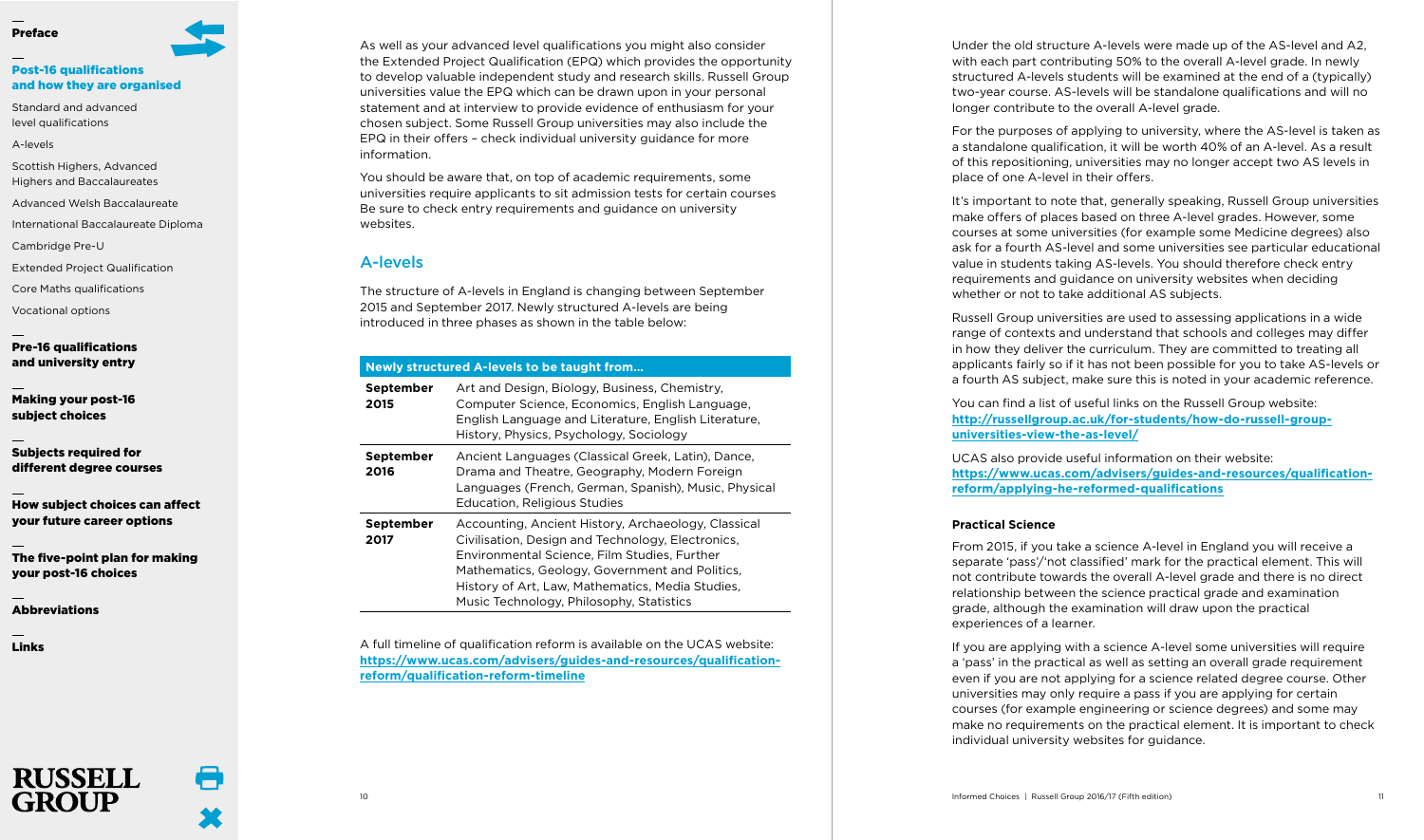# [Post-16 qualifications](#page-5-0)

[Standard and advanced](#page-5-1) 

[A-levels](#page-6-0)

[Scottish Highers, Advanced](#page-7-0)  [Highers and Baccalaureates](#page-7-0)

[Advanced Welsh Baccalaureate](#page-7-1)

[International Baccalaureate Diploma](#page-8-0)

[Cambridge Pre-U](#page-8-1)

[Extended Project Qualification](#page-9-0)

[Core Maths qualifications](#page-9-1)

[Vocational options](#page-10-0)

[Pre-16 qualifications](#page-12-0)  [and university entry](#page-12-0)

[Making your post-16](#page-14-0)  [subject choices](#page-14-0)

[Subjects required for](#page-20-0)  [different degree courses](#page-20-0)

[How subject choices can affect](#page-27-0)  [your future career options](#page-27-0)

[The five-point plan for making](#page-29-0)  [your post-16 choices](#page-29-0)

[Links](#page-31-0)

# [and how they are organised](#page-5-0)

[level qualifications](#page-5-1)

œ

[Abbreviations](#page-30-0)

**RUSSELL** 

## **How are A-levels organised in Wales and Northern Ireland?**

A-levels offered by the exam boards in Wales and Northern Ireland are also being gradually reformed. Some of the new A-levels in Wales are already being taught, with more due to be introduced in 2017. In Northern Ireland all of the new A-levels were brought in for first teaching in 2016.

In both Wales and Northern Ireland the new A-levels will continue to be made up of the AS-level and the A2. However, the weighting of the AS will change, with revised AS levels contributing 40% to the overall A-level grade.

## **If I want to apply to university, what do I need to think about when making my AS- and A-Level choices?**

Subject requirements and the number of qualifications required for entry will vary between universities, therefore it's also important to check individual university websites for further details on their entry criteria.

Your choice of subjects will be key to determining the university courses open to you. The guidance provided in this booklet on **subject [requirements](#page-15-2)** will help you to make informed choices about your A-level subjects.

Students in Wales studying A-levels as part of the Advanced Welsh Baccalaureate Skills Challenge Certificate should also read the guidance on page 13.

## <span id="page-7-0"></span>Scottish Highers, Advanced Highers and Baccalaureates

## **How are they organised?**

Under the Curriculum for Excellence the combination of qualifications you will study in your senior phase (S4 to S6) will depend on the school you attend.

Typically, you will study towards four or five Highers over your fourth and/or fifth years of secondary school (S4 and/or S5). Some students may take a combination of Highers and Advanced Highers between S4 and S6 and some may also study for the Scottish Baccalaureate. For more information see **www.educationscotland.gov.uk**

Highers usually consist of units of work set and marked by teachers and an external examination.

Advanced Highers are usually made up of three units achieved by passing an internal assessment which may consist of coursework, tests or practical work and a fourth unit which is assessed externally, usually through a examination or project. Before taking an Advanced Higher, you will normally have studied the subject at Higher level.

There are four Scottish Baccalaureates – one in Science, one in Languages, one in Expressive Arts, and one in Social Sciences. Students study Mathematics or English/Gàidhlig, two courses from a list of eligible subjects, and undertake an interdisciplinary project. Two out of the three courses must be at Advanced Higher level with the remaining course at Higher level.

## **If I want to apply to university, what do I need to think about when making my Scottish Higher subject choices?**

How you approach your choice of Highers and/or Advanced Higher subjects may depend on whether you are thinking of studying at a Scottish university or whether you want to study in other parts of the UK.

Many universities in England, Wales and Northern Ireland accept Scottish Highers for entry to their degree programmes. However, for many courses at Russell Group universities you will also be asked for one or more Advanced Higher in addition to your Highers so it's advisable to check entry requirements at a fairly early stage.

If you are looking to progress to a Scottish university it is likely that the entry requirements will be expressed in terms of Highers but may also include Advanced Highers, for example for Medicine. Achievement of Advanced Highers in relevant subject areas may make direct entry to the second year of a degree programme a possibility.

When selecting your choice of study for the senior phase it is very important to research the entry requirements of any universities you may be interested in. Scottish universities traditionally seek breadth of study as a preparation for the first year of undergraduate study and may require you to demonstrate achievement across four subjects, or more if over two sittings.

Please see the guidance later in this booklet on **» subject [requirements](#page-15-2)** for additional information to support your choices.

## <span id="page-7-1"></span>Advanced Welsh Baccalaureate

## **How is it organised?**

The Advanced Welsh Baccalaureate consists of two parts:

*Core "Skills Challenge Certificate":* consisting of three Challenges and an Individual Project, graded A\*-E.

*Supporting qualifications:* GCSE English Language or GCSE Welsh Language at grade A\*-C, GCSE Mathematics – Numeracy at grade A\*-C, and two A-levels (or their equivalents) graded A\*-E.

The Advanced Welsh Baccalaureate allows direct entry to university.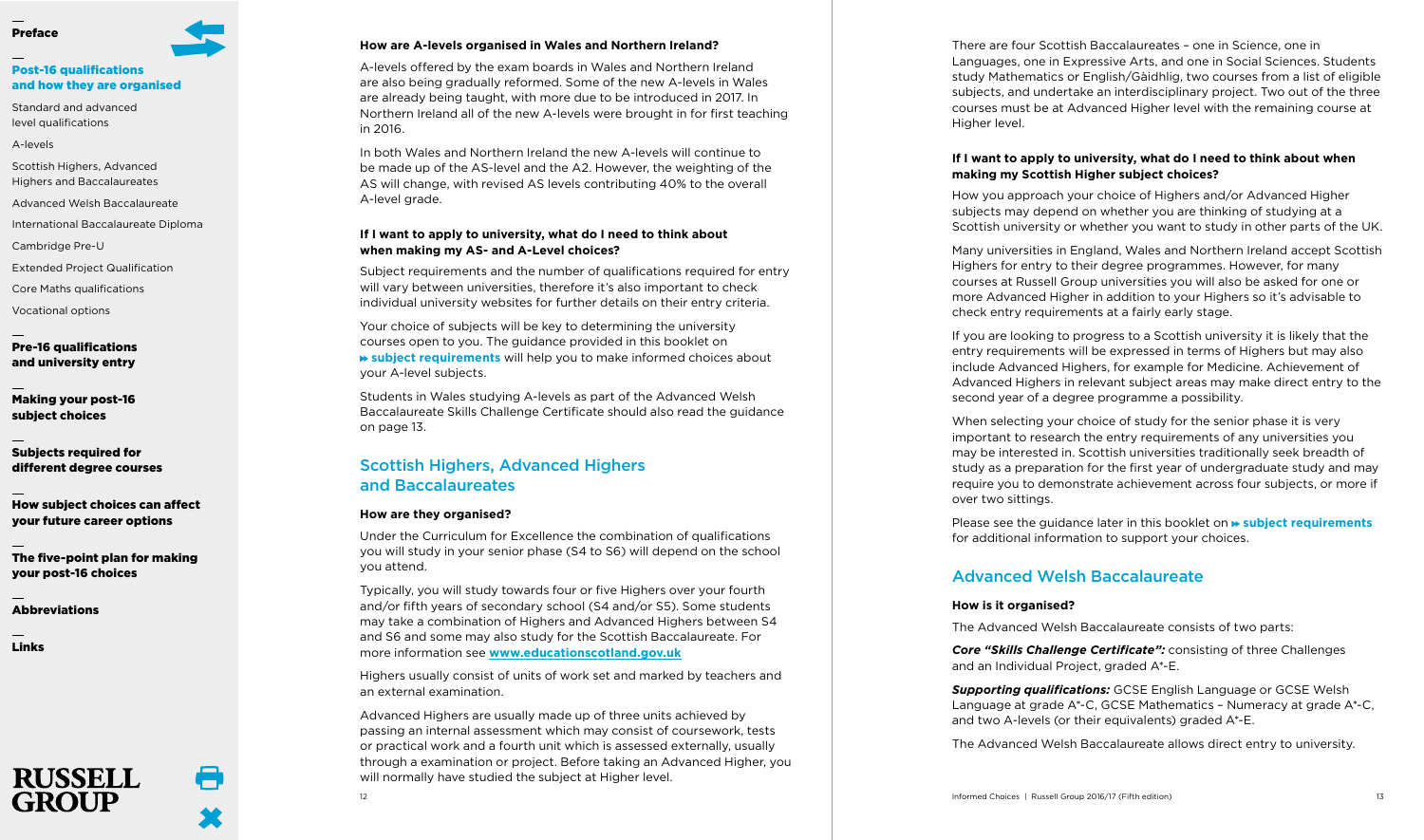## [Post-16 qualifications](#page-5-0) [and how they are organised](#page-5-0)

[Standard and advanced](#page-5-1)  [level qualifications](#page-5-1)

[A-levels](#page-6-0)

- [Scottish Highers, Advanced](#page-7-0)  [Highers and Baccalaureates](#page-7-0)
- [Advanced Welsh Baccalaureate](#page-7-1)
- [International Baccalaureate Diploma](#page-8-0)
- [Cambridge Pre-U](#page-8-1)
- [Extended Project Qualification](#page-9-0)
- [Core Maths qualifications](#page-9-1)
- [Vocational options](#page-10-0)
- [Pre-16 qualifications](#page-12-0)  [and university entry](#page-12-0)
- [Making your post-16](#page-14-0)  [subject choices](#page-14-0)
- [Subjects required for](#page-20-0)  [different degree courses](#page-20-0)
- [How subject choices can affect](#page-27-0)  [your future career options](#page-27-0)
- [The five-point plan for making](#page-29-0)  [your post-16 choices](#page-29-0)

[Abbreviations](#page-30-0)

**RUSSELL** 

[Links](#page-31-0)

## **If I want to apply to university, what do I need to think about when making my Advanced Welsh Baccalaureate choices?**

Your choice of options will be key to determining the university courses open to you. **Generally speaking**, alongside a good pass in the Core, universities will expect you to be taking two or three A-levels (equivalents such as BTEC may also be acceptable) as part of your Welsh Baccalaureate. Please see university websites for further details on A-level requirements, and the guidance later in this booklet on **subject [requirements](#page-15-2)** for additional information to support your choices.

## <span id="page-8-0"></span>International Baccalaureate Diploma

## **How is it organised?**

The International Baccalaureate (IB) Diploma programme comprises:

- **• Six subjects, chosen from across the different subject groups**
	- Three studied at higher level (courses representing 240 teaching hours)
	- Three studied at standard level (courses representing 150 teaching hours)
- **• Three compulsory core components**
	- An extended essay
	- A course on the Theory of Knowledge
	- A component called 'creativity, action, service' which requires that students actively learn from the experience of doing real tasks beyond the classroom.

## **ATTENTION!**

**Although it is possible to seek certification of individual subjects studied, many universities require completion of the full Diploma for admissions purposes and will not accept individual IB certificates.**

## **If I want to apply to university, what do I need to think about when making my IB choices?**

The International Baccalaureate is well-established as a qualification, having been offered in international schools worldwide for many years. In recent years, a growing number of UK schools have started to offer the International Baccalaureate as an alternative to A-levels.

**University Admissions staff have a lot of experience of assessing IB applicants and are more than happy to accept it for university entry purposes.**

If you are studying for the IB, your choice of higher level subjects will be key to determining the university courses open to you. The guidance provided in relation to **subject [requirements](#page-15-2)** shows which degree courses are likely to require an advanced level qualification in a certain subject. For IB applicants this guidance can be used to identify the degree courses most likely to require you to have studied a certain subject at the higher level within the IB.

Individual higher level subjects may also be taken as standalone qualifications. These may be accepted in combination with A-levels or other Level 3 qualifications. Check entry requirements carefully before choosing this as an option.

It is less usual for universities to require particular subjects at standard level within the IB although you should always check entry requirements carefully before applying to be certain of this.

## <span id="page-8-1"></span>Cambridge Pre-U

 $\mathcal{L}_{\mathrm{eff}}$ 

The Cambridge Pre-U is a qualification aimed particularly at 16–19 year olds who want to go on to university.

## **How is it organised?**

You will typically choose up to four Pre-U Principal Subjects to study over a two-year period. In each subject you will sit one set of exams at the end of the two years of study.

 $\mathbb{R}^n$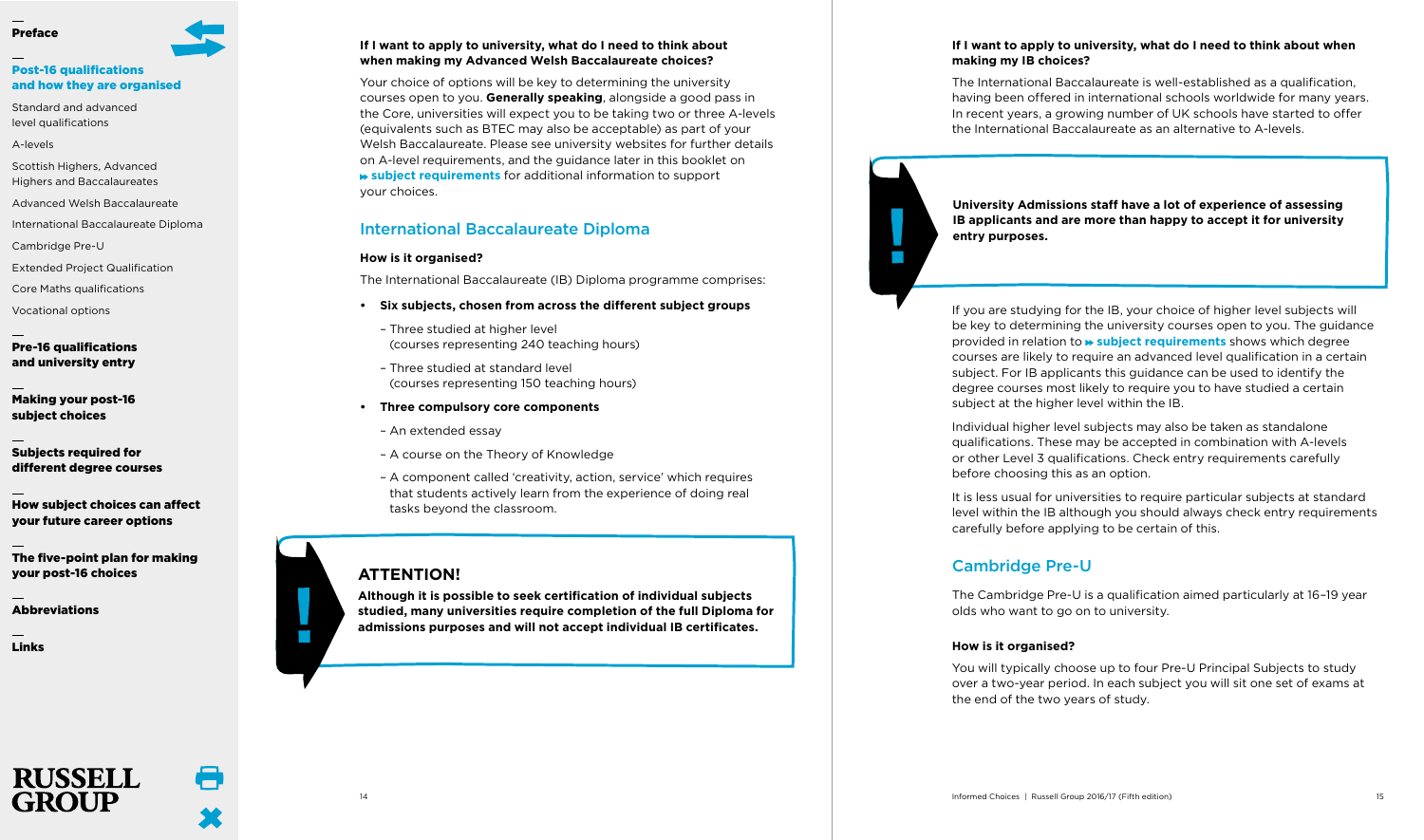## [Post-16 qualifications](#page-5-0) [and how they are organised](#page-5-0)

[Standard and advanced](#page-5-1)  [level qualifications](#page-5-1)

[A-levels](#page-6-0)

[Scottish Highers, Advanced](#page-7-0)  [Highers and Baccalaureates](#page-7-0)

[Advanced Welsh Baccalaureate](#page-7-1)

[International Baccalaureate Diploma](#page-8-0)

[Cambridge Pre-U](#page-8-1)

[Extended Project Qualification](#page-9-0)

[Core Maths qualifications](#page-9-1)

[Vocational options](#page-10-0)

[Pre-16 qualifications](#page-12-0)  [and university entry](#page-12-0)

[Making your post-16](#page-14-0)  [subject choices](#page-14-0)

[Subjects required for](#page-20-0)  [different degree courses](#page-20-0)

[How subject choices can affect](#page-27-0)  [your future career options](#page-27-0)

[The five-point plan for making](#page-29-0)  [your post-16 choices](#page-29-0)

[Abbreviations](#page-30-0)

**RUSSELL** 

[Links](#page-31-0)

If you are aiming to obtain a Cambridge Pre-U Diploma, you will need to take:

- **• Any three Principal Subjects, and**
- **• The Global Perspectives and Research (GPR) course.**

Your final Diploma mark will be based on the total of the scores for your three Principal Subjects and the core component, GPR.

Individual Pre-U subjects can also be taken in combination with other qualifications such as A-levels. Within the Cambridge Pre-U Diploma it is possible to substitute one or two of the Principal Subjects for A-levels.

## **If I want to apply to university, what do I need to think about when choosing my Pre-U Principal Subjects?**

Although it is a relatively new qualification, universities are already familiar with the Pre-U and are happy to consider candidates applying with the Cambridge Pre-U Diploma or one or more Principal Subjects in combination with A-levels. It is likely that universities will expect you to have studied at least three Principal Subjects and/or A-levels. (It is not a good idea for you to be examined in the same subject for both Pre-U and A-level.)

Your choice of Principal Subjects will be key to determining the university courses open to you. The guidance provided in relation to subject requirements shows which degree courses are likely to require an advanced level qualification in a certain subject. For Pre-U applicants this guidance can be used to identify the degree courses most likely to require you to have studied a certain Pre-U Principal Subject. Not all universities will necessarily include the GPR component in offers.

## <span id="page-9-0"></span>Extended Project Qualification

The Extended Project Qualification (EPQ) is equivalent in size to half an A-level and is available as a standalone qualification. It is a single piece of work of a student's choosing that requires evidence of planning, preparation, research and independent learning. The piece of work could be:

- **• A research based written report**
- **• A production (e.g. a fashion show or charity event) and accompanying written report**
- **• An artefact (e.g. a piece of music, art or product) and accompanying written report**

Undertaking this kind of work considerably improves students' skills in time management, academic writing, referencing, and critical analysis, amongst others.

For this reason the EPQ is valued by Russell Group universities and some may include it as part of an offer made to a student (for example in place of a fourth AS-level). You should check university websites for degree entry requirements.

Even if not included in formal offers, taking an EPQ can be viewed favourably by Russell Group universities. You can talk about it in your application and at interview to demonstrate interest and aptitude for your chosen degree course; if your EPQ topic is not obviously linked to the degree you're applying for make sure you explain how the skills you've developed are relevant.

## <span id="page-9-1"></span>Core Maths qualifications

'Core Maths' refers to a group of mathematics qualifications available in England. They are designed for students who have achieved a grade A\*-C in GCSE, and wish to continue studying maths but are not taking it at AS or A-level.

There is more information on the Core Maths qualifications at: **http://www.core-maths.org/about-core-maths/students/**

Russell Group universities value mathematics skills for many different degree courses and many have GCSE or equivalent requirements. Mathematical and statistical problem solving, data analysis and interpretation skills can be useful for a wide variety of undergraduate degrees, and a Core Maths qualification may help you to improve and maintain these skills, especially if you are not taking AS or A-level Maths/ Further Maths.

In certain circumstances, for example if a student has not met a minimum GCSE maths requirement, some universities may also consider achievement in a Core Maths qualification instead. You should check individual university websites for more information.

Many degree courses require A-level or AS-level Maths and sometimes Further Maths as part of their entry requirements.



16 Informed Choices | Russell Group 2016/17 (Fifth edition) 17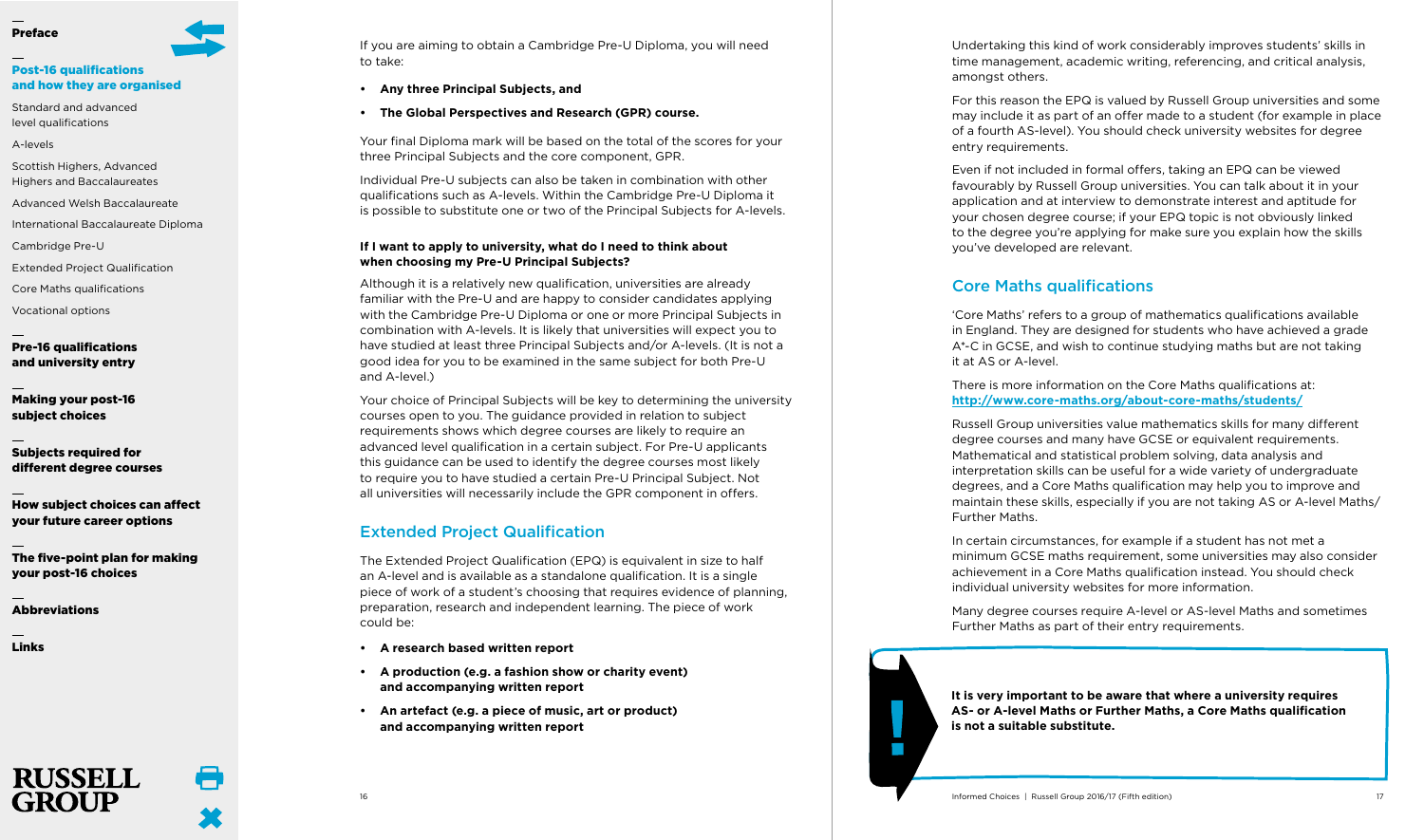## [Post-16 qualifications](#page-5-0) [and how they are organised](#page-5-0)

[Standard and advanced](#page-5-1)  [level qualifications](#page-5-1)

[A-levels](#page-6-0)

[Scottish Highers, Advanced](#page-7-0)  [Highers and Baccalaureates](#page-7-0)

[Advanced Welsh Baccalaureate](#page-7-1)

[International Baccalaureate Diploma](#page-8-0)

[Cambridge Pre-U](#page-8-1)

[Extended Project Qualification](#page-9-0)

[Core Maths qualifications](#page-9-1)

[Vocational options](#page-10-0)

[Pre-16 qualifications](#page-12-0)  [and university entry](#page-12-0)

[Making your post-16](#page-14-0)  [subject choices](#page-14-0)

[Subjects required for](#page-20-0)  [different degree courses](#page-20-0)

[How subject choices can affect](#page-27-0)  [your future career options](#page-27-0)

[The five-point plan for making](#page-29-0)  [your post-16 choices](#page-29-0)

[Abbreviations](#page-30-0)

**RUSSELL** 

[Links](#page-31-0)

## <span id="page-10-0"></span>Vocational options

When it comes to choosing your post-16 qualifications and subjects your school or college may offer a variety of vocational options. Some universities consider vocational qualifications for entry to some courses and a growing number of students are entering higher education with a mixture of academic and vocational qualifications.

It is very important to know, however, that vocational qualifications are not always a suitable pathway towards studying for a degree at a Russell Group university. Certain vocational qualifications may only be suitable for selected degree subjects or may not meet the criteria for entry at all.

Where vocational qualifications are accepted, some universities specify they must be studied alongside other academic qualifications like A-levels, and certain GCSE or other standard level requirements may apply; doing a vocational course will not exempt you from these requirements. It may also be the case that a university only accepts vocational qualifications in certain subjects. It is very important that you check entry requirements for individual universities to find out their position on accepting vocational qualifications.

## BTEC qualifications

BTECs are vocational qualifications that come in many different subjects, sizes and at different levels. Some BTEC qualifications have recently been redesigned with the aim of making them better suited to preparing students for higher education. It is becoming increasingly common for students to take vocational qualifications, like BTECs, alongside A-levels.

## **I am thinking about studying for a BTEC qualification - what are the issues when it comes to university application?**

Entry requirements vary between courses and between universities. Some BTEC qualifications only allow progression onto certain degree courses.

However, although BTECs have recently been redesigned it is very important to know that they may not be considered suitable preparation for many Russell Group degree courses. If you intend to study at a Russell Group university we would advise you to check entry requirements carefully to see whether a BTEC would be a suitable route for the degree you are interested in applying to.

As with other qualifications, it is likely that in order to meet the entry requirements you will need to achieve very high grades. A few universities specify their requirements in terms of performance in individual units rather than on the basis of the overall grade(s). Some universities will only accept BTECs in certain subjects and you may also be required to have studied other qualifications such as A-levels alongside a BTEC qualification. You should check individual university websites for guidance.

## OCR Level 3 Cambridge Technicals and other 'technical' qualifications

Like the BTEC qualifications, OCR Level 3 Cambridge Technicals are available in many subjects and in different sizes (meaning the amount of study and assessment time varies between qualifications). They too, have recently been redesigned to make them more suitable for progression to higher education and can also be combined with academic qualifications such as A-levels.

All of the same comments we make above regarding BTECs are applicable to the OCR Cambridge Technicals. It should be noted that other 'Technical' qualifications are available and if you are considering studying for these you should contact the university that you are thinking of applying to in order to discuss their suitability for entry.

## Technical Baccalaureate (TechBacc)

The TechBacc is a school/college performance measure and is not a qualification. Students achieve the TechBacc if they successfully complete all of the following:

- **• An approved level 3 technical qualification**
- **• A Level 3 Mathematics qualification, such as A-level Maths or 'Core Maths'**
- **• The extended project (EPQ).**

As the TechBacc is not a qualification in its own right it is unlikely that Russell Group universities would make offers on the basis of 'achieving the TechBacc'. You may, however, be made an offer on the basis of some or all of the qualifications which make up the TechBacc. You should contact the universities you are considering applying to for further quidance.

 $\blacksquare$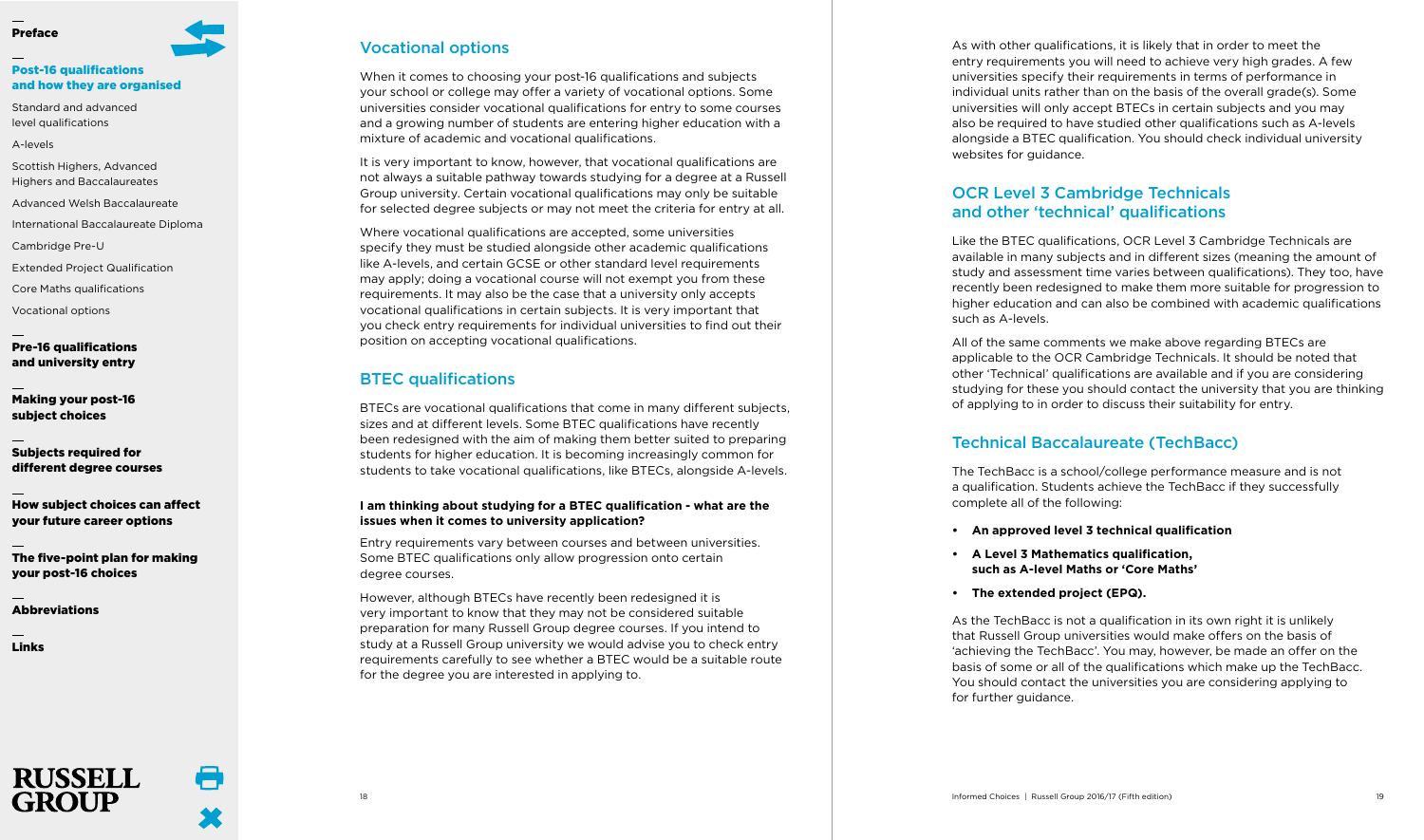## [Post-16 qualifications](#page-5-0) [and how they are organised](#page-5-0)

[Standard and advanced](#page-5-1)  [level qualifications](#page-5-1)

[A-levels](#page-6-0)

[Scottish Highers, Advanced](#page-7-0)  [Highers and Baccalaureates](#page-7-0)

[Advanced Welsh Baccalaureate](#page-7-1)

[International Baccalaureate Diploma](#page-8-0)

[Cambridge Pre-U](#page-8-1)

[Extended Project Qualification](#page-9-0)

[Core Maths qualifications](#page-9-1)

[Vocational options](#page-10-0)

[Pre-16 qualifications](#page-12-0)  [and university entry](#page-12-0)

[Making your post-16](#page-14-0)  [subject choices](#page-14-0)

[Subjects required for](#page-20-0)  [different degree courses](#page-20-0)

[How subject choices can affect](#page-27-0)  [your future career options](#page-27-0)

[The five-point plan for making](#page-29-0)  [your post-16 choices](#page-29-0)

[Abbreviations](#page-30-0)

[Links](#page-31-0)

## CACHE Level 3 Diplomas

The CACHE Diplomas in Child Care and Education and Early Years Education and Care are qualifications focusing on knowledge and understanding of child development and education, awarded by the Council for Awards in Care, Health and Education.

## **If I want to apply to university what are the issues if I choose the CACHE Level 3 Diploma?**

While these courses enable you to become fully qualified as a child care worker, they are also a route to some university courses. Students with high grades and the relevant GCSE passes do progress onto some (but a limited number of) courses at Russell Group universities, such as Childhood Studies, Sociology and subjects allied to Medicine, for example Nursing. Where this is possible, there is very often some sort of link between the content of the CACHE course and the intended degree course, for example CACHE contains Sociology which would be relevant to a degree in Sociology.

## **ATTENTION!**

**When applying to university we would advise you to check with Admissions staff to see if the CACHE Diploma meets the entry requirements for your chosen course.**

## **ATTENTION!**

 $\mathbb{R}^n$ 

 $\mathcal{L}^{\text{max}}$ 

A

**It is very important that you are aware that these vocational qualifications are not considered to be suitable preparation for some university courses.**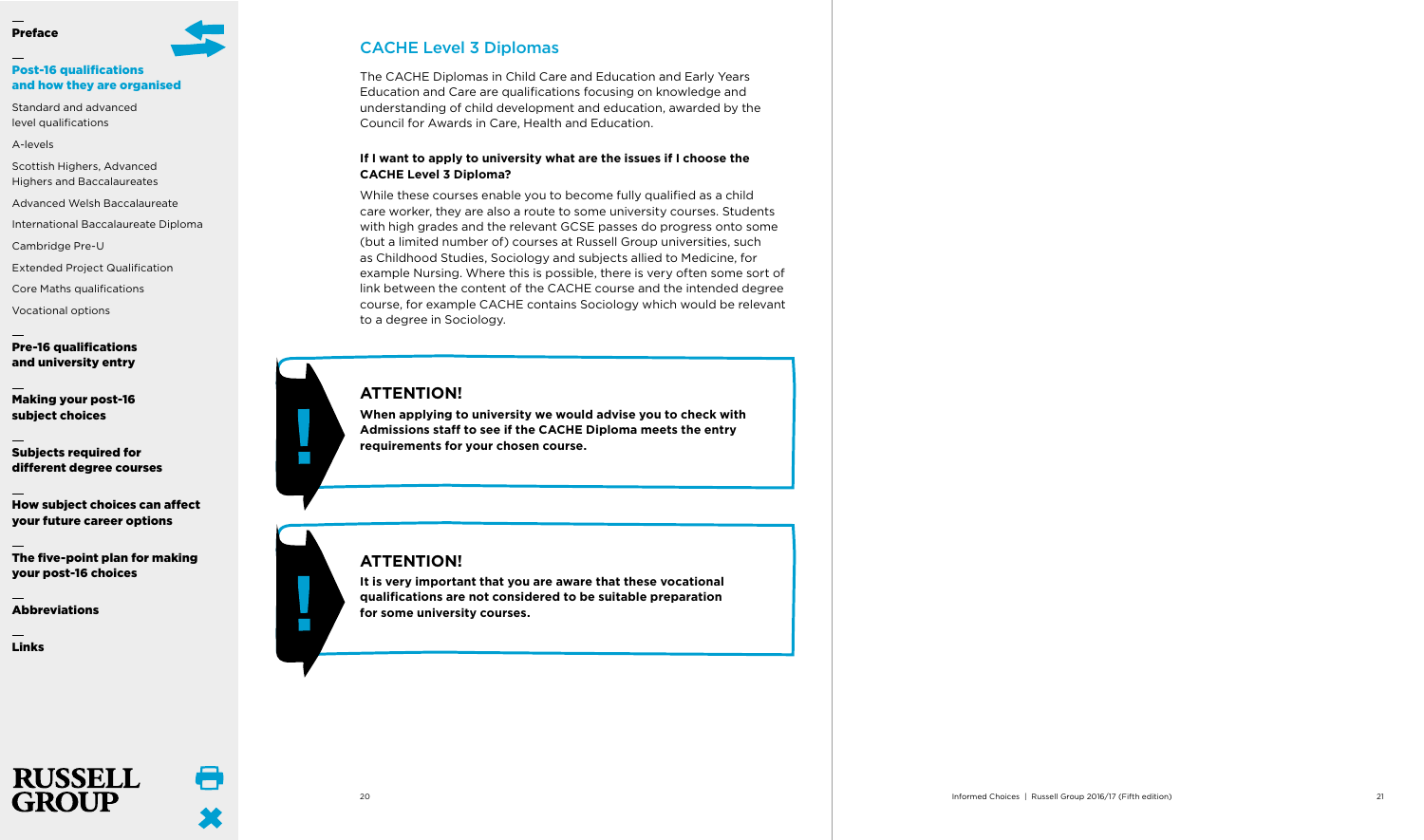

## [Pre-16 qualifications](#page-12-0)  [and university entry](#page-12-0)

[General entrance requirements](#page-12-1)

[Changes to GCSEs](#page-13-0)

[The English Baccalaureate](#page-13-1)

[Curriculum for Excellence](#page-13-2)

[Requirements for specific subjects](#page-13-3)

[Making your post-16](#page-14-0)  [subject choices](#page-14-0)

[Subjects required for](#page-20-0)  [different degree courses](#page-20-0)

[How subject choices can affect](#page-27-0)  [your future career options](#page-27-0)

[The five-point plan for making](#page-29-0)  [your post-16 choices](#page-29-0)

[Abbreviations](#page-30-0)

**RUSSELL GROUP** 

[Links](#page-31-0)

# <span id="page-12-0"></span>Pre-16 qualifications and university entry

## Pre-16 qualifications and university entry

When applying to a competitive university and especially for a very competitive course at a competitive university, it is important that you consider all the aspects of the entry requirements, including the qualifications typically taken before you are 16.

## <span id="page-12-1"></span>**General entrance requirements**

Universities may ask for a specific number of GCSEs (or their equivalent). For example, a number of medical courses ask for five (sometimes more) A\* grades.

GCSE English or another standard level equivalent is very often required at grade C at least. At many universities, this is a universal entry requirement for any course. Mathematics is also often required at grade C at least.

Currently University College London (UCL) is the only Russell Group institution to require a Modern Foreign Language GCSE at grade C or above for all of its programmes. However, if you did not take a Modern Foreign Language GCSE, or if you got a D grade or below, you can still apply to any UCL degree programme, and it won't negatively affect your application. You will not be rejected just because you don't have it but you will need to complete a short course certificate in a Modern Foreign Language or undertake a half course unit during your studies at UCL.

Please see **[http://www.ucl.ac.uk/prospective-students/](http://www.ucl.ac.uk/prospective-students/undergraduate/application) [undergraduate/application](http://www.ucl.ac.uk/prospective-students/undergraduate/application)** for more details.

Although only UCL has a formal requirement in place, Modern Foreign Language qualifications are valued by admissions tutors across the Russell Group.

Some degree courses have grade requirements for particular subjects at GCSE. For many courses a B grade at least in GCSE Mathematics is needed with science and engineering courses in particular often specifying this.

Equally, courses such as Business and Psychology, which may attract applicants who aren't necessarily strong mathematicians, can ask for a B grade in GCSE Mathematics and, in some cases, sciences.

A number of institutions ask that grades and number of subjects are achieved at one sitting. Some do not accept 're-sits' at GCSE or standard level qualifications. If you think this might affect you and a university's published admissions policy is not clear, it is sensible to check with Admissions staff before applying.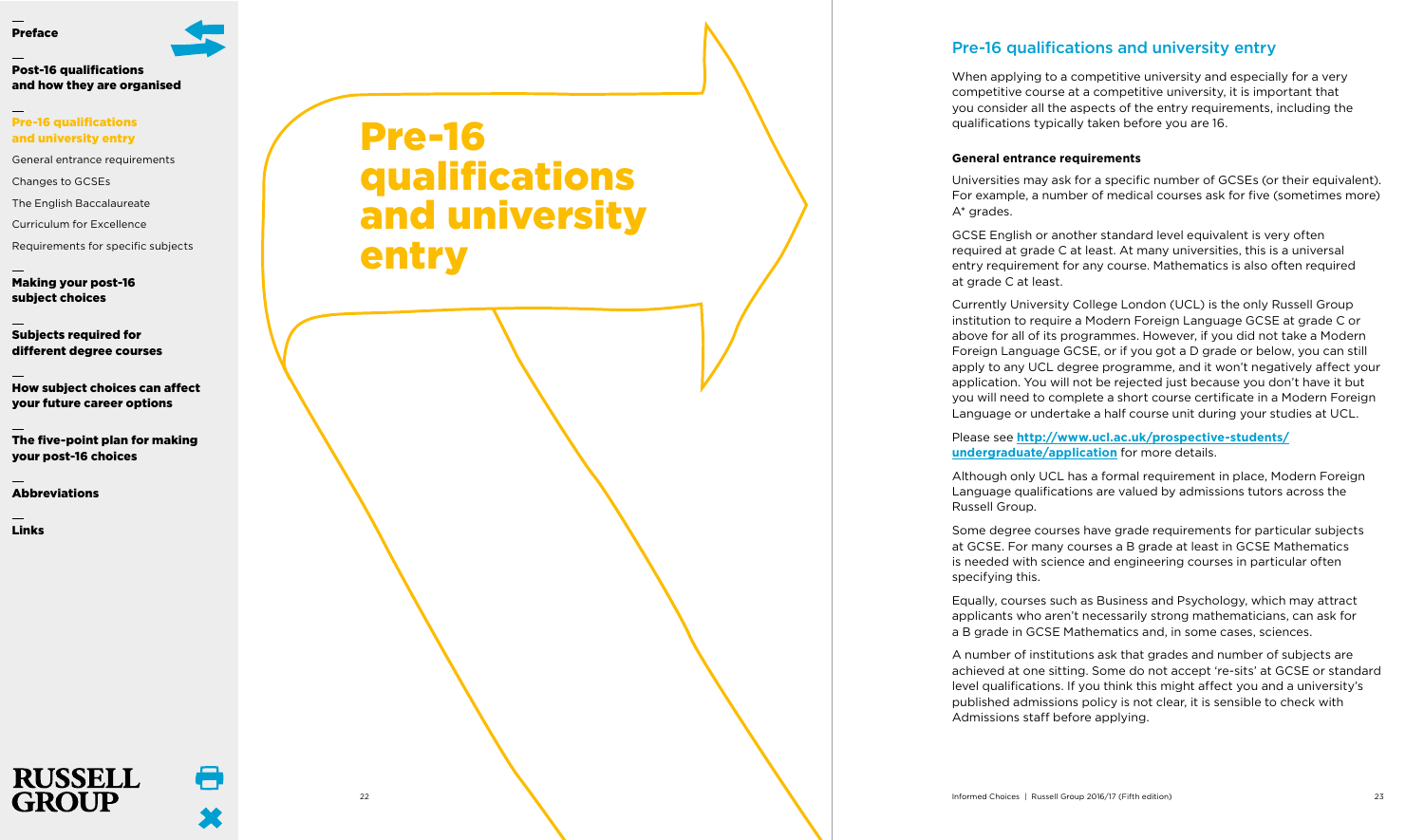## [Post-16 qualifications](#page-5-0) [and how they are organised](#page-5-0)

## [Pre-16 qualifications](#page-12-0)  [and university entry](#page-12-0)

[General entrance requirements](#page-12-1)

[Changes to GCSEs](#page-13-0)

[The English Baccalaureate](#page-13-1)

[Curriculum for Excellence](#page-13-2)

[Requirements for specific subjects](#page-13-3)

[Making your post-16](#page-14-0)  [subject choices](#page-14-0)

[Subjects required for](#page-20-0)  [different degree courses](#page-20-0)

[How subject choices can affect](#page-27-0)  [your future career options](#page-27-0)

[The five-point plan for making](#page-29-0)  [your post-16 choices](#page-29-0)

[Abbreviations](#page-30-0)

**RUSSELL** 

[Links](#page-31-0)

## **ATTENTION!**

**Achieving a qualification a year early will not give you an advantage if it results in you achieving a lower grade. Similarly, studying for more GCSEs at the expense of getting high grades in a smaller number is not advantageous.**

## <span id="page-13-0"></span>Changes to GCSEs

GCSEs in England are going through a process of reform. A number of revised GCSEs were brought it in 2015 and 2016 with further subjects to be phased-in from 2017. Instead of the previous A\*-G system, the new GCSEs will be graded 9-1, with 9 being the highest grade.

The old and the new grading systems are not directly comparable which means that universities are working to review their GCSE requirements under the new system. For example a C grade can be aligned with both a 4 and a 5 and equivalencies will vary from one university to another.

Students in Wales and Northern Ireland will continue to undertake GCSEs graded A\*-G, so universities and colleges will display GCSEs both alphabetically and numerically. However, universities and colleges will be clear about their criteria in their entry requirements.

You should always check individual university websites for more detail on their grade requirements for GCSEs.

There is more information on qualification reform on the UCAS website: **https://www.ucas.com/advisers/guides-and-resources/ qualification-reform**

## <span id="page-13-1"></span>The English Baccalaureate

The English Baccalaureate was introduced as a performance measure for schools in England in the 2010 performance tables. It is not a qualification. The measure recognises where pupils have achieved a C grade or better at GCSE in English, Mathematics, History or Geography, two sciences and a Modern or Ancient Language. From 2014 Computer Science has been included as a science option in the English Baccalaureate performance measure.

As this document demonstrates, the English Baccalaureate includes academic subjects highly valued by the Russell Group, but it is not currently required for entry to any Russell Group university. As mentioned above, most universities require English and Maths. A few may also require a Modern Foreign Language. Successful applicants are normally expected to have achieved good grades in a range of subjects at GCSE or equivalent, and to meet any specific requirements for their chosen course.

## <span id="page-13-2"></span>Curriculum for Excellence

If you are a student in Scotland, your learner journey may bypass National 5 qualifications. If this is the case a university may require that National 5 requirements qualifications are met at Higher or Advanced Higher level instead. You should check with individual universities for more information.

## <span id="page-13-3"></span>Requirements for specific subjects

The GCSE or other standard level entrance requirements for individual degree courses are quite varied. In some cases, a particular subject or grade is required at standard level if it isn't being offered at advanced level. The summary below gives an idea of some of the GCSE requirements that you might come across for certain degree courses. Remember that these are only examples and requirements can differ from one university to another. It's important to check university websites for detailed requirements before applying.

- **• Applicants to study Medicine, Dentistry and Veterinary Science are usually required to have very good GCSE results in Maths, Science and English.**
- **• Applicants to study Teacher Training are required to have a minimum grade C in GCSE Maths, Science and English. Some universities may ask for a minimum of grade B.**
- **• For a degree in English, universities often look for applicants to have a GCSE in a modern or classical language.**
- **• For a Business degree, sometimes a grade A, or more often at least a grade B, in GCSE Maths is required.**
- **• A grade B in Maths is often required for a degree in Psychology, and a grade B in Science may sometimes be required.**
- **• To study a science subject at university (including Biology, Chemistry or Physics) applicants who are not offering Maths at advanced level will often need to have achieved a minimum of a grade C in Maths at GCSE.**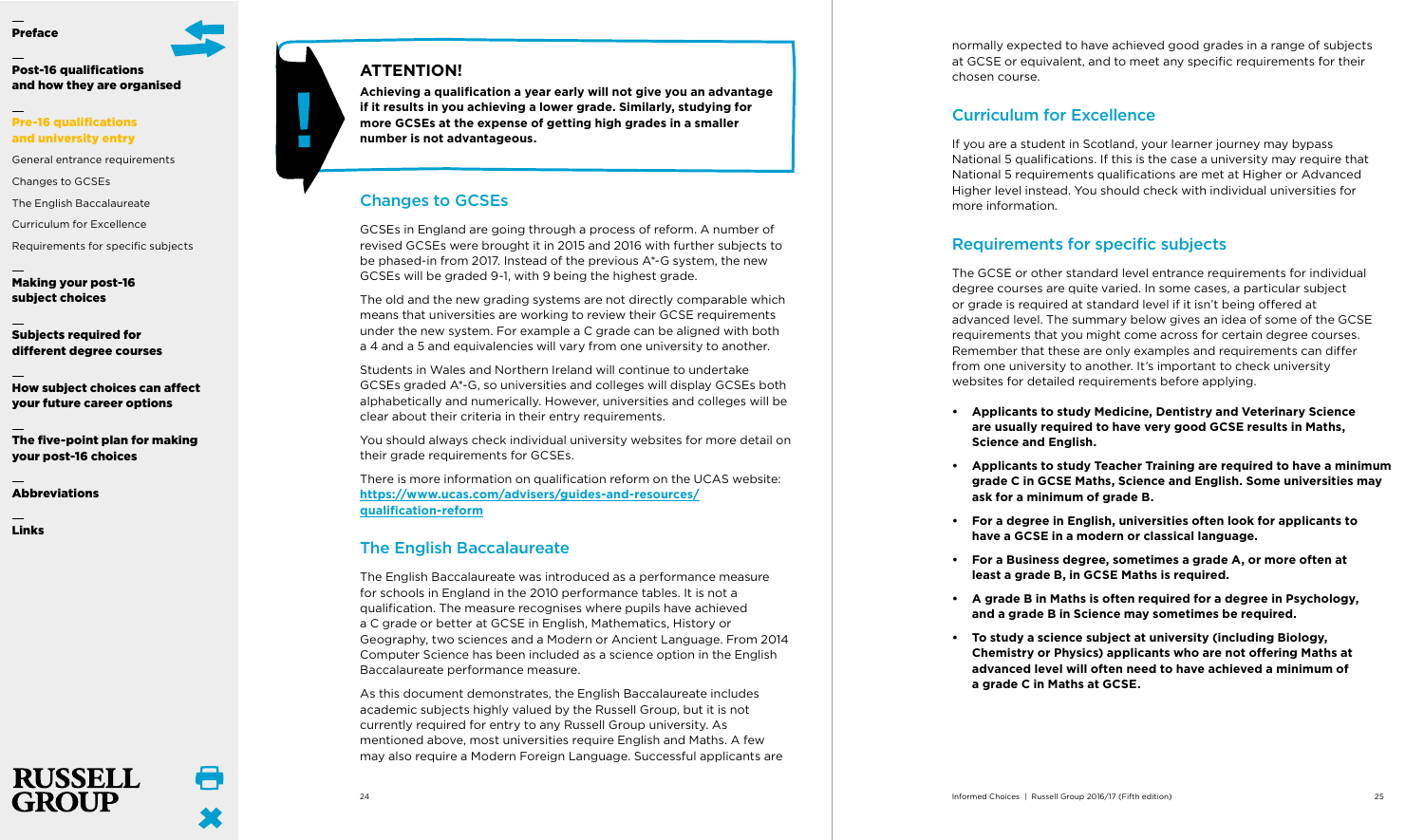## [Post-16 qualifications](#page-5-0) [and how they are organised](#page-5-0)

[Pre-16 qualifications](#page-12-0)  [and university entry](#page-12-0)

## [Making your post-16](#page-14-0)  [subject choices](#page-14-0)

[If I know what I would like to study](#page-15-0) [at university, what subjects do I](#page-15-0) [need to take at advanced level?](#page-15-0)

[What subjects can give me the](#page-15-1) [most options?](#page-15-1)

[Do I need to study three facilitating](#page-16-0) [subjects at A-level to go to a Russell](#page-16-0) [Group university?](#page-16-0)

What if the facilitating subjects don't appeal to me?

Are there subjects that universities don't accept?

[How do certain subject combinations](#page-17-0) [relate to university courses?](#page-17-0)

[Choices for entry to universities](#page-19-0) [in Scotland](#page-19-0)

[Subjects required for](#page-20-0)  [different degree courses](#page-20-0)

[How subject choices can affect](#page-27-0)  [your future career options](#page-27-0)

[The five-point plan for making](#page-29-0)  [your post-16 choices](#page-29-0)

[Abbreviations](#page-30-0)

[Links](#page-31-0)



<span id="page-14-0"></span>Making your post-16 subject choices

Three reasons you may want to continue to study a subject at a higher level are:

- **• You have enjoyed and been good at the subject in the past, and think you will achieve a high grade in it.**
- **• You need this subject to enter a particular career or course.**
- **• You have not studied the subject before but you have looked into it and think it will suit your strengths.**

Three further considerations should be taken into account:

- **• Some subjects are distinctly more difficult at an advanced level than at standard level.**
- **• Make sure you get your facts straight. There are many misconceptions about subjects required for courses and careers.**
- **• Don't take an uninformed risk. What is the new subject actually about?**

The most important thing that your teachers will be looking for as you make your choices is evidence: either evidence that you are *good enough* to take the subject at advanced level, or evidence that you are *interested enough* in a subject to take it at advanced level if you have not studied it before.

It is important to consider which subjects you think you will achieve high grades in. Low grades are as much a barrier to entry to university as choosing unsuitable subjects for your chosen degree can be.

Another factor to consider if you are aiming for incredibly competitive courses at university, such as Medicine, is that you may require a very high performance in standard level qualifications. Does your performance to date match your ambition?

You should try to find out as much as possible about the post-16 options you are considering. For example, make sure you properly research what you will be studying and speak to teachers or current students to find out more details.

It is important that your decisions are taken on the basis of accurate information and clear thinking. Whatever you choose now will commit you to certain directions at university and perhaps rule out certain careers. As much as you may wish to remain cool about this decision, it *does matter*.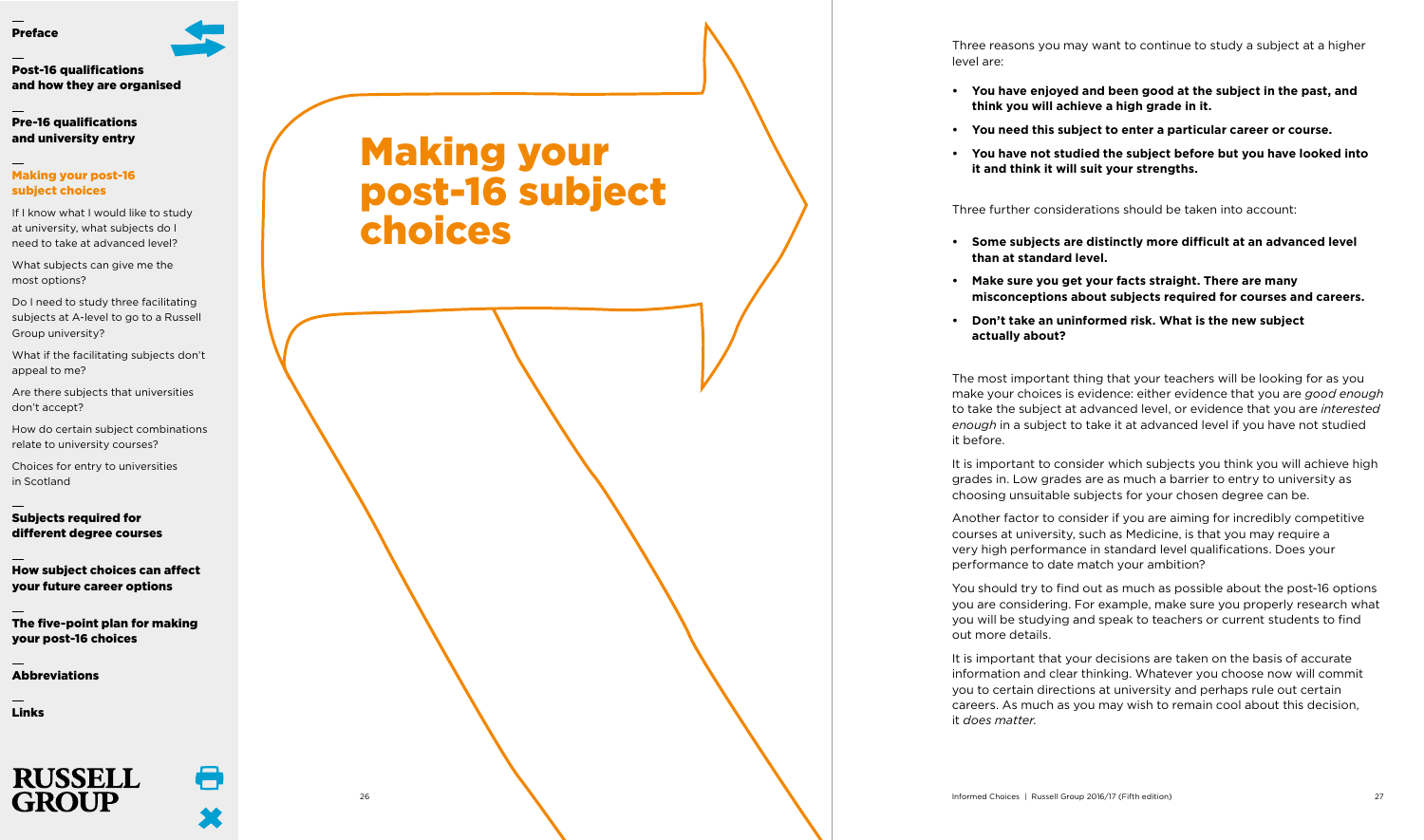

[Post-16 qualifications](#page-5-0) [and how they are organised](#page-5-0)

[Pre-16 qualifications](#page-12-0)  [and university entry](#page-12-0)

## [Making your post-16](#page-14-0)  [subject choices](#page-14-0)

[If I know what I would like to study](#page-15-0) [at university, what subjects do I](#page-15-0) [need to take at advanced level?](#page-15-0)

[What subjects can give me the](#page-15-1) [most options?](#page-15-1)

[Do I need to study three facilitating](#page-16-0) [subjects at A-level to go to a Russell](#page-16-0) [Group university?](#page-16-0)

What if the facilitating subjects don't appeal to me?

Are there subjects that universities don't accept?

[How do certain subject combinations](#page-17-0) [relate to university courses?](#page-17-0)

[Choices for entry to universities](#page-19-0) [in Scotland](#page-19-0)

## [Subjects required for](#page-20-0)  [different degree courses](#page-20-0)

[How subject choices can affect](#page-27-0)  [your future career options](#page-27-0)

[The five-point plan for making](#page-29-0)  [your post-16 choices](#page-29-0)

[Abbreviations](#page-30-0)

[Links](#page-31-0)



## <span id="page-15-0"></span>If I know what I would like to study at university, what subjects do I need to take at advanced level?

## <span id="page-15-2"></span>**Subject requirements**

If you know what you wish to study at university and want to know what subjects you will need to have studied in preparation, you will find detailed information on each university's entry requirements on university websites and on the **UCAS [website](https://www.ucas.com/)**. This section will give you some idea of general patterns.

Some degrees will be open to you whatever subjects you choose to study for your advanced level qualifications or at Higher Level (for IB or Scottish students). Just try to make sure that you stick to the **[five-point](#page-29-0) plan** on page 56.

Also some courses will be happy with a subject at a lower level (for example, at AS-level instead of A-level or at Standard Level rather than Higher Level in the IB). This will be something to check before you apply

Some popular degrees will normally be open to you without any specific subject background. Examples include:

Accountancy, Anthropology, Archaeology, Business Studies, History of Art, Law, Management Studies, Media Studies, Philosophy, Politics, Psychology, Religious Studies/Theology, Sociology, Surveying.

## **ATTENTION!**

**Although they may not be specified as required subjects, many successful applicants to the above courses do have advanced level qualifications in at least two of the facilitating subjects (see below). Some of these courses may still have a preference for some of the facilitating subjects and one or two universities may be more prescriptive in their subject requirements – check the Entry Profiles on UCAS Course Search.**

For a general guide as to the likely requirements for different degree courses, you can refer to **subjects required for [different](#page-20-0) degree [courses.](#page-20-0)**

## <span id="page-15-1"></span>Which subjects can give me the most options?

Many courses at university level build on knowledge and skills which you will gain while still at school. Where this is the case, universities need to make sure that all the students they admit have prepared themselves in the best way to cope with their chosen course. For this reason, some university courses may require you to have studied a specific subject prior to entry, others may not. However, there are some subjects that are required more often than others. These subjects are sometimes referred to as **facilitating subjects.**

Subjects that can be viewed as facilitating subjects are:

- **• Mathematics and Further Mathematics**
- **• English Literature**
- **• Physics**
- **• Biology**
- **• Chemistry**
- **• Geography**
- **• History**
- **• Languages (Classical and Modern)**

**You don't necessarily need to have studied three facilitating subjects at A-level. Some courses require one or two facilitating subjects, whilst for other courses there are no specific subject requirements. If you don't know what you want to study then it's a really good rule of thumb that taking two facilitating subjects will keep a wide range of degree courses open to you.**

There are some advanced level subjects which provide suitable preparation for entry to university generally, but which we do not include within the facilitating subjects, because there are relatively few degree programmes where an advanced level qualification in these subjects would be a requirement for entry. Examples of such subjects include Economics, Religious Studies and Welsh. Advanced-level Welsh has separate curricula for first- and second-language Welsh speakers. The former develops literary and linguistic skills equivalent to those in advanced-level English; the latter develops skills equivalent to those in Modern Languages. Both routes are suitable preparation for university study in Wales and elsewhere in the United Kingdom.

 $\mathcal{C}^{\mathcal{A}}$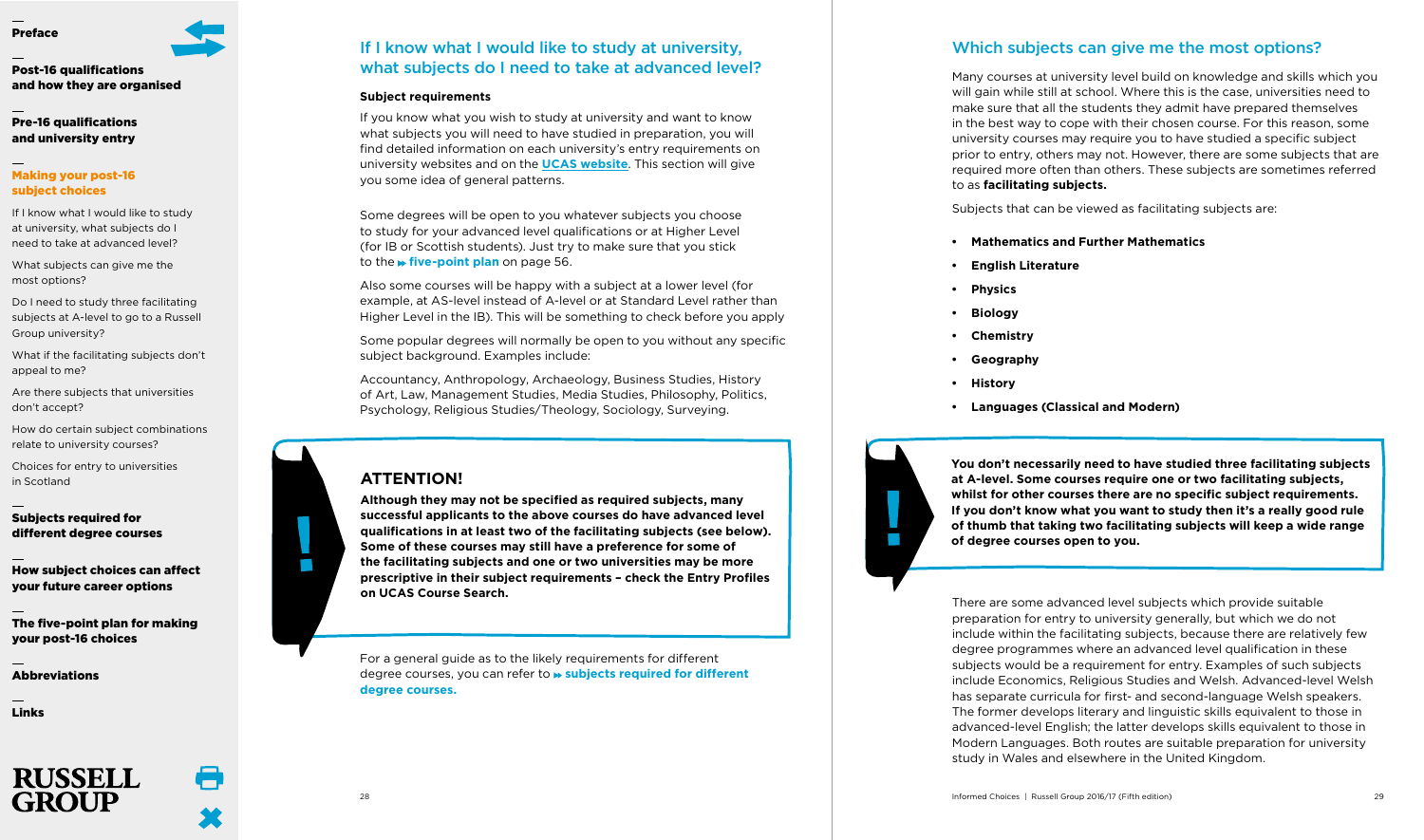

[Post-16 qualifications](#page-5-0) [and how they are organised](#page-5-0)

## [Pre-16 qualifications](#page-12-0)  [and university entry](#page-12-0)

## [Making your post-16](#page-14-0)  [subject choices](#page-14-0)

[If I know what I would like to study](#page-15-0) [at university, what subjects do I](#page-15-0) [need to take at advanced level?](#page-15-0)

[What subjects can give me the](#page-15-1) [most options?](#page-15-1)

[Do I need to study three facilitating](#page-16-0) [subjects at A-level to go to a Russell](#page-16-0) [Group university?](#page-16-0)

What if the facilitating subjects don't appeal to me?

Are there subjects that universities don't accept?

[How do certain subject combinations](#page-17-0) [relate to university courses?](#page-17-0)

[Choices for entry to universities](#page-19-0) [in Scotland](#page-19-0)

[Subjects required for](#page-20-0)  [different degree courses](#page-20-0)

[How subject choices can affect](#page-27-0)  [your future career options](#page-27-0)

[The five-point plan for making](#page-29-0)  [your post-16 choices](#page-29-0)

[Abbreviations](#page-30-0)

[Links](#page-31-0)



There are more examples of subjects which are considered useful for certain degrees in the **subjects required for [different](#page-20-0) degree courses** section of this guide.

## **ATTENTION!**

 $\mathbb{R}^n$ 

**If you wish to study Music or Art at university, advanced level qualifications in Music or Art are usually required.**

You will probably have many other subjects open to you at advanced level but, unlike the facilitating subjects listed above, they are unlikely to be required for any particular degree course and so choosing them doesn't increase your options at university.

By choosing facilitating subjects at advanced level, you will have a much wider range of options open to you at university. An advanced level qualification in any facilitating subject will keep open to you a number of degree courses. At some universities, a qualification in the subject is a requirement for entry to the course. At other universities, it may not be a requirement for the course, but will still be useful to gain entry.

Of course, by choosing facilitating subjects you are not restricted to applying for degree courses which require those subjects. For example, even if you study three facilitating subjects at advanced level, you would still be able to apply to study Law at university (for which most universities do not require any specific advanced level subjects). So, by choosing facilitating subjects you are keeping open as many options as possible.

For information about the different degree courses open to applicants with each of the facilitating subjects listed above, you can refer to the **UCAS [website](https://www.ucas.com)** and university websites. For some of the most popular degree courses, you can also refer to the **subjects [required](#page-20-0) for [different](#page-20-0) degree courses.**

## <span id="page-16-0"></span>Do I need to study three facilitating subjects at A-level to go to a Russell Group university?

It really depends what you want to study at university. In most cases, three facilitating subjects are not required for entry to a degree at a Russell Group university – but many courses do require you to have studied one or more facilitating subjects. That's why we recommend you choose these subjects at advanced level, when you probably aren't yet 100% sure what you'll want to study at university, and therefore which subjects will be required.

Some Medicine and other science courses, for example, may require three specific subjects.

Others, like Engineering and some other science courses, may need more than one facilitating subject. If you want to study a joint honours degree such as French and History, or Maths and Geography, you may need both subjects. But for some degrees only one facilitating subject is required and there are also courses with no specific requirements or where subjects are desirable but not an absolute requirement.

If you know what you want to study then check the entrance requirements.

However, if you're not certain about what degree you want to do then facilitating subjects will keep your options open. Put simply, the more you do the more courses will be available to you.

If you take three facilitating subjects, you'll have the largest number of degree courses to choose from further down the line – all the courses which require one or more of your subjects as well as those which have no specific subject requirements. Taking two facilitating subjects will also keep a wide range of degree courses and career options open to you.

If you are considering choosing subjects which are not facilitating subjects, bear in mind that not all advanced level subjects are considered by every selective university to be good preparation for their courses (see below).

## **ATTENTION!**

**If you decide not to choose one or more of the facilitating subjects at advanced level, many degrees at competitive universities will not be open to you**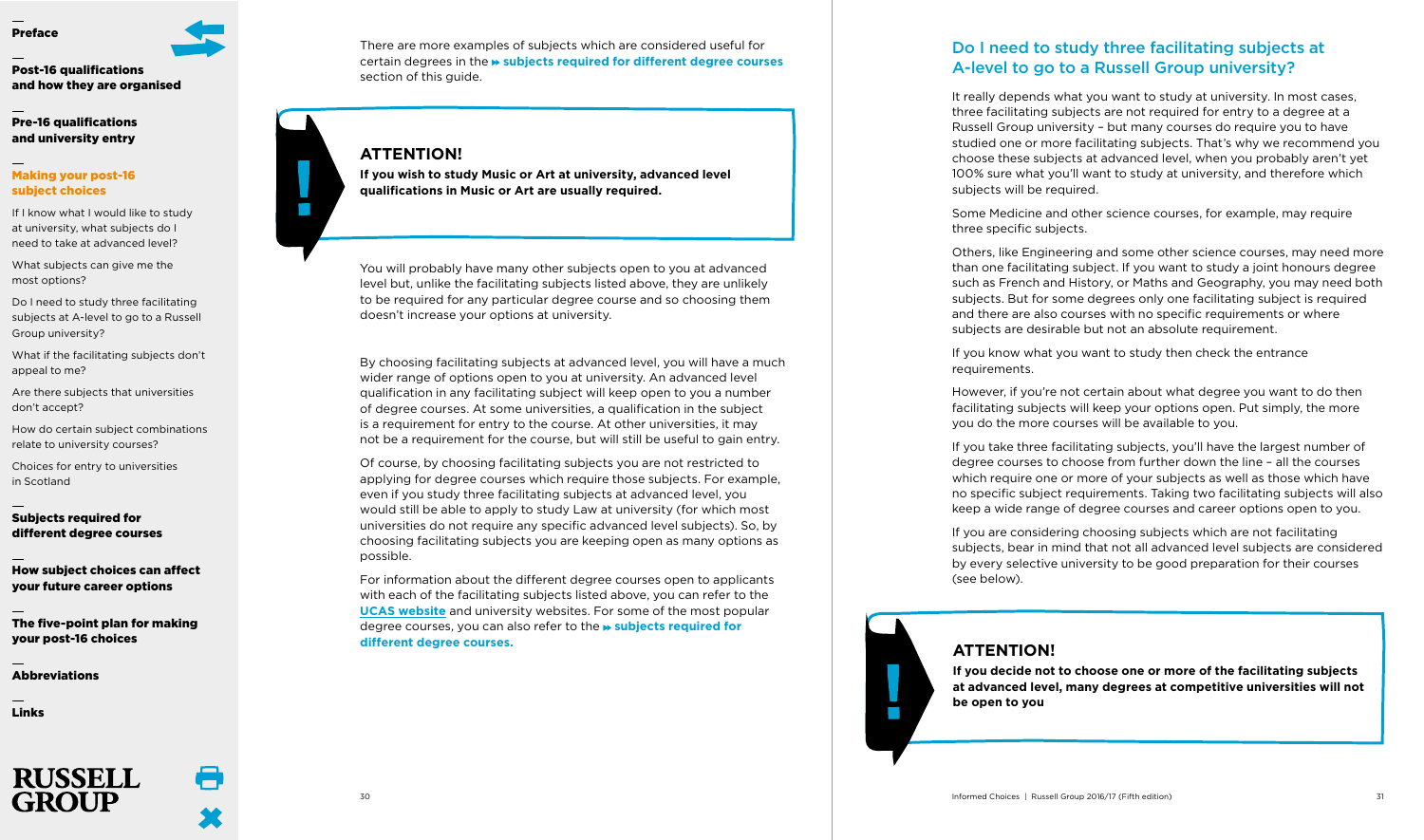# [Post-16 qualifications](#page-5-0)

## [and how they are organised](#page-5-0)

[Pre-16 qualifications](#page-12-0)  [and university entry](#page-12-0)

## [Making your post-16](#page-14-0)  [subject choices](#page-14-0)

[If I know what I would like to study](#page-15-0) [at university, what subjects do I](#page-15-0) [need to take at advanced level?](#page-15-0)

[What subjects can give me the](#page-15-1) [most options?](#page-15-1)

[Do I need to study three facilitating](#page-16-0) [subjects at A-level to go to a Russell](#page-16-0) [Group university?](#page-16-0)

What if the facilitating subjects don't appeal to me?

Are there subjects that universities don't accept?

[How do certain subject combinations](#page-17-0) [relate to university courses?](#page-17-0)

[Choices for entry to universities](#page-19-0) [in Scotland](#page-19-0)

## [Subjects required for](#page-20-0)  [different degree courses](#page-20-0)

[How subject choices can affect](#page-27-0)  [your future career options](#page-27-0)

[The five-point plan for making](#page-29-0)  [your post-16 choices](#page-29-0)

[Abbreviations](#page-30-0)

[Links](#page-31-0)



## What if the facilitating subjects don't appeal to me?

If you are thinking of taking more than two subjects which are not **[facilitating](#page-15-1) subjects** please do consider the following:

- **• In many countries all 16- and 17-year olds have to study Mathematics, their home language, a science and a foreign language.**
- **• Have you considered why you do not wish to study a facilitating subject? Are you looking for a change? Or are you trying to avoid a challenge? In other words, have you thought your decision through carefully?**
- **• The jump between standard and advanced level qualifications can be demanding, even in subjects that you have studied before. If you are starting a particular subject from scratch, you are taking a risk that you won't enjoy the subject, or will find it particularly difficult. Take more than one new subject and you multiply the risk.**
- **• Many specialist courses at advanced level take the majority of their course content from [facilitating](#page-15-1) subjects (for example, Sports Studies is based heavily on Biology). If you choose to study the facilitating subject rather than the specialist subject you will still learn the specialist information but you will also gain greater flexibility in your university choices.**

## Are there subjects that universities don't accept?

Critical Thinking, Citizenship Studies and General Studies are usually better taken only as an 'extra', rather than as one of the advanced level subjects on which your university application will be relying.

Some universities publish lists of non-preferred subjects, or subjects that are only suitable if taken in combination with others.

One of the best ways to keep your options at university open is to choose your advanced level subjects from the list of **\* [facilitating](#page-15-1) subjects.** If you are not sure of what to study at university, why not think about your two favourite subjects from the facilitating subjects list? The section on **which subjects can give me the most [options?](#page-15-1)** may help you choose.

## <span id="page-17-0"></span>How do certain subject combinations relate to university courses?

If you know what degree subject you would like to study you should check our guidance on subjects required for different degree courses.

If you are not sure what degree subject you might be qualified for, it is a good idea to consider the broad ways in which certain subject combinations at advanced level tend to relate to broad groups of university degree courses.

For those studying for AS and A-levels, the most common patterns are described in detail below. The issues for students studying for an IB or for Highers are similar but the structure of these qualifications means that there is less pressure to focus on a relatively narrow range of subjects.

This doesn't provide an exhaustive list of all the degree options which are open to you but should give you an idea of the degrees which students with certain A-level combinations most commonly enter.

You should be aware that some courses at some universities may view certain combinations of subjects as "narrow". For example some courses may not accept two similar A-levels as part of a three subject mix. Therefore you should check university entrance requirements carefully.

## The scientist

## **Typical A-levels include: Chemistry, Biology, Physics, Mathematics, Further Maths**

## **Possible degree options include: Sciences, Mathematics, Engineering**

For the sake of maintaining a wider outlook on life, many students in this category will replace one of the sciences with an arts/humanities subject or a social science (indeed, some universities encourage this). So, often the choice will look more like this: Chemistry, Mathematics, Physics with an arts/social science/humanity/creative subject as an AS/IB standard level subject or to broaden the range of subjects studied.

The person who made this choice, however, would have to look at the implications of not doing Biology AS- (or equivalent). When considering such implications, it is worth noting that, in the science field at university, many degrees fall into one of two camps: Biological/Life Sciences and Physical Sciences. More guidance is given below.

Students who are very good at maths may well do Further Mathematics (this is often now done in the same option block as Mathematics).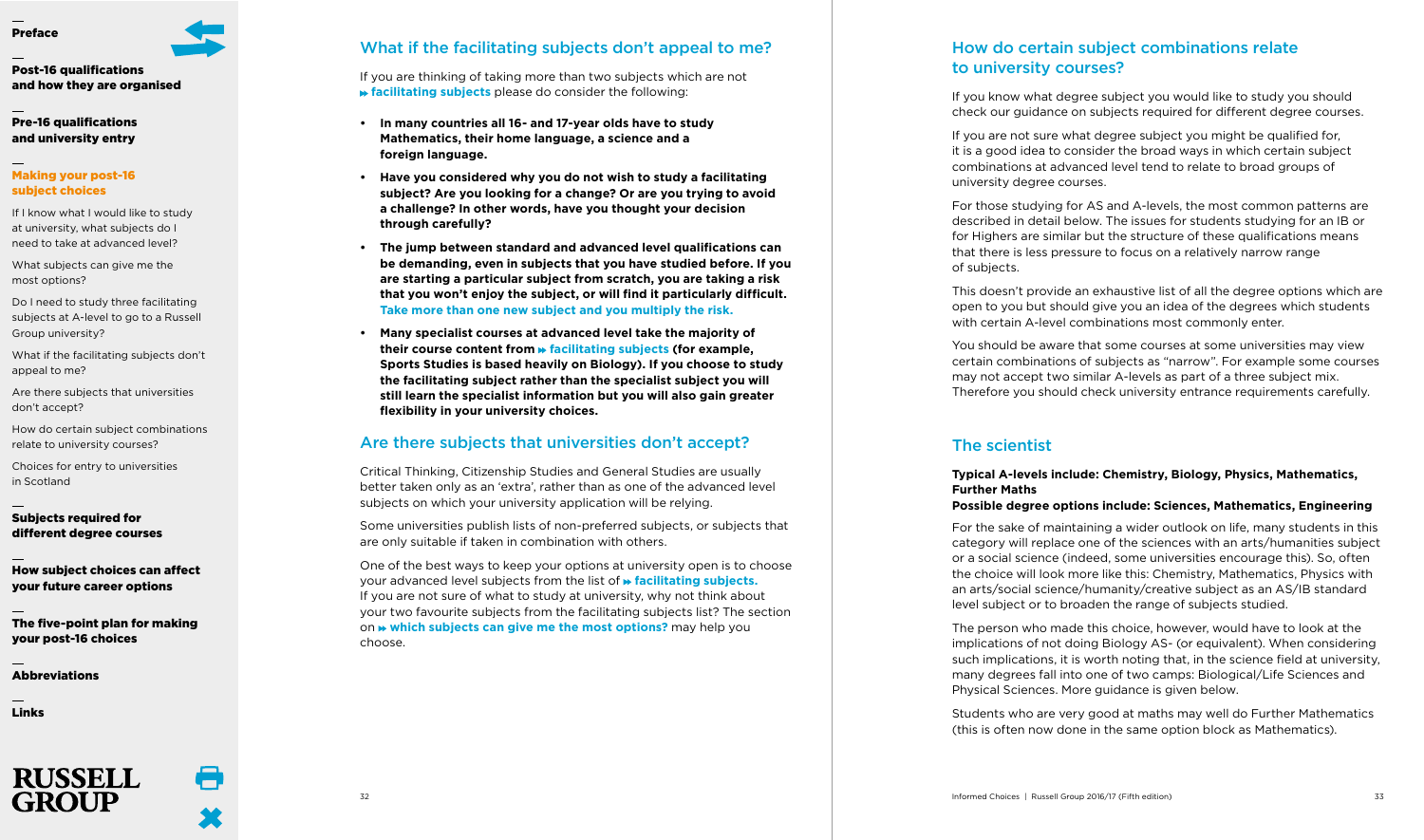[Post-16 qualifications](#page-5-0) [and how they are organised](#page-5-0)

[Pre-16 qualifications](#page-12-0)  [and university entry](#page-12-0)

## [Making your post-16](#page-14-0)  [subject choices](#page-14-0)

[If I know what I would like to study](#page-15-0) [at university, what subjects do I](#page-15-0) [need to take at advanced level?](#page-15-0)

[What subjects can give me the](#page-15-1) [most options?](#page-15-1)

[Do I need to study three facilitating](#page-16-0) [subjects at A-level to go to a Russell](#page-16-0) [Group university?](#page-16-0)

What if the facilitating subjects don't appeal to me?

Are there subjects that universities don't accept?

[How do certain subject combinations](#page-17-0) [relate to university courses?](#page-17-0)

[Choices for entry to universities](#page-19-0) [in Scotland](#page-19-0)

## [Subjects required for](#page-20-0)  [different degree courses](#page-20-0)

[How subject choices can affect](#page-27-0)  [your future career options](#page-27-0)

[The five-point plan for making](#page-29-0)  [your post-16 choices](#page-29-0)

[Abbreviations](#page-30-0)

[Links](#page-31-0)



## **ATTENTION!**

**Some Maths courses may require both Maths and Further Maths. But for some other degree courses, such as Medicine, some universities will not consider both Maths and Further Maths as part of a three subject combination. Check entry requirements carefully.**

## Biological/Life Sciences

**Typical A-levels include: Chemistry, Biology**

## **Possible degree options include: Biological/Life Sciences**

Students who take Chemistry and Biology have access to a huge range of degrees, including those leading to a definite career path (for example, Medicine, Dentistry, Veterinary Science, Pharmacy, Dietetics) and those based on research (for example, Biochemistry, Biomedical Materials Science, Pharmacology).

## Physical Sciences

**Typical A-levels include: Mathematics, Physics, another science subject Possible degree options include: Engineering (mechanical, electronic/ electrical and civil), Physics, Materials Science**

Physical Sciences degrees involve the practical application of Mathematics and Physics.

If you are a very talented scientist/mathematician, it is important that out of the four available sciences – Biology, Chemistry, Maths (which includes both Mathematics and Further Mathematics) and Physics – you should choose three.

## **ATTENTION!**

**If you are applying with a science A-level some universities will require a 'pass' in the practical as well as setting an overall grade requirement. You should check individual university websites for guidance.**

## <span id="page-18-0"></span>Essays, essays, essays

## **Typical A-levels include: mainly arts/humanities and social sciences**

## **Possible degree options include: a wide range of arts/humanities, social sciences and business degrees**

Let's imagine that you do History, English Literature, Politics and Sociology at advanced level. Your degree at university might well follow on from one of these subjects – you could do a degree in History, Politics, English Literature or Sociology.

You could also do a degree in another arts/humanities subject (for example, Philosophy). Or you could do a degree in another social science (for example, Psychology). Or you could do a degree in something more vocational (for example, Law or Management Sciences) - there are many options open to you.

## The linguist

## **Typical A-levels include: a language**

## **Possible degree options include: a wide range of language degrees**

There are many language degrees open to students who have studied one language at advanced level. Some universities offer courses where you can begin a language from scratch.

Some students will emphasise their linguistic abilities by doing not one but two foreign languages. Students that study languages are highly sought after by universities for language degrees or courses with a language component.

## The artist

## **Typical A-levels include: creative subjects e.g. music, art or drama**

## **Possible degree options include: degrees relating to those A-level subjects**

If you have talent in music you may well want to study it at university. If so, it is important that you take Music to advanced level (along with performance grades).

Music Technology A-level may not be considered suitable for Music degrees, so it's important to check whether this will meet the requirements of the courses and institutions you are interested in.

 $\mathbb{R}^n$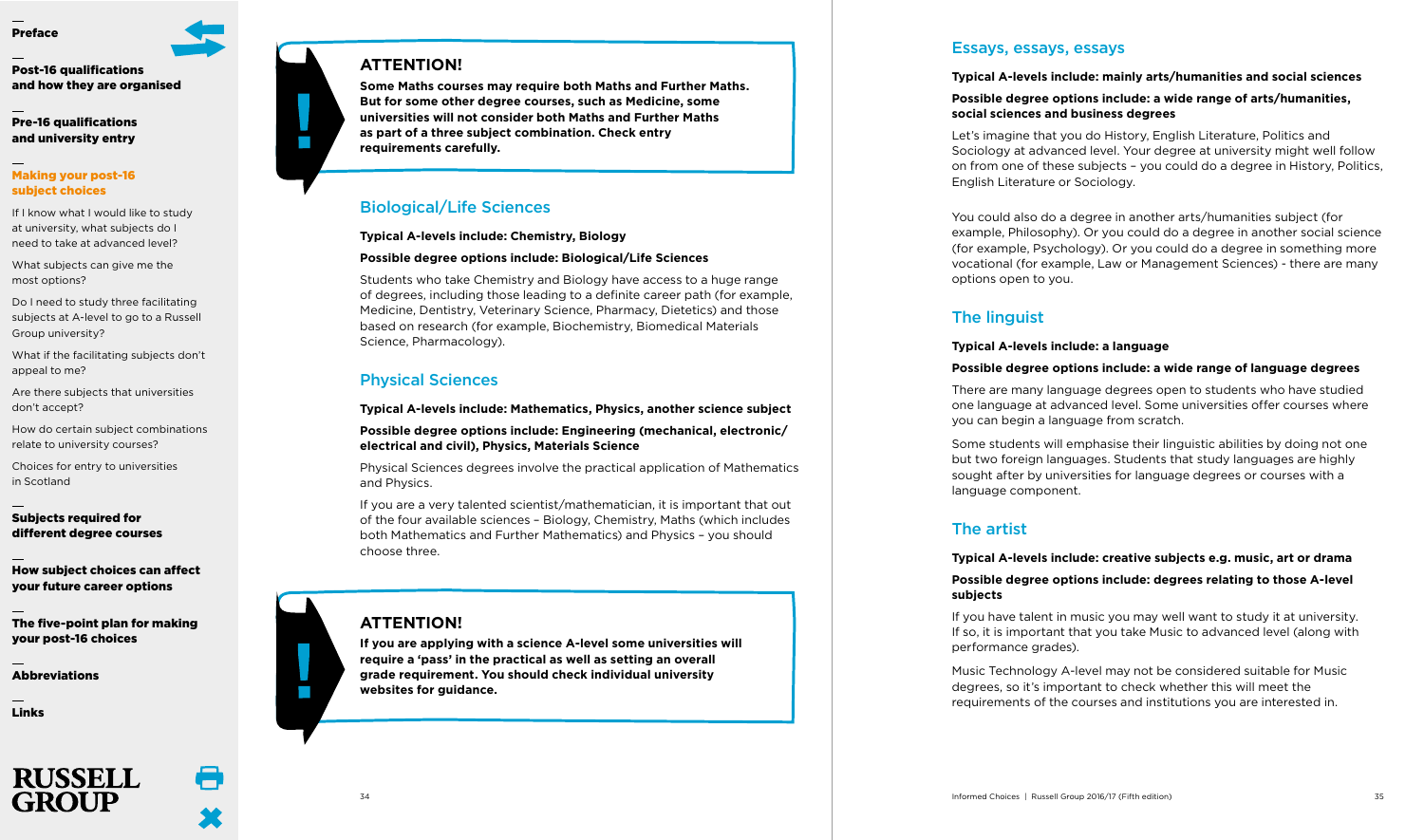



[Pre-16 qualifications](#page-12-0)  [and university entry](#page-12-0)

## [Making your post-16](#page-14-0)  [subject choices](#page-14-0)

[If I know what I would like to study](#page-15-0) [at university, what subjects do I](#page-15-0) [need to take at advanced level?](#page-15-0)

[What subjects can give me the](#page-15-1) [most options?](#page-15-1)

[Do I need to study three facilitating](#page-16-0) [subjects at A-level to go to a Russell](#page-16-0) [Group university?](#page-16-0)

What if the facilitating subjects don't appeal to me?

Are there subjects that universities don't accept?

[How do certain subject combinations](#page-17-0) [relate to university courses?](#page-17-0)

[Choices for entry to universities](#page-19-0) [in Scotland](#page-19-0)

## [Subjects required for](#page-20-0)  [different degree courses](#page-20-0)

[How subject choices can affect](#page-27-0)  [your future career options](#page-27-0)

[The five-point plan for making](#page-29-0)  [your post-16 choices](#page-29-0)

[Abbreviations](#page-30-0)

[Links](#page-31-0)



If you have a talent in art you may well be thinking about an art foundation course as a precursor to a degree programme. You might want to consider an advanced level qualification in either Art or Art and Design. Either of these will provide you with the basis for your portfolio, which you will need to gain entry to an art foundation course.

For Drama, many universities don't require you to have specific subjects at advanced level. However, some do have subject specific entry requirements so do check carefully. In addition, some universities may ask you to attend an audition/workshop/interview. Preparation for such auditions can be gained from many different out-of-school activities, from drama and dance groups within school and, of course, from your school leaving qualifications themselves.

## <span id="page-19-0"></span>Choices for entry to universities in Scotland

Scotland has two Russell Group institutions: the University of Edinburgh and the University of Glasgow.

Scottish degrees traditionally take four years of study. This differs from elsewhere in the UK, but is a long-established model. In the arts, engineering, sciences and social sciences you will typically take a broad range of subjects in your first two years before going on to specialise in your final two years.

The typical 4-year Scottish degree enables you to experience new subjects without committing long term; to discover which subjects are best suited to you and tailor your degree accordingly; and to study a breadth of subjects. In some cases, it is possible to apply for direct entry into the second year of a degree programme, meaning you can graduate with an Honours degree after three years of study. Direct-entry eligibility is normally based on high attainment in A-levels, Advanced Highers or their equivalent.

Because of this broad-based degree structure, in order to be admitted to a Scottish university, you will usually be expected to demonstrate breadth in your studies at school or college. By developing different academic skills and knowledge, you will be well prepared for universitylevel study in a range of subjects.

There are exceptions to the traditional broad-based Scottish degree. Most vocational and professional courses, including Dentistry, Medicine, Veterinary Medicine and Architecture, offer only limited flexibility and opportunities for personal choice. Some professional subjects and some science degrees take more than four years to complete.

For the subjects most likely to be required for entry to a Scottish university see section **If I know what I would like to study, what subjects do I need?**

## Further questions?

The **Russell Group** website has answers to frequently-asked questions about qualifications and subject choice. You may also want to contact universities directly if you have questions about entry requirements for particular degree courses – some useful contacts are on pages 61-63.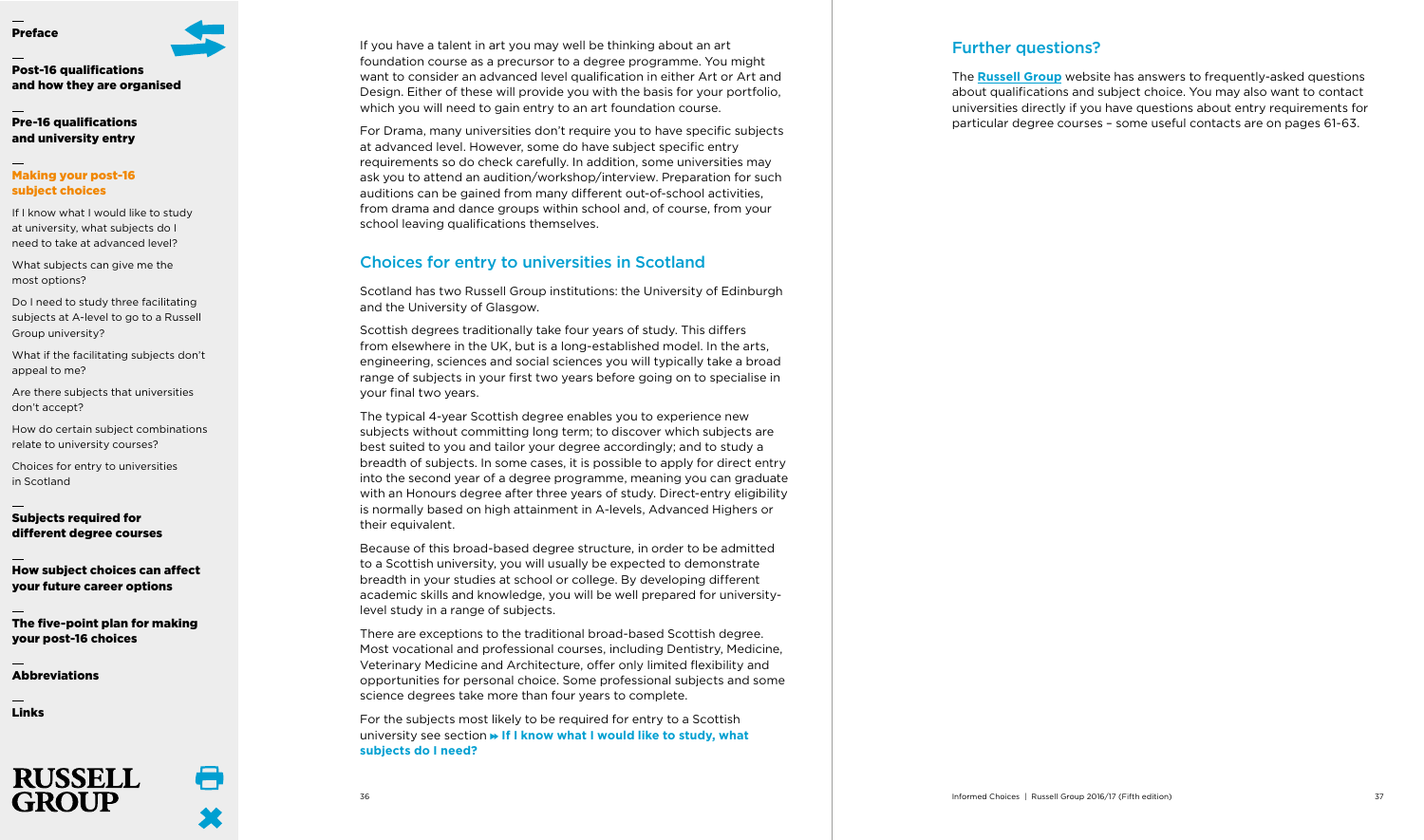

[Pre-16 qualifications](#page-12-0)  [and university entry](#page-12-0)

[Making your post-16](#page-14-0)  [subject choices](#page-14-0)

[Subjects required for](#page-20-0)  [different degree courses](#page-20-0)

[How subject choices can affect](#page-27-0)  [your future career options](#page-27-0)

[The five-point plan for making](#page-29-0)  [your post-16 choices](#page-29-0)

**[Abbreviations](#page-30-0)** 

[Links](#page-31-0)

# <span id="page-20-0"></span>Subjects required for different degree courses

You will see below the advanced level subjects which are most commonly essential requirements for different degree courses.

## **ATTENTION!**

 $\mathcal{L}_{\mathcal{A}}$ 

**If you know you want to apply for a certain degree, you must take these essential subjects at advanced level. To maximise your chances of gaining a place at a competitive university, you would also be wise to choose one or more of the other useful subjects for the degree in question.**

If you are not sure what you want to study at university, choosing facilitating subjects will keep your options open. These are the subjects which are most often required for entry to selective universities. They are:

- **• Mathematics and Further Mathematics**
- **• English Literature**
- **• Physics**
- **• Biology**
- **• Chemistry**
- **• Geography**
- **• History**
- **• Languages (Classical or Modern)** See page 29-32 for more guidance on **[facilitating](#page-15-1) subjects**

You should be aware that some courses at some universities may view certain combinations of subjects as "narrow". For example some courses may not accept two similar A-levels as part of a three subject mix. Therefore you should check university entrance requirements carefully.

Please note that the entrance requirements for individual universities and courses will vary and this list covers only the most popular courses. Not every course is available at Russell Group universities. You are therefore advised to use this guide in conjunction with more detailed information on the **UCAS [website](http://www.ucas.com)**, and on university websites.

38 Informed Choices | Russell Group 2016/17 (Fifth edition) 39



 $\blacksquare$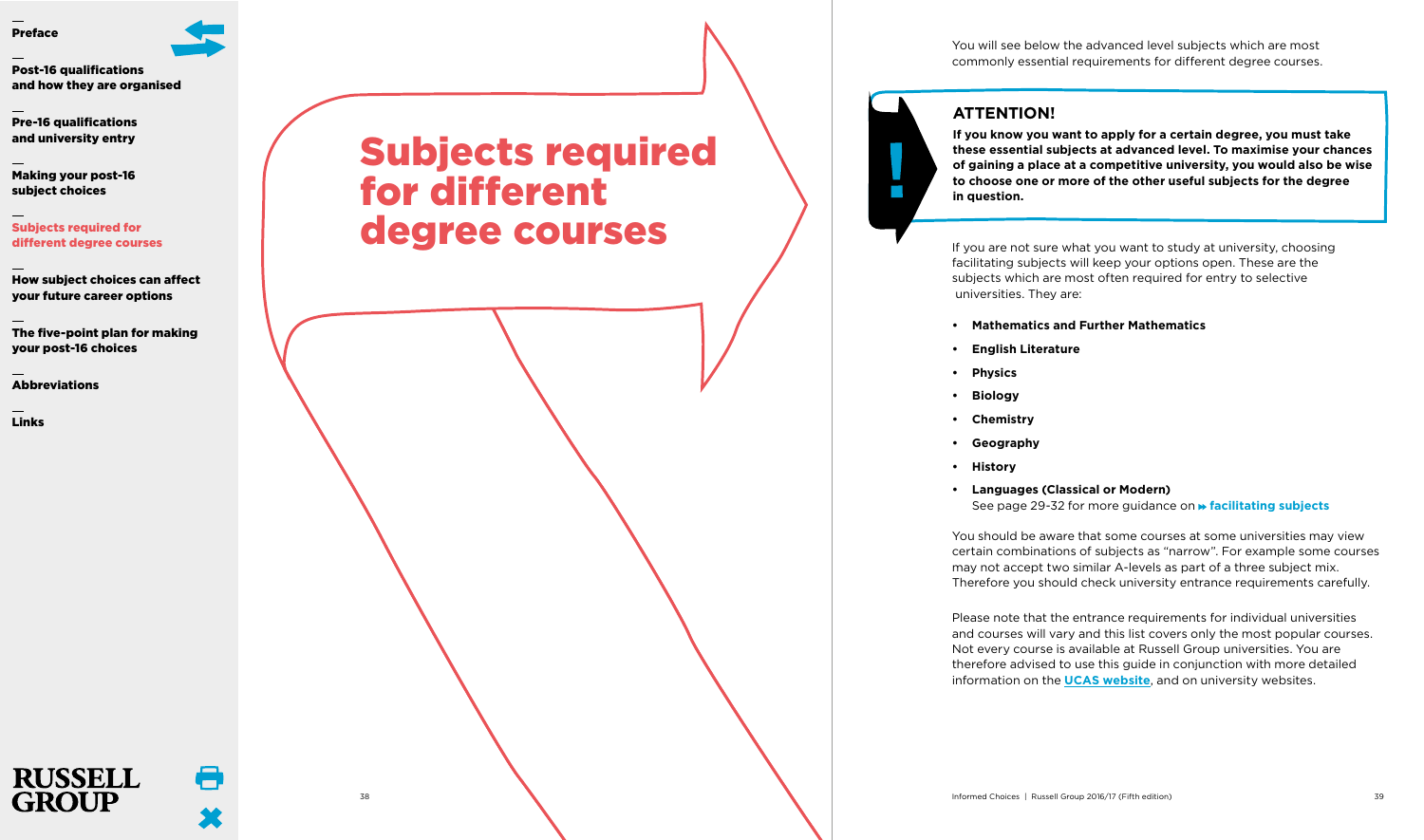

[Pre-16 qualifications](#page-12-0)  [and university entry](#page-12-0)

[Making your post-16](#page-14-0)  [subject choices](#page-14-0)

[Subjects required for](#page-20-0)  [different degree courses](#page-20-0)

[How subject choices can affect](#page-27-0)  [your future career options](#page-27-0)

[The five-point plan for making](#page-29-0)  [your post-16 choices](#page-29-0)

**[Abbreviations](#page-30-0)** 

[Links](#page-31-0)

## **Accountancy (also Banking/Finance/Insurance)**

ESSENTIAL ADVANCED LEVEL QUALIFICATIONS Usually none, although one or two universities require Mathematics.

USEFUL ADVANCED LEVEL QUALIFICATIONS Mathematics, Business Studies (AGCE, National and Diploma), and Economics.

## **Actuarial Science/Studies**

ESSENTIAL ADVANCED LEVEL QUALIFICATIONS Mathematics

USEFUL ADVANCED LEVEL QUALIFICATIONS Further Mathematics, Economics, Business Studies (AGCE, National and Diploma).

### **Aeronautical Engineering**

ESSENTIAL ADVANCED LEVEL QUALIFICATIONS Mathematics and usually Physics.

USEFUL ADVANCED LEVEL QUALIFICATIONS Further Mathematics, Design Technology, Computing/Computer Science.

## **American Studies**

ESSENTIAL ADVANCED LEVEL QUALIFICATIONS Requirements vary but English and/or History are often asked for.

USEFUL ADVANCED LEVEL QUALIFICATIONS Politics

### **Anthropology**

ESSENTIAL ADVANCED LEVEL QUALIFICATIONS None

USEFUL ADVANCED LEVEL QUALIFICATIONS A small number of courses like a science AS-level such as Biology. Sociology is also very relevant.

### **Archaeology**

ESSENTIAL ADVANCED LEVEL QUALIFICATIONS None

USEFUL ADVANCED LEVEL QUALIFICATIONS Geography, History or science subjects can all be useful.

### **Architecture**

ESSENTIAL ADVANCED LEVEL QUALIFICATIONS

Some courses say they want an arts/science mix. Some may require Art.

### USEFUL ADVANCED LEVEL QUALIFICATIONS

Art, Mathematics, Design Technology and Physics. AGCE or National Art and Design may also be useful at some universities. Do note that a portfolio of drawings and ideas may be asked for.

### **Art and Design**

### ESSENTIAL ADVANCED LEVEL QUALIFICATIONS

Art or Design Technology including AGCE/National (to give you the portfolio to get onto an Art Foundation Course, though sometimes AGCE/National Art and Design applicants go straight onto a degree).

### USEFUL ADVANCED LEVEL QUALIFICATIONS

Design Technology, Art & Design. Do note that most entrants onto Art and Design degrees will have done a one-year Art Foundation Course after completing Year 13.

### **Biochemistry**

### ESSENTIAL ADVANCED LEVEL QUALIFICATIONS

Always Chemistry and some universities will say you must have Biology as well, while some will say Chemistry plus one from Mathematics/ Physics/ Biology. Doing Chemistry, Biology and Mathematics or Physics will keep all Biochemistry courses open to you.

### USEFUL ADVANCED LEVEL QUALIFICATIONS

Biology, Mathematics, Further Mathematics, Physics, Computing/ Computer Science.

### **Biology**

ESSENTIAL ADVANCED LEVEL QUALIFICATIONS Biology, usually Chemistry. A few universities specify two sciences.

USEFUL ADVANCED LEVEL QUALIFICATIONS Mathematics or Physics, Computing/Computer Science.

### **Biomedical Sciences (including Medical Science)**

ESSENTIAL ADVANCED LEVEL QUALIFICATIONS Normally two from Biology, Chemistry, Mathematics and Physics. Chemistry is essential for some courses.

USEFUL ADVANCED LEVEL QUALIFICATIONS Mathematics, Further Mathematics, Biology, Chemistry, Physics.

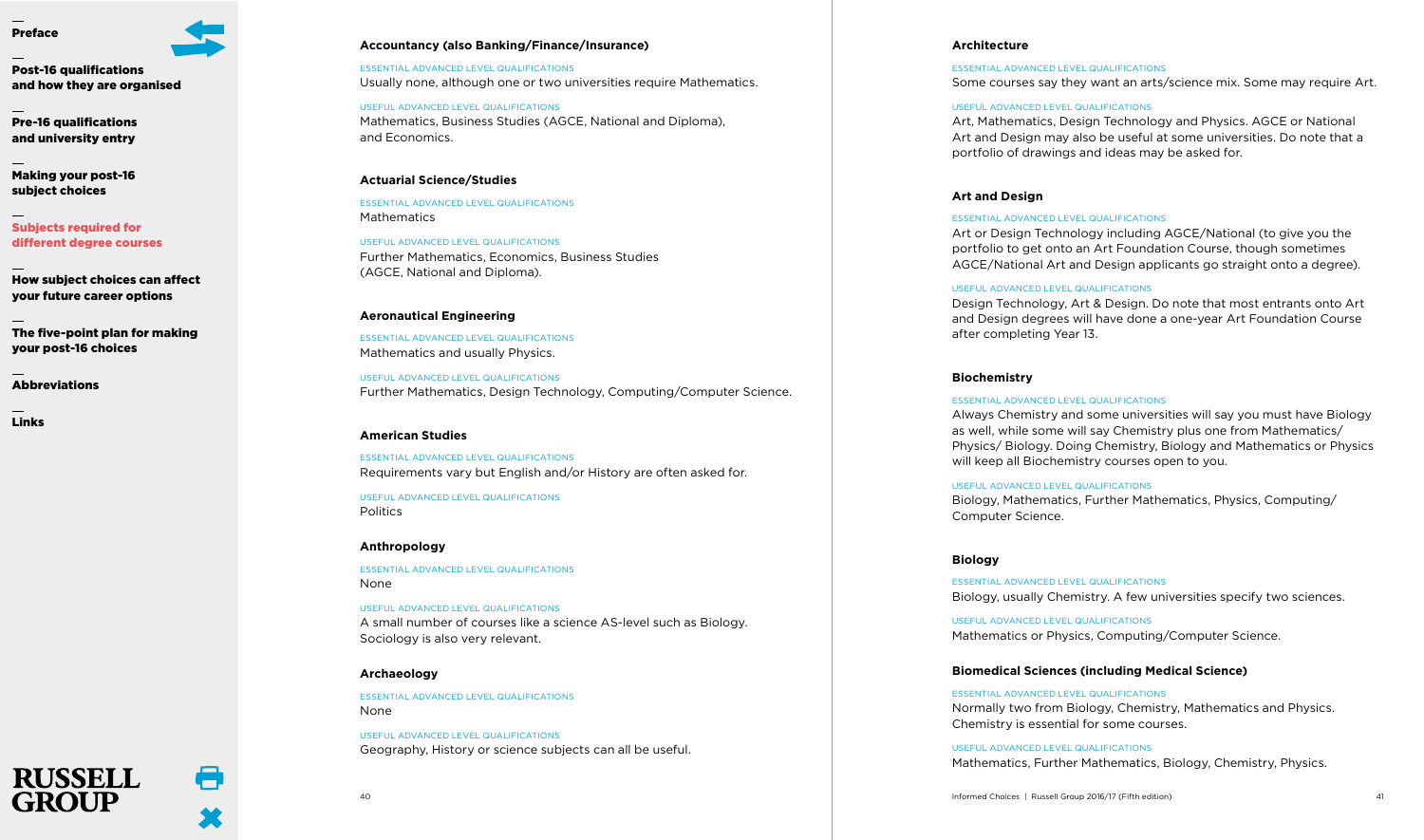[Post-16 qualifications](#page-5-0)

[and how they are organised](#page-5-0)

[Pre-16 qualifications](#page-12-0)  [and university entry](#page-12-0)

[Making your post-16](#page-14-0)  [subject choices](#page-14-0)

[Subjects required for](#page-20-0)  [different degree courses](#page-20-0)

[How subject choices can affect](#page-27-0)  [your future career options](#page-27-0)

[The five-point plan for making](#page-29-0)  [your post-16 choices](#page-29-0)

**[Abbreviations](#page-30-0)** 

**RUSSELL** 

[Links](#page-31-0)

## **Business Studies**

ESSENTIAL ADVANCED LEVEL QUALIFICATIONS None

USEFUL ADVANCED LEVEL QUALIFICATIONS Mathematics, Business Studies (AGCE, National and Diploma) and Economics.

## **Chemical Engineering**

ESSENTIAL ADVANCED LEVEL QUALIFICATIONS Mathematics, usually Chemistry and sometimes Physics as well.

USEFUL ADVANCED LEVEL QUALIFICATIONS Physics, Biology, Further Mathematics, Computing/Computer Science.

## **Chemistry**

### ESSENTIAL ADVANCED LEVEL QUALIFICATIONS

Chemistry and occasionally Mathematics. Most courses require Chemistry and would like Mathematics and one other science subject (for example, Physics or Biology).

USEFUL ADVANCED LEVEL QUALIFICATIONS Mathematics, Further Mathematics, Physics, Biology, Computing/

### **Childhood Studies**

Computer Science.

ESSENTIAL ADVANCED LEVEL QUALIFICATIONS None

USEFUL ADVANCED LEVEL QUALIFICATIONS CACHE, Psychology, Sociology, AGCE/National/Diploma Health and Social Care.

## **Civil Engineering**

ESSENTIAL ADVANCED LEVEL QUALIFICATIONS Mathematics, in many cases Physics. Sometimes one of Physics or Chemistry.

### USEFUL ADVANCED LEVEL QUALIFICATIONS

Further Mathematics, Chemistry, Biology, Computing/Computer Science, Design Technology, Geography.

## **Classical Studies**

### ESSENTIAL ADVANCED LEVEL QUALIFICATIONS

For Classics courses Latin or Ancient Greek are required. For Classical Studies and Classical Civilisation courses most subjects will be considered.

### USEFUL ADVANCED LEVEL QUALIFICATIONS

Modern Foreign Language, English Literature, History, Classical Civilisation. Do note that there are some Classics courses which will allow you to start Latin and/or Classical Greek from scratch.

## **Computer Science**

ESSENTIAL ADVANCED LEVEL QUALIFICATIONS For some courses, Mathematics. For some courses Computing/ Computer Science.

### USEFUL ADVANCED LEVEL QUALIFICATIONS

Mathematics, Further Mathematics, Computing/Computer Science, Physics, Philosophy, ICT.

## **Dentistry**

ESSENTIAL ADVANCED LEVEL QUALIFICATIONS Chemistry and Biology for most courses, but some require Mathematics or Physics as well.

USEFUL ADVANCED LEVEL QUALIFICATIONS Mathematics, Physics, Further Mathematics.

## **Dietetics**

ESSENTIAL ADVANCED LEVEL QUALIFICATIONS Chemistry, Biology.

USEFUL ADVANCED LEVEL QUALIFICATIONS Mathematics

### **Drama**

ESSENTIAL ADVANCED LEVEL QUALIFICATIONS Some courses require English Literature and for a few courses English and/or Theatre Studies.

USEFUL ADVANCED LEVEL QUALIFICATIONS English Literature, English Literature and Language, Theatre Studies.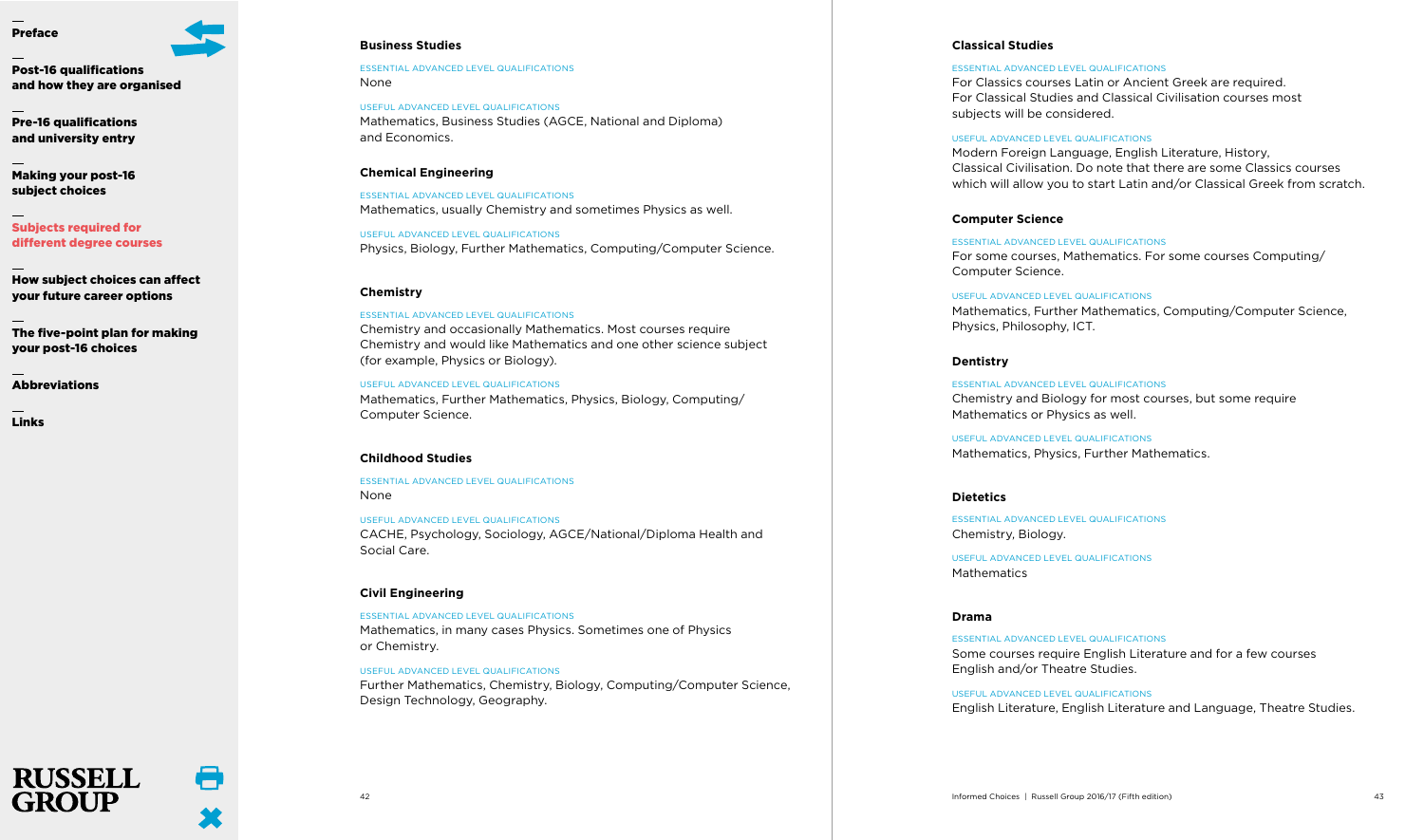[Post-16 qualifications](#page-5-0) [and how they are organised](#page-5-0)

[Pre-16 qualifications](#page-12-0)  [and university entry](#page-12-0)

[Making your post-16](#page-14-0)  [subject choices](#page-14-0)

[Subjects required for](#page-20-0)  [different degree courses](#page-20-0)

[How subject choices can affect](#page-27-0)  [your future career options](#page-27-0)

[The five-point plan for making](#page-29-0)  [your post-16 choices](#page-29-0)

**[Abbreviations](#page-30-0)** 

[Links](#page-31-0)

## **Economics**

ESSENTIAL ADVANCED LEVEL QUALIFICATIONS Usually Mathematics.

USEFUL ADVANCED LEVEL QUALIFICATIONS Economics, Computing/Computer Science, History, Business Studies.

## **Education**

**See Teacher [Training](#page-26-0)**

## **Electrical/Electronic Engineering**

ESSENTIAL ADVANCED LEVEL QUALIFICATIONS Mathematics, usually Physics.

USEFUL ADVANCED LEVEL QUALIFICATIONS Further Mathematics, ICT, Design Technology, Computing/ Computer Science.

## **Engineering (General)**

ESSENTIAL ADVANCED LEVEL QUALIFICATIONS Mathematics and Physics.

USEFUL ADVANCED LEVEL QUALIFICATIONS Further Mathematics, Design Technology, Computing/ Computer Science.

## **English**

ESSENTIAL ADVANCED LEVEL QUALIFICATIONS

English Literature or combined English Language & Literature (some courses will accept English Language).

USEFUL ADVANCED LEVEL QUALIFICATIONS History, Religious Studies, a foreign language.

## **Environmental Science/Studies**

ESSENTIAL ADVANCED LEVEL QUALIFICATIONS Many courses will ask for two from Biology, Chemistry, Mathematics, Physics and Geography.

USEFUL ADVANCED LEVEL QUALIFICATIONS Another facilitating subject, particularly a science.

### **European Studies**

ESSENTIAL ADVANCED LEVEL QUALIFICATIONS A Modern Foreign Language.

USEFUL ADVANCED LEVEL QUALIFICATIONS Another Modern Foreign Language, English Literature, History, Politics.

## **French**

ESSENTIAL ADVANCED LEVEL QUALIFICATIONS French

USEFUL ADVANCED LEVEL QUALIFICATIONS Another Modern Foreign Language, English Literature, History, Politics.

### **Geography**

ESSENTIAL ADVANCED LEVEL QUALIFICATIONS Most degrees require Geography.

USEFUL ADVANCED LEVEL QUALIFICATIONS Some Geography BSc (science) degrees prefer one from Biology, Chemistry, Mathematics or Physics.

## **Geology/Earth Sciences**

ESSENTIAL ADVANCED LEVEL QUALIFICATIONS Usually two from Mathematics, Physics, Chemistry and Biology.

USEFUL ADVANCED LEVEL QUALIFICATIONS Geography, Geology, Computing/Computer Science.

## **German**

ESSENTIAL ADVANCED LEVEL QUALIFICATIONS German (a handful of universities offer the opportunity to study German from scratch, without German A-level).

USEFUL ADVANCED LEVEL QUALIFICATIONS Another Modern Foreign Language, English Literature, History, Politics.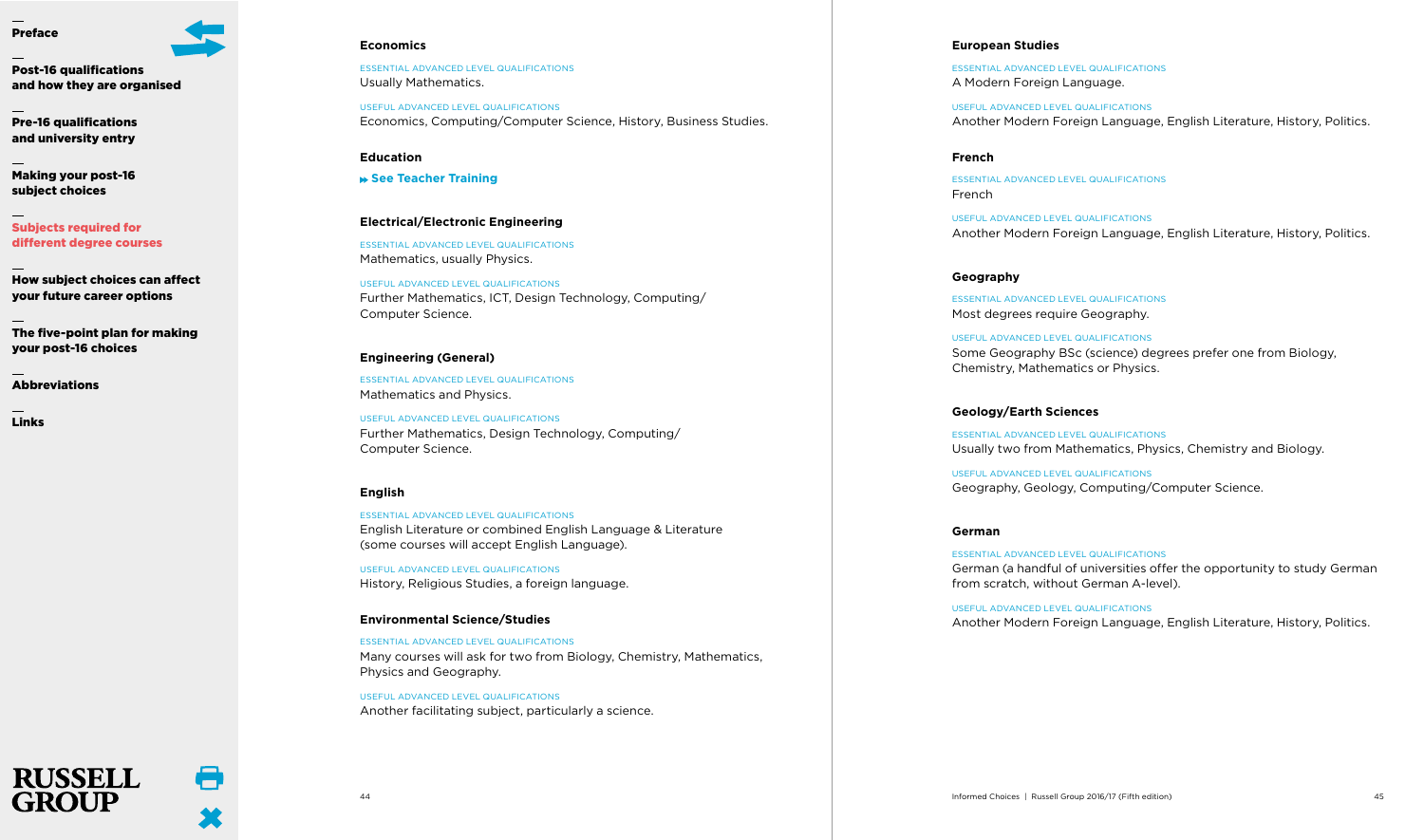[Post-16 qualifications](#page-5-0) [and how they are organised](#page-5-0)

[Pre-16 qualifications](#page-12-0)  [and university entry](#page-12-0)

[Making your post-16](#page-14-0)  [subject choices](#page-14-0)

[Subjects required for](#page-20-0)  [different degree courses](#page-20-0)

[How subject choices can affect](#page-27-0)  [your future career options](#page-27-0)

[The five-point plan for making](#page-29-0)  [your post-16 choices](#page-29-0)

**[Abbreviations](#page-30-0)** 

**RUSSELL** 

[Links](#page-31-0)

### **History**

ESSENTIAL ADVANCED LEVEL QUALIFICATIONS Most degrees require History.

USEFUL ADVANCED LEVEL QUALIFICATIONS Economics, English Literature, Philosophy, Politics, Sociology, Theology/Religious Studies, a modern or classical language.

## **History of Art**

ESSENTIAL ADVANCED LEVEL QUALIFICATIONS None

USEFUL ADVANCED LEVEL QUALIFICATIONS Art, English Literature, History, Theology/Religious Studies, History of Art, French, German, Spanish, Italian.

### **Italian**

ESSENTIAL ADVANCED LEVEL QUALIFICATIONS Italian or another language such as French, German or Spanish.

USEFUL ADVANCED LEVEL QUALIFICATIONS Another Modern Foreign Language, English Literature, History, Politics.

### **Law**

ESSENTIAL ADVANCED LEVEL QUALIFICATIONS Usually none, although a few universities require English.

USEFUL ADVANCED LEVEL QUALIFICATIONS History; other facilitating subjects.

There really are no essential subjects for Law. Maybe one choice should involve **[essay](#page-18-0)** or report writing. History gives you good relevant skills for Law but is not essential.

### **Management Studies**

ESSENTIAL ADVANCED LEVEL QUALIFICATIONS Sometimes Mathematics.

USEFUL ADVANCED LEVEL QUALIFICATIONS

Mathematics, Economics, Business Studies (AGCE, National and Diploma).

## **Materials Science (including Biomedical Materials Science)**

ESSENTIAL ADVANCED LEVEL QUALIFICATIONS

Normally two from Chemistry, Mathematics, Physics, Biology (also Design Technology for some universities).

### USEFUL ADVANCED LEVEL QUALIFICATIONS

Chemistry, Design and Technology, Further Mathematics, Computing/ Computer Science.

## **Mathematics**

ESSENTIAL ADVANCED LEVEL QUALIFICATIONS Mathematics and sometimes Further Mathematics.

USEFUL ADVANCED LEVEL QUALIFICATIONS Further Mathematics, Physics, Computing/Computer Science.

### **Mechanical Engineering**

ESSENTIAL ADVANCED LEVEL QUALIFICATIONS Mathematics, usually Physics.

### USEFUL ADVANCED LEVEL QUALIFICATIONS

Further Mathematics, Design Technology, Computing/Computer Science. Mechanical Engineering departments may have a preference for Mathematics A-levels with a strong mechanics component.

### **Media Studies (including Communication Studies)**

ESSENTIAL ADVANCED LEVEL QUALIFICATIONS A few courses ask for English or Media Studies.

USEFUL ADVANCED LEVEL QUALIFICATIONS English, Media Studies, Sociology, Psychology.

## **Medicine**

### ESSENTIAL ADVANCED LEVEL QUALIFICATIONS

If you do Chemistry, Biology and one from Mathematics or Physics you will keep all the medical schools open to you. If you do Chemistry and Biology you will keep open the vast majority. If you do Chemistry and one from Mathematics and Physics you will limit your range of choices much more.

### USEFUL ADVANCED LEVEL QUALIFICATIONS

Further Mathematics or a contrasting (non-science) subject, Computing/ Computer Science.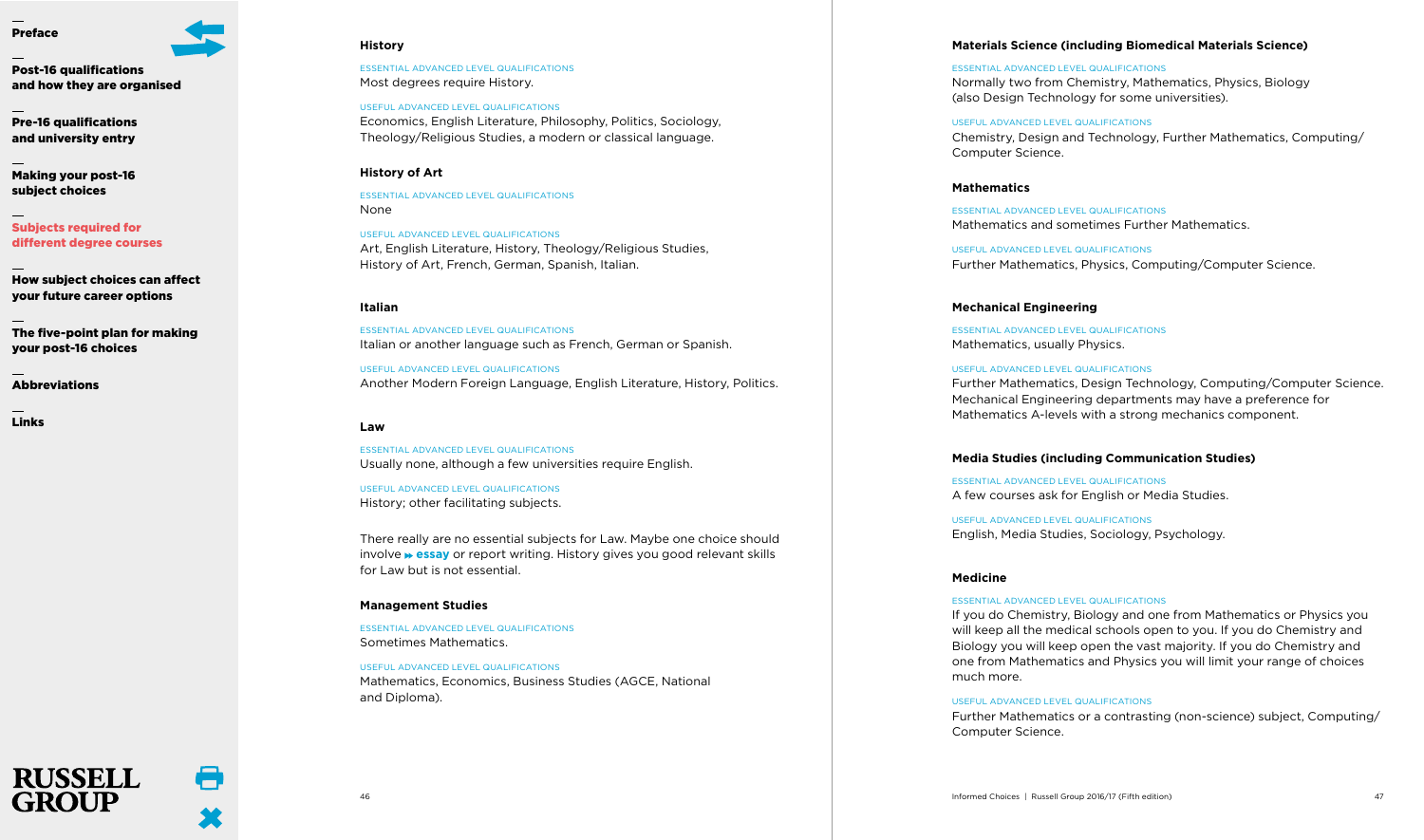[Post-16 qualifications](#page-5-0) [and how they are organised](#page-5-0)

[Pre-16 qualifications](#page-12-0)  [and university entry](#page-12-0)

[Making your post-16](#page-14-0)  [subject choices](#page-14-0)

[Subjects required for](#page-20-0)  [different degree courses](#page-20-0)

[How subject choices can affect](#page-27-0)  [your future career options](#page-27-0)

[The five-point plan for making](#page-29-0)  [your post-16 choices](#page-29-0)

**[Abbreviations](#page-30-0)** 

**RUSSELL** 

[Links](#page-31-0)

## **Music**

ESSENTIAL ADVANCED LEVEL QUALIFICATIONS For most traditional courses, Music and Grade VII/VIII, although some universities will consider candidates without A-level Music.

USEFUL ADVANCED LEVEL QUALIFICATIONS Some universities have a preference for at least one **[essay-based](#page-18-0) subject**

## **Nursing and Midwifery**

ESSENTIAL ADVANCED LEVEL QUALIFICATIONS Usually Biology or another science.

USEFUL ADVANCED LEVEL QUALIFICATIONS Biology, CACHE, Sociology, Psychology, Chemistry, Mathematics, Physics.

### **Occupational Therapy**

ESSENTIAL ADVANCED LEVEL QUALIFICATIONS Some courses ask for Biology.

USEFUL ADVANCED LEVEL QUALIFICATIONS Psychology, Physical Education, Sociology or another science.

### **Optometry (Opthalmic Optics)**

ESSENTIAL ADVANCED LEVEL QUALIFICATIONS Two from Biology, Chemistry, Mathematics or Physics (some courses prefer Biology as one of the choices).

USEFUL ADVANCED LEVEL QUALIFICATIONS Further Mathematics, Computing/Computer Science.

### **Orthoptics**

ESSENTIAL ADVANCED LEVEL QUALIFICATIONS Biology

USEFUL ADVANCED LEVEL QUALIFICATIONS Chemistry, Mathematics, Physics, Computing/Computer Science.

### **Philosophy**

ESSENTIAL ADVANCED LEVEL QUALIFICATIONS None

USEFUL ADVANCED LEVEL QUALIFICATIONS Mathematics, Classical Civilisations, Philosophy and Religious Studies/Theology.

## **Physics**

ESSENTIAL ADVANCED LEVEL QUALIFICATIONS Mathematics, Physics.

USEFUL ADVANCED LEVEL QUALIFICATIONS Further Mathematics, Chemistry, Computing/Computer Science.

## **Physiotherapy**

ESSENTIAL ADVANCED LEVEL QUALIFICATIONS Most courses will consider you with just Biology. However, some also require a second science from Chemistry, Mathematics or Physics.

USEFUL ADVANCED LEVEL QUALIFICATIONS Chemistry, Mathematics, Physics, Psychology.

### **Planning**

ESSENTIAL ADVANCED LEVEL QUALIFICATIONS Sometimes Geography.

USEFUL ADVANCED LEVEL QUALIFICATIONS Geography, Mathematics, Economics.

### **Politics**

ESSENTIAL ADVANCED LEVEL QUALIFICATIONS Usually none

USEFUL ADVANCED LEVEL QUALIFICATIONS Politics, History, Philosophy, Law, Sociology, Economics, English Literature, Religious Studies, Business Studies.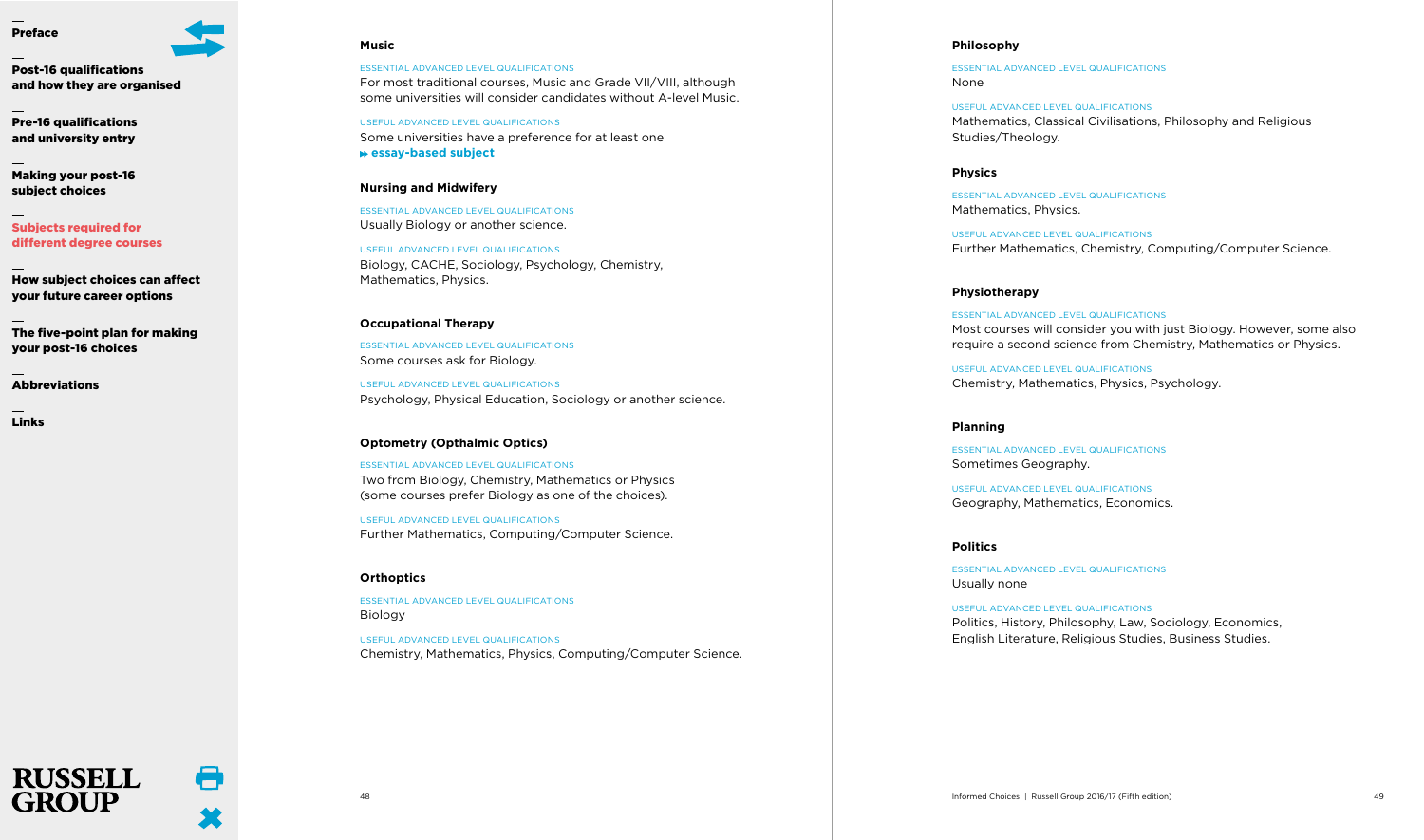[Post-16 qualifications](#page-5-0) [and how they are organised](#page-5-0)

[Pre-16 qualifications](#page-12-0)  [and university entry](#page-12-0)

[Making your post-16](#page-14-0)  [subject choices](#page-14-0)

[Subjects required for](#page-20-0)  [different degree courses](#page-20-0)

[How subject choices can affect](#page-27-0)  [your future career options](#page-27-0)

[The five-point plan for making](#page-29-0)  [your post-16 choices](#page-29-0)

**[Abbreviations](#page-30-0)** 

**RUSSELL** 

[Links](#page-31-0)

## **Psychology**

ESSENTIAL ADVANCED LEVEL QUALIFICATIONS A few courses ask for one from Biology, Chemistry, Mathematics, Physics.

USEFUL ADVANCED LEVEL QUALIFICATIONS Biology, Mathematics, Psychology, Sociology, Computing/ Computer Science.

## **Religious Studies/Theology**

ESSENTIAL ADVANCED LEVEL QUALIFICATIONS None

USEFUL ADVANCED LEVEL QUALIFICATIONS Religious Studies/Theology, Philosophy, English Literature, History

### **Sociology**

ESSENTIAL ADVANCED LEVEL QUALIFICATIONS None

USEFUL ADVANCED LEVEL QUALIFICATIONS Sociology, Psychology, Geography, Computing/Computer Science.

### **Spanish**

ESSENTIAL ADVANCED LEVEL QUALIFICATIONS Spanish (some degrees will also consider French, German or Italian).

USEFUL ADVANCED LEVEL QUALIFICATIONS Another Modern Foreign Language, English Literature, History, Politics.

### **Speech Therapy**

### ESSENTIAL ADVANCED LEVEL QUALIFICATIONS

Some universities want a science such as Biology, Chemistry or Physics. Some specify Biology, but some degrees will consider candidates with none of these.

### USEFUL ADVANCED LEVEL QUALIFICATIONS

A modern foreign language (for example, French, German, Spanish, Italian), English Language (and Literature), Psychology.

## **Sports Science/Physical Education**

### ESSENTIAL ADVANCED LEVEL QUALIFICATIONS

Many courses want to see one from Biology/Chemistry/Mathematics/ Physics (some courses will treat Physical Education as a science equivalent).

USEFUL ADVANCED LEVEL QUALIFICATIONS Physical Education, Psychology.

### **Surveying**

ESSENTIAL ADVANCED LEVEL QUALIFICATIONS None

### USEFUL ADVANCED LEVEL QUALIFICATIONS

For some types of Surveying e.g. Building Surveying, Mathematics and Physics could be helpful. For Estate Management (General Practice Surveying) most A-level combinations will be considered.

### <span id="page-26-0"></span>**Teacher Training (Primary and/or Secondary)**

### ESSENTIAL ADVANCED LEVEL QUALIFICATIONS

At least one from Art, Biology, CACHE, Chemistry, Computing, Design and Technology, Drama (Theatre Studies), English, French, Geography, German, History, ICT, Italian, Mathematics, Music, Physics, Physical Education, Religious Studies (Theology), Spanish.

CACHE meets the entry requirements for early years Primary Teaching and a large number of Primary Education Teacher Training Degrees.

USEFUL ADVANCED LEVEL QUALIFICATIONS Another of the subjects listed above.

### **Veterinary Science**

ESSENTIAL ADVANCED LEVEL QUALIFICATIONS You should do Chemistry and Biology and one from Mathematics/ Physics so that you have all universities open to you.

USEFUL ADVANCED LEVEL QUALIFICATIONS Further Mathematics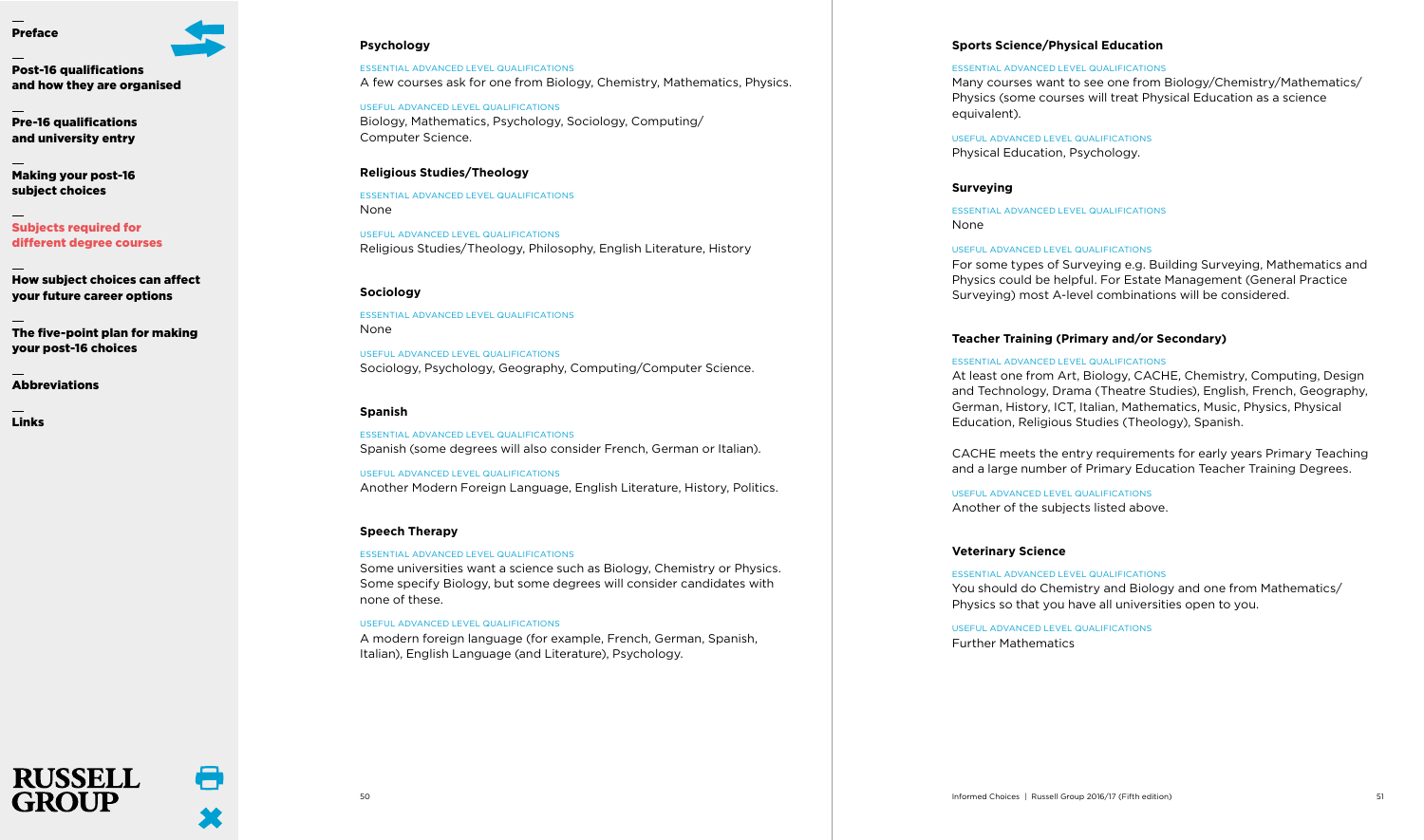

[Pre-16 qualifications](#page-12-0)  [and university entry](#page-12-0)

[Making your post-16](#page-14-0)  [subject choices](#page-14-0)

[Subjects required for](#page-20-0)  [different degree courses](#page-20-0)

[How subject choices can affect](#page-27-0)  [your future career options](#page-27-0)

[Graduate occupations](#page-27-1)

[Professional careers](#page-28-0)

[The five-point plan for making](#page-29-0)  [your post-16 choices](#page-29-0)

[Abbreviations](#page-30-0)

[Links](#page-31-0)

# <span id="page-27-0"></span>How subject choices can affect your future career options

## <span id="page-27-1"></span>Graduate occupations

In the 1960s, 70s and 80s graduates represented only a very small percentage of the school-leaving population: 8%. Now it is more than 40%. Being a graduate no longer makes you part of a small elite and taking advanced level qualifications is now very common. You now need to think about what sort of graduate you may become.

There are now five major types of graduate occupation:<sup>1</sup>

## **• Traditional graduate occupations**

There are established professions for which, historically, the normal entry route has been via an undergraduate degree programme. Examples are Barristers, Doctors, Engineers, Higher Education and Secondary Education Teachers, and Research Scientists.

## **• Modern graduate occupations**

The newer professions, particularly in management, IT and creative vocational careers, are areas which graduates have been entering since educational expansion in the 1960s. Examples are Accountants, Computer Programmers, Primary School Teachers, and Journalists.

## **• New graduate occupations**

There are areas of employment, many in new or expanding occupations, where the route into the professional area has recently changed such that it is now via an undergraduate degree programme. Examples are Marketing Managers, Physiotherapists, Nursing, and Computer Games Designers.

### **• Niche graduate occupations**

There are occupations where the majority of incumbents are not graduates, but within which there are stable or growing specialist niches which require higher level skills and knowledge. Examples are Leisure Centre Managers,Hotel Managers, and Retail Managers.

## **• Non-graduate occupations**

Non-graduate occupations are those for which a degree is not generally required. However, it may still be appropriate for graduates to enter these jobs.

1 Elias, P, and Purcell, K. Researching Graduate Careers Seven Years On, Research Paper No. 6, SOC (HE): A classification of occupations for studying the graduate labour market, March 2004

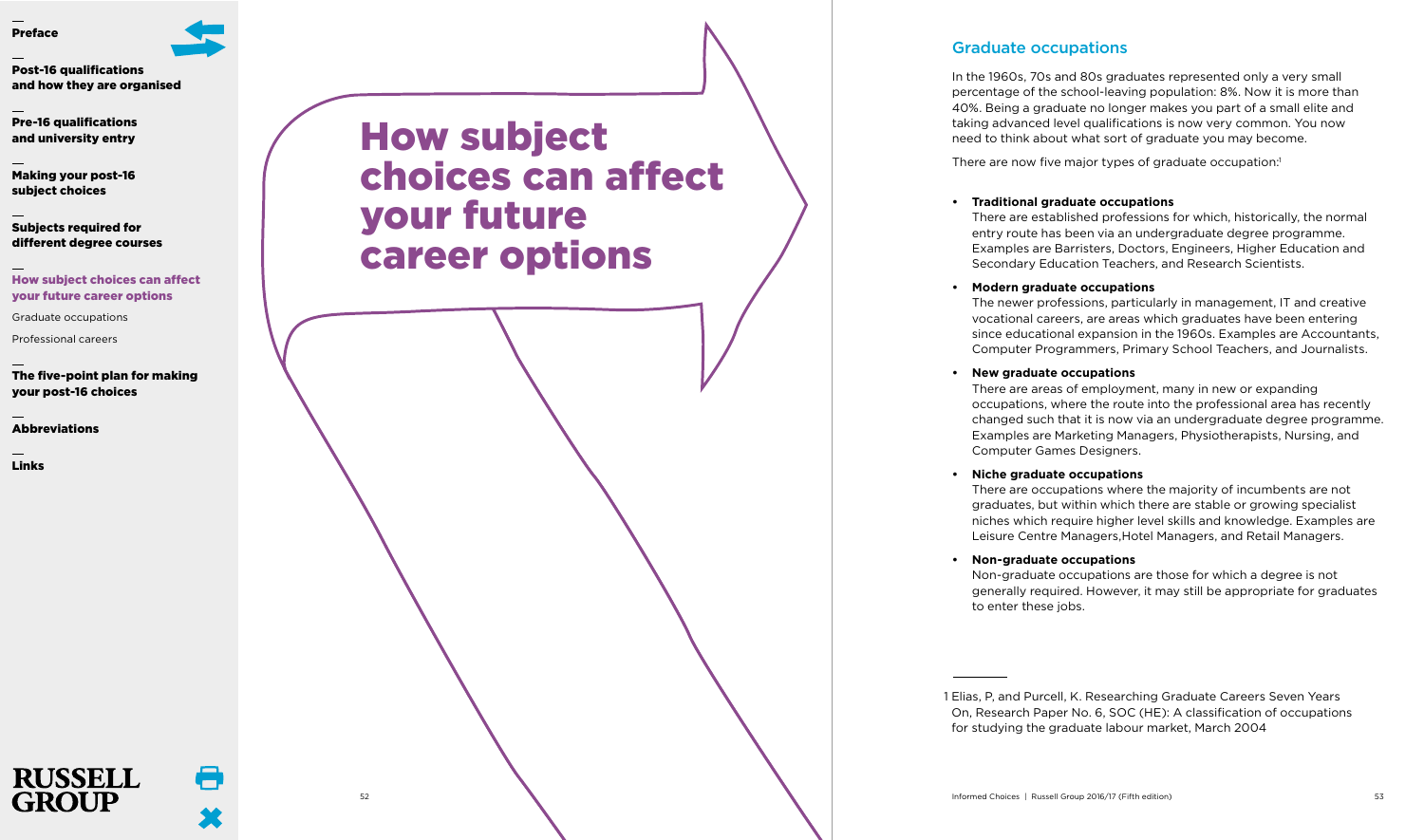[Post-16 qualifications](#page-5-0) [and how they are organised](#page-5-0)

[Pre-16 qualifications](#page-12-0)  [and university entry](#page-12-0)

[Making your post-16](#page-14-0)  [subject choices](#page-14-0)

[Subjects required for](#page-20-0)  [different degree courses](#page-20-0)

## [How subject choices can affect](#page-27-0)  [your future career options](#page-27-0)

[Graduate occupations](#page-27-1)

[Professional careers](#page-28-0)

## [The five-point plan for making](#page-29-0)  [your post-16 choices](#page-29-0)

[Abbreviations](#page-30-0)

**RUSSELL** 

[Links](#page-31-0)

## **ATTENTION!**

**While you may be aware of the subject requirements of a well known career such as Medicine, other career-related requirements may be less well-known. Did you know, for example, that some of the new graduate occupations such as Computer Games Design can prefer a facilitating subject such as Maths, as well as a Design subject?**

If you have some career ideas already, you should check entry requirements in related degree subjects on the **UCAS [website](http://www.ucas.com)** in the **Course Search [section](http://www.ucas.com)**. See also the **Best Course 4 Me [website](http://www.bestcourse4me.com/)** for advice on careers and university courses.

## <span id="page-28-0"></span>Professional careers

As explained above, a wide range of graduate occupations are in professional areas.

A profession is a job or an occupation that requires a certain level of specialist training. People working in each profession (called professionals) are required to demonstrate expertise and specialised knowledge, as well as ethical behaviour. Professions are almost always regulated in some way, either by law or through membership of a professional body. Professions offer some of the highest graduate earnings, as well as the opportunity to enjoy a challenging career in an area where you'll become a recognised expert.

Some of the most well-known professionals are doctors, solicitors and accountants but in fact there are several hundred different professions covering a huge range of sectors including building, engineering, business, education, technology, hospitality, sciences, the environment, finance, research, information, health, and culture.

If you already have some idea of the business or industrial sector you want to go into, you are advised to explore the options it offers for a professional career. If you want to enter a profession this may influence your choiceof degree course, and possibly also your choice of advanced level qualifications.

For example, if you are interested in engineering, you could learn more about the many different disciplines within engineering, the various routes into the engineering profession, and the academic and professional qualifications you will need to achieve in order to become a practising engineer.

For many professionals, a university degree is the first step towards entering their chosen profession. In terms of qualifying as a professional, there are often advantages to doing a degree course which is accredited or certified by the relevant professional body. Some accredited programmes provide a recognised fast-track route to professional status, whilst others offer exemptions from certain professional examinations.

## **ATTENTION!**

 $\mathcal{L}_{\mathcal{A}}$ 

**Not all degree courses are accredited by the relevant professional body. If you are hoping to do a degree leading to a professional qualification you are advised to check with the university or with the professional body itself to see which courses have the necessary accreditation from the professional body.**

If you are hoping to enter a profession, you are should try to ensure that your choices for post-16 education will give you the best possible preparation for the degree and professional qualifications you will need for your chosen career.

More information about professional careers and training can be found on the following websites.

Total Professions **www.totalprofessions.com/home**

Careers Service Northern Ireland

**www.nidirect.gov.uk/index/informationand-services/education-andlearning/careers.htm**

Skills Development Scotland **www.myworldofwork.co.uk/**

Careers Wales **www.careerswales.com**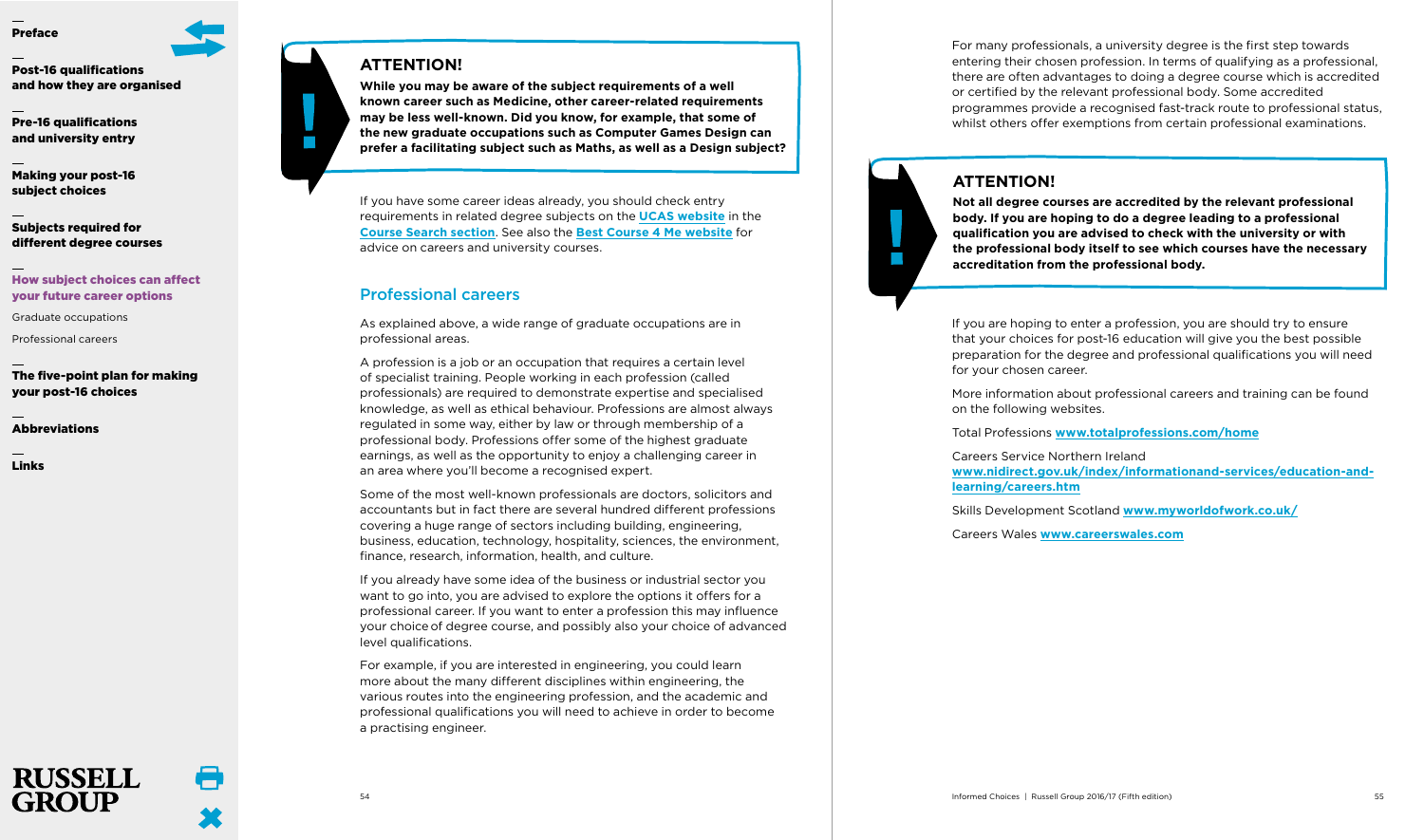

[Pre-16 qualifications](#page-12-0)  [and university entry](#page-12-0)

[Making your post-16](#page-14-0)  [subject choices](#page-14-0)

[Subjects required for](#page-20-0)  [different degree courses](#page-20-0)

[How subject choices can affect](#page-27-0)  [your future career options](#page-27-0)

[The five-point plan for making](#page-29-0)  [your post-16 choices](#page-29-0)

**[Abbreviations](#page-30-0)** 

**RUSSELL GROUP** 

[Links](#page-31-0)

<span id="page-29-0"></span>The five-point plan for making your post-16 choices

**1. Know what you want to study? – Check out the entry requirements** If you have a university course which you are keen on, have you checked the relevant university website or **UCAS [course](http://www.ucas.com) search** to find out whether this course requires certain subjects at advanced level?

## **2. Not sure yet? – Keep your options open!**

If you are not sure about what course you want to study at university, have you tried to choose at least two facilitating subjects (Maths, Further Maths, English Literature, Physics, Biology, Chemistry, Geography, History, Languages)?

## **ATTENTION!**

 $\mathbb{R}^n$ 

**These facilitating subjects (Maths, Further Maths, English Literature, Physics, Biology, Chemistry, Geography, History, Languages) are the subjects most likely to be required or preferred for entry to degree courses, and choosing them will keep more options open to you at university.**

To get a rough idea of the options the different facilitating subjects will give you in applying to university, you can look at the **UCAS [website](http://www.ucas.com)** or university websites, or guidance on **subjects required for [different](#page-20-0) degree [courses.](#page-20-0)**

**3. GCSEs and other standard level qualifications matter…** Make sure you understand **the GCSE or [standard](#page-12-0) level [requirements](#page-12-0) for entry to a competitive university.** Universities have reviewed their entry requirements following the introduction of reformed GCSEs in England and you should check university websites for guidance. Are you on track to achieve the standard level grades to progress onto the course/courses that you want to do at advanced level and the university course that you may choose to do?

**4. Think balance**

Do you have a balance of subject choices that reflects your abilities, strengths and interests? Have you considered **how certain [subject](#page-17-0) [combinations](#page-17-0) relate to university courses?**

**5. Make sure you know WHY**

If you want to take a subject that you have not studied before, can you talk for a minute on what this subject is about? Try and unpick why you wish to study this subject. It's not enough to say 'It's interesting', 'I think I'll like it' or 'It will be fun'. You may also find it useful to refer to guidance on **[making](#page-14-0) your post-16 subject [choices,](#page-14-0)** and **how your [choices](#page-27-0) will affect your future career [options.](#page-27-0)**

56 Informed Choices | Russell Group 2016/17 (Fifth edition) 57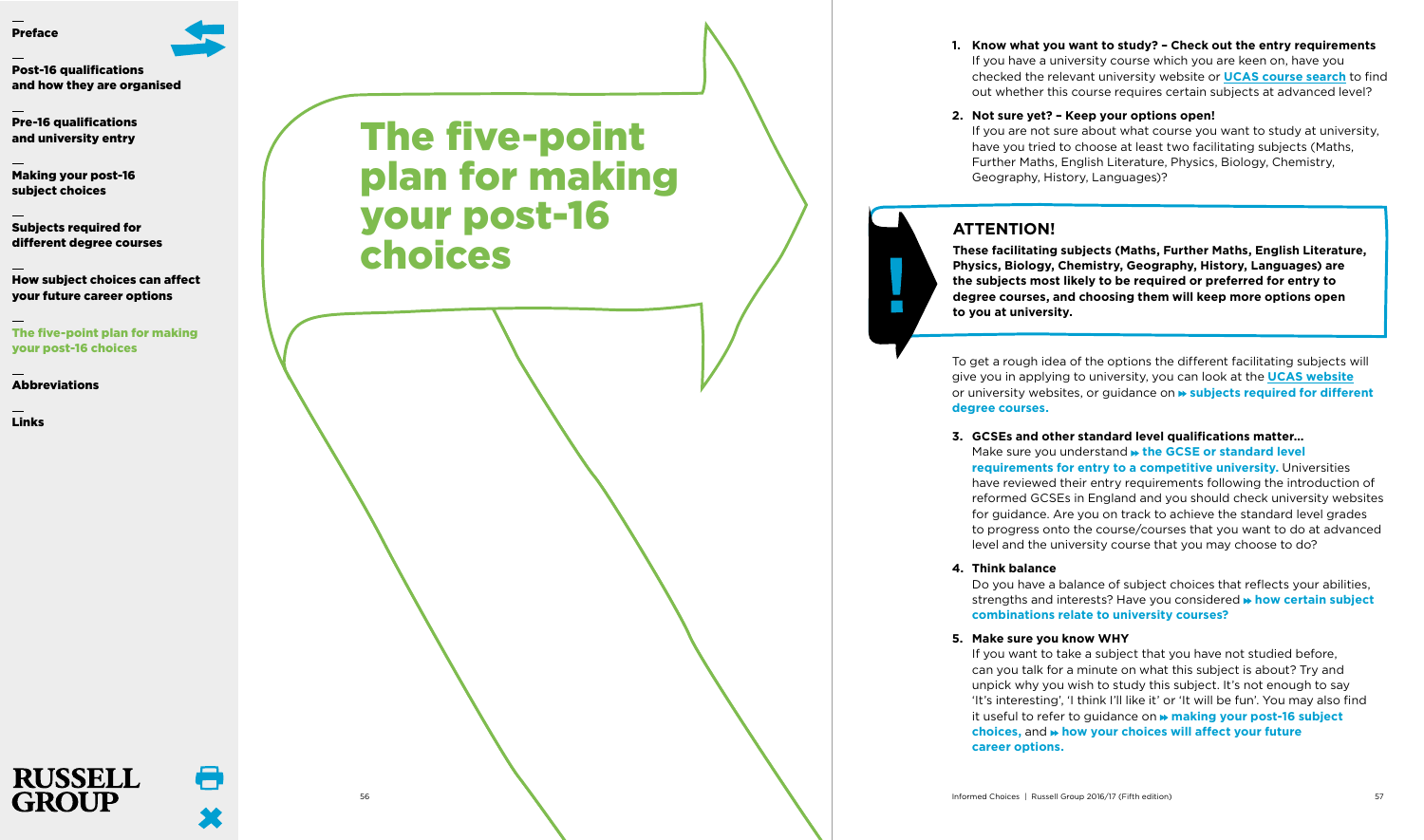[Post-16 qualifications](#page-5-0) [and how they are organised](#page-5-0)

[Pre-16 qualifications](#page-12-0)  [and university entry](#page-12-0)

[Making your post-16](#page-14-0)  [subject choices](#page-14-0)

[Subjects required for](#page-20-0)  [different degree courses](#page-20-0)

[How subject choices can affect](#page-27-0)  [your future career options](#page-27-0)

[The five-point plan for making](#page-29-0)  [your post-16 choices](#page-29-0)

[Abbreviations](#page-30-0)

**RUSSELL GROUP** 

[Links](#page-31-0)

# <span id="page-30-0"></span>Abbreviations

**AGCE** Applied General Certificate of Education (Double award)

- **BTEC** Business and Technician Education Council (merged into Edexcel in 1996)
- **CACHE** Council for Awards in Care, Health and Education
- **EPQ** Extended Project Qualification
- **GCSE** General Certificate of Secondary Education
- **IB** International Baccalaureate
- **ICT** Information and Communication Technologies
- **IGCSE** International General Certificate of Secondary Education
- **IT** Information Technology
- **NVQ** National Vocational Qualification
- **OCR** Oxford Cambridge and RSA Examinations
- **S4** Fourth year of secondary school (Scotland)
- **S5** Fifth year of secondary school (Scotland)
- **S6** Sixth year of secondary school (Scotland)
- **UCAS** Universities & Colleges Admissions Service
- **VCE** Vocational Certificate of Education

8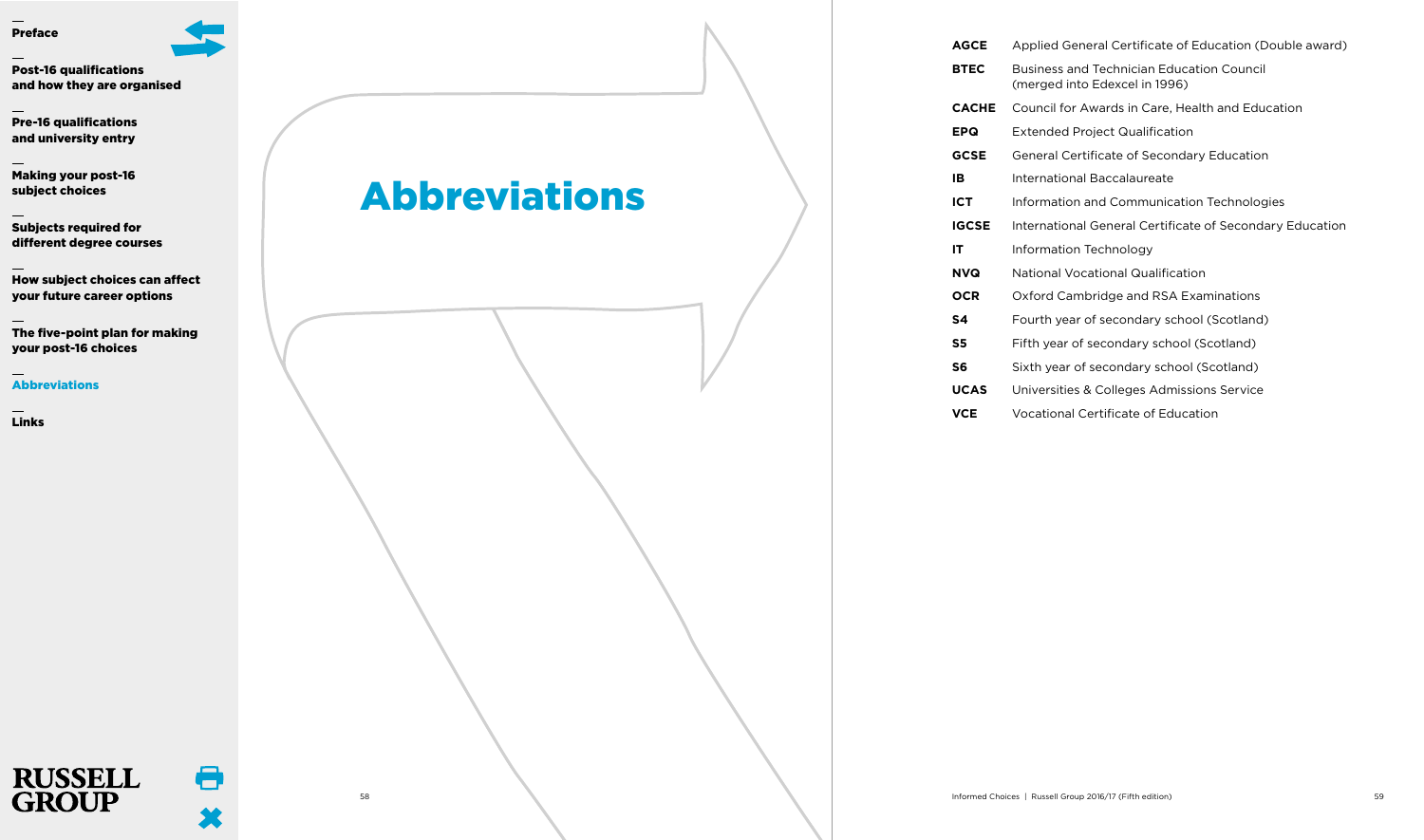[Post-16 qualifications](#page-5-0) [and how they are organised](#page-5-0)

[Pre-16 qualifications](#page-12-0)  [and university entry](#page-12-0)

[Making your post-16](#page-14-0)  [subject choices](#page-14-0)

[Subjects required for](#page-20-0)  [different degree courses](#page-20-0)

[How subject choices can affect](#page-27-0)  [your future career options](#page-27-0)

[The five-point plan for making](#page-29-0)  [your post-16 choices](#page-29-0)

[Abbreviations](#page-30-0)

[Links](#page-31-0)

[Useful contact details](#page-32-0)

**RUSSELL** 

 $\mathbf{M}$  TP

<span id="page-31-0"></span>Links

The following organisations can provide additional advice to students making decisions about their post-16 education:

**Conservatoires Admissions Service (UK) www.cukas.ac.uk**

**Gov.UK**

**University and higher education www.gov.uk/browse/education/universities-higher-education**

**Apprenticeships, 14 to 19 education and training for work www.gov.uk/browse/education/find-course**

**National Careers Service https://nationalcareersservice.direct.gov.uk**

**Education Scotland www.educationscotland.gov.uk/inspectionandreview/reports/index.asp**

**The Education and Training Inspectorate https://www.etini.gov.uk/**

**LearnDirect www.learndirect.co.uk**

**National Apprenticeship Service www.apprenticeships.org.uk**

**Ofsted www.ofsted.gov.uk/resources/outstanding-providers**

**Prospects www.prospects.ac.uk/types\_of\_jobs.htm www.prospects.ac.uk/options\_with\_your\_subject.htm**

**Skills Funding Agency http://www.gov.uk/government/organisations/skills-funding-agency**

**Student Awards Agency for Scotland www.saas.gov.uk**

60 Informed Choices | Russell Group 2016/17 (Fifth edition) 61



m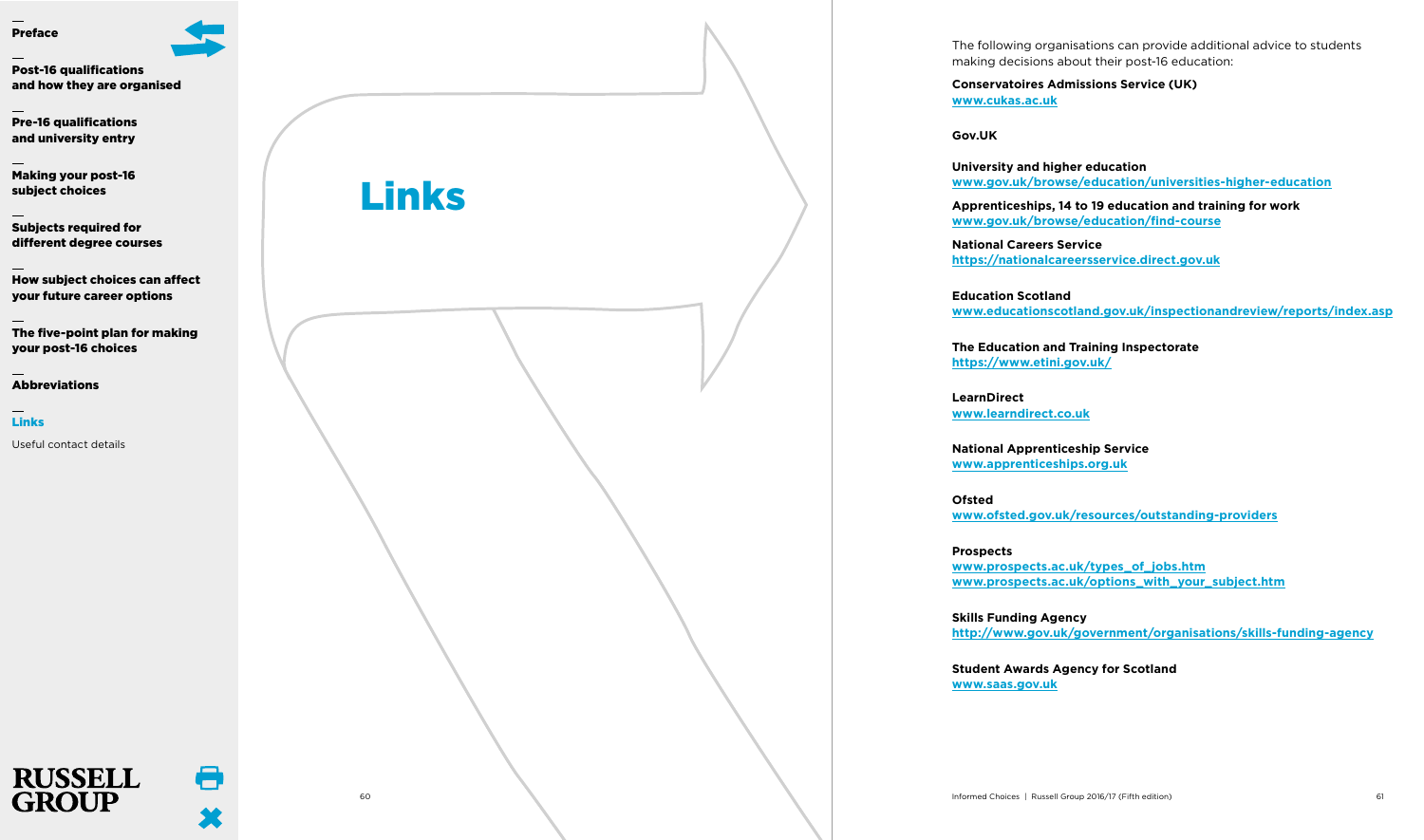[Post-16 qualifications](#page-5-0) [and how they are organised](#page-5-0)

[Pre-16 qualifications](#page-12-0)  [and university entry](#page-12-0)

[Making your post-16](#page-14-0)  [subject choices](#page-14-0)

[Subjects required for](#page-20-0)  [different degree courses](#page-20-0)

[How subject choices can affect](#page-27-0)  [your future career options](#page-27-0)

[The five-point plan for making](#page-29-0)  [your post-16 choices](#page-29-0)

[Abbreviations](#page-30-0)

[Links](#page-31-0)

[Useful contact details](#page-32-0)

**RUSSELL**  $\Pi$ 

**Student Finance in England www.gov.uk/student-finance**

**Student Finance NI www.studentfinanceni.co.uk**

**Student Finance Wales http://www.studentfinancewales.co.uk**

**Total Professions www.totalprofessions.com**

**UCAS www.ucas.com**

## <span id="page-32-0"></span>Useful contact details

**University of Birmingham admissions@bham.ac.uk www.birmingham.ac.uk/undergraduate/index.aspx**

**University of Bristol ug-admissions@bristol.ac.uk www.bristol.ac.uk/study**

**University of Cambridge admissions@cam.ac.uk www.undergraduate.study.cam.ac.uk**

**University of Cardiff www.cardiff.ac.uk/for/prospective/undergraduate/questions/contactus.html www.cardiff.ac.uk/for/prospective/undergraduate**

**University of Edinburgh www.ed.ac.uk/studying/undergraduate/contacts www.ed.ac.uk/studying/undergraduate**

**University of Exeter ug-ad@exeter.ac.uk www.exeter.ac.uk/undergraduate/applications**

**University of Glasgow student.recruitment@glasgow.ac.uk www.gla.ac.uk/undergraduate/degrees**

**Imperial College London www3.imperial.ac.uk/registry/admissions**

**King's College London www.kcl.ac.uk/study/ug/contacts.aspx#admissions www.kcl.ac.uk/study/ug/admissions/index.aspx prospective@kcl.ac.uk**

8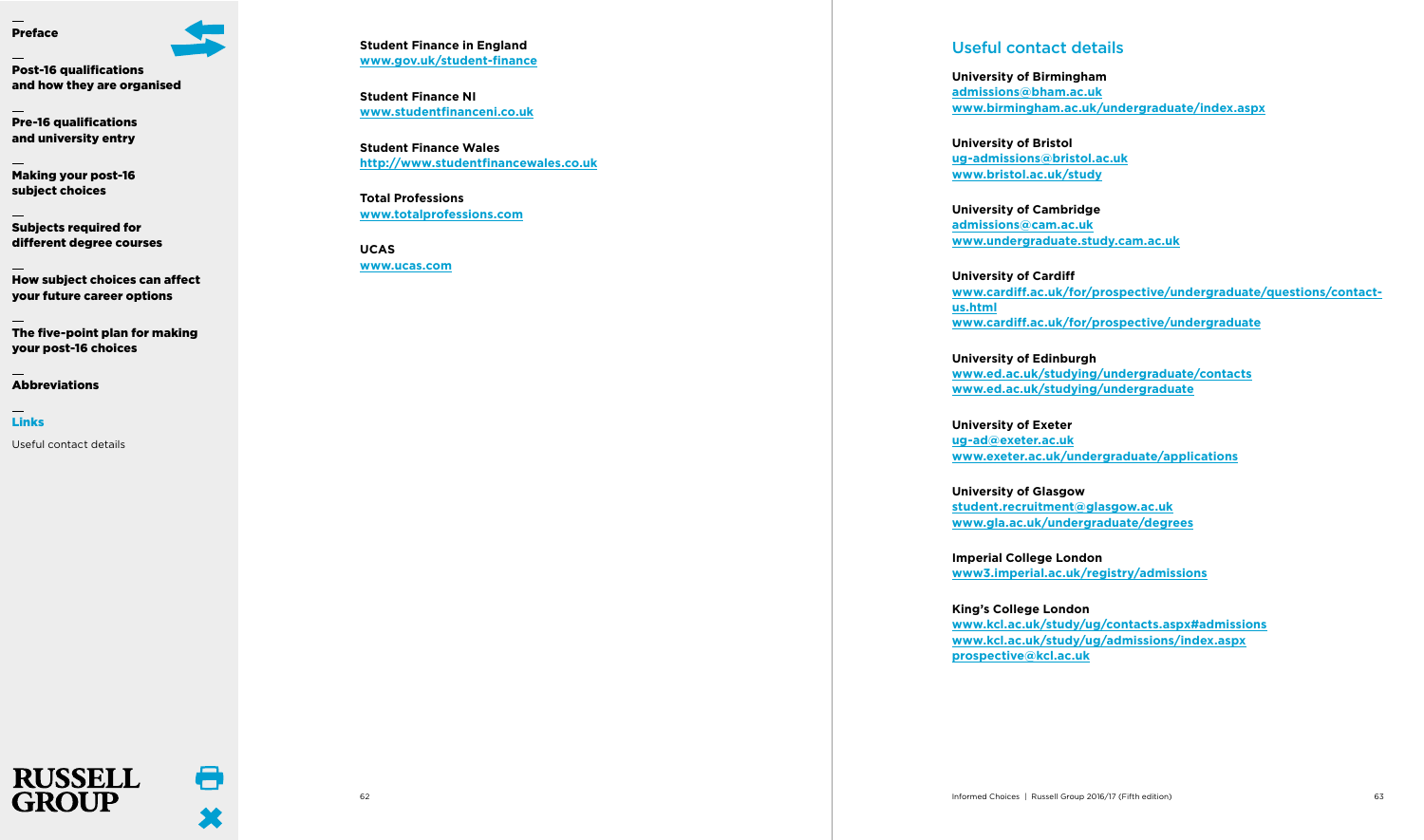

[Post-16 qualifications](#page-5-0) [and how they are organised](#page-5-0)

[Pre-16 qualifications](#page-12-0)  [and university entry](#page-12-0)

[Making your post-16](#page-14-0)  [subject choices](#page-14-0)

[Subjects required for](#page-20-0)  [different degree courses](#page-20-0)

[How subject choices can affect](#page-27-0)  [your future career options](#page-27-0)

[The five-point plan for making](#page-29-0)  [your post-16 choices](#page-29-0)

[Abbreviations](#page-30-0)

[Links](#page-31-0)

[Useful contact details](#page-32-0)

**RUSSELL** 

 $\bf{N}$  TD

**University of Leeds study@leeds.ac.uk www.leeds.ac.uk/info/20011/undergraduate**

**University of Liverpool http://ask.liv.ac.uk www.liv.ac.uk/study/undergraduate**

**London School of Economics and Political Science ug.admissions@lse.ac.uk www.lse.ac.uk/study/undergraduate/undergraduateHome.aspx**

**University of Manchester www.manchester.ac.uk/study/undergraduate/contact-us www.manchester.ac.uk/study/undergraduate**

**Newcastle University www.ncl.ac.uk/undergraduate/contact www.ncl.ac.uk/undergraduate/apply**

**University of Nottingham undergraduate-enquiries@nottingham.ac.uk www.nottingham.ac.uk/ugstudy**

**University of Oxford www.ox.ac.uk/study study@ox.ac.uk**

**Queen Mary University of London admissions@qmul.ac.uk www.qmul.ac.uk/undergraduate**

**Queen's University Belfast admissions@qub.ac.uk http://www.qub.ac.uk/Study/Undergraduate**

**University of Sheffield www.sheffield.ac.uk/contact/prospective www.sheffield.ac.uk/undergraduate**

**University of Southampton admissions@southampton.ac.uk www.southampton.ac.uk**

**University College London study@ucl.ac.uk www.ucl.ac.uk/prospective-students**

**University of Warwick ugadmissions@warwick.ac.uk www2.warwick.ac.uk/study/undergraduate**

**University of York ug-admissions@york.ac.uk www.york.ac.uk/study/undergraduate**

### **The Russell Group**

**www.russellgroup.ac.uk**

**enquiries@russellgroup.ac.uk**

**[@RussellGroup](https://twitter.com/RussellGroup)**

020 3816 1300

Please note that we cannot offer individual advice on GCSE, A-level or degree course subject choice.

A company limited by guarantee, registered in England and Wales under company number 06086902

m